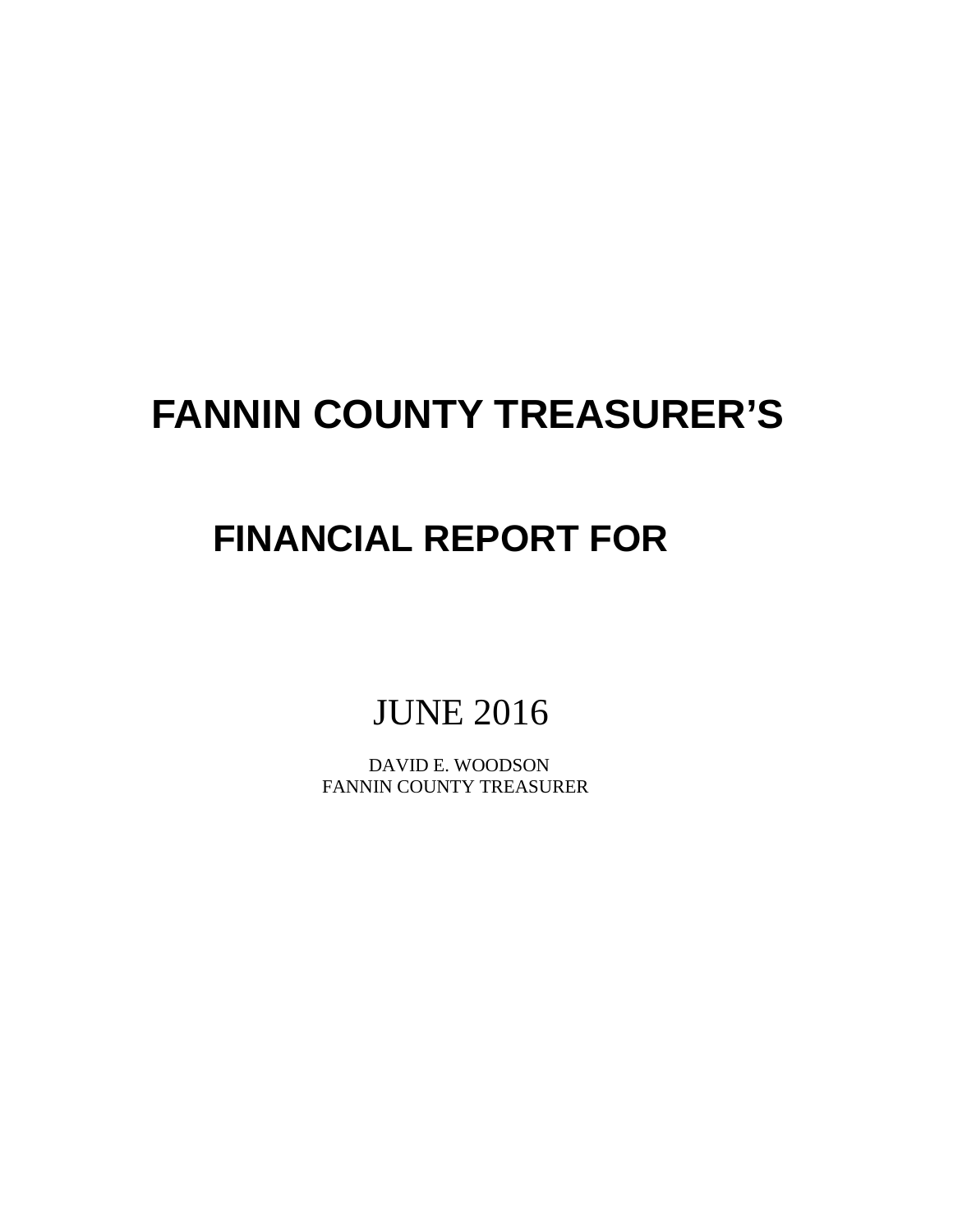#### 07/01/2016 PAGE 1 PAGE 1

| RECEIPT       | <b>RECEIVED</b> | DATE     | DATE    | DESCRIPTION       | BANK    | INCOME  | <b>REPORT</b> | AMOUNT |
|---------------|-----------------|----------|---------|-------------------|---------|---------|---------------|--------|
| <b>NUMBER</b> | FROM            | RECEIVED | DEPOSIT | OF MONEY RECEIVED | ACCOUNT | ACCOUNT | CODES         | CEIVED |
|               |                 |          |         |                   |         |         |               |        |

GENERAL FUND

=================================== 0000160741-01 CRIMINAL DIST. ATTNY. TRU 06-01-2016 06-01-2016 ADM. FEES & CERTIFI 10-103-100 10-340-475 55.29 0000160741-02 CRIMINAL DIST. ATTNY. TRU 06-01-2016 06-01-2016 ADM. FEES & CERTIFI 10-103-100 10-475-311 45.68 0000160744-01 DISTRICT CLERK 06-03-2016 06-03-2016 APRIL 1-30, 2016 10-103-100 10-318-130 7,067.22 0000160744-02 DISTRICT CLERK 06-03-2016 06-03-2016 APRIL 1-30, 2016 10-103-100 10-318-132 132.38 0000160744-03 DISTRICT CLERK 06-03-2016 06-03-2016 APRIL 1-30-2016 10-103-100 10-340-135 165.00 0000160744-04 DISTRICT CLERK 06-03-2016 06-03-2016 APRIL 1-30,02016 10-103-100 10-340-450 11,115.25 0000160744-05 DISTRICT CLERK 06-03-2016 06-03-2016 APRIL 1-30, 2016 10-103-100 10-340-560 891.71 0000160744-06 DISTRICT CLERK 06-03-2016 06-03-2016 APRIL 1-30,02016 10-103-100 10-340-600 130.00 0000160744-07 DISTRICT CLERK 06-03-2016 06-03-2016 APRIL 1-30, 2016 10-103-100 10-370-162 390.00 0000160744-08 DISTRICT CLERK 06-03-2016 06-03-2016 APRIL 1-30, 2016 10-103-100 10-370-163 49.86 0000160744-09 DISTRICT CLERK 06-03-2016 06-03-2016 APRIL 1-30, 2016 10-103-100 10-370-164 199.45 0000160744-10 DISTRICT CLERK 06-03-2016 06-03-2016 APRIL 1-30, 2016 10-103-100 10-370-166 7.61 0000160744-11 DISTRICT CLERK 06-03-2016 06-03-2016 APRIL 1-30, 2016 10-103-100 10-370-167 48.37 0000160744-12 DISTRICT CLERK 06-03-2016 06-03-2016 APRIL 1-30, 2016 10-103-100 10-370-450 50.00 0000160752-01 VISION MEDIA GROUP, INC. 06-06-2016 06-06-2016 JUNE '16 TOWER RENT 10-103-100 10-370-100 200.00 0000160753-01 CONSTABLE PCT. #1 06-06-2016 06-06-2016 SERVE PAPERS-GRAYSO 10-103-100 10-340-550 140.00 0000160758-01 FANNIN MANAGEMENT SERVICE 06-07-2016 06-07-2016 2ND QTR PYMT. 10-103-100 10-367-100 50,000.00 0000160759-01 BOND SUPERVISION 06-07-2016 06-07-2016 WEEK OF 5-30-16 THR 10-103-100 10-340-573 1,920.00 0000160760-01 LEGEND BANK 06-08-2016 06-08-2016 MAY 2016 INTEREST 10-103-100 10-360-100 341.23 0000160760-28 LEGEND BANK 06-08-2016 06-08-2016 MAY 2016 INTEREST 10-100-100 10-360-100 10-360-100 0000160761-01 TAX A/C 06-08-2016 06-08-2016 TABC-COUNTY FEES - 10-103-100 10-320-200 735.00 0000160762-01 TAX A/C 06-08-2016 06-08-2016 WE 5/27/16 10-103-100 10-321-250 1,125.00 0000160763-01 TAX A/C 06-08-2016 06-08-2016 WEEK OF 5/27/16 10-103-100 10-321-200 1,936.35 0000160764-01 FANNIN COUNTY HEALTH DEPT 06-08-2016 06-08-2016 MAY 2016 PERMITS & 10-103-100 10-320-545 2,225.00 0000160765-01 J.P. PCT. #3 06-10-2016 06-10-2016 FEB. '16 FINES & FE 10-103-100 10-318-130 2,771.31 0000160765-02 J.P. PCT. #3 06-10-2016 06-10-2016 FEB. '16 FINES & FE 10-103-100 10-340-560 21.86 0000160765-03 J.P. PCT. #3 06-10-2016 06-10-2016 FEB. '16 FINES & FE 10-103-100 10-370-163 9.40 0000160765-04 J.P. PCT. #3 06-10-2016 06-10-2016 FEB. '16 FINES & FE 10-103-100 10-370-164 37.61 0000160765-05 J.P. PCT. #3 06-10-2016 06-10-2016 FEB. '16 FINES & FE 10-103-100 10-370-166 18.82 0000160765-06 J.P. PCT. #3 06-10-2016 06-10-2016 FEB. '16 FINES & FE 10-103-100 10-370-167 125.59 0000160765-07 J.P. PCT. #3 06-10-2016 06-10-2016 FEB. '16 FINES & FE 10-103-100 10-340-457 1,418.80 0000160765-08 J.P. PCT. #3 06-10-2016 06-10-2016 FEB. '16 FINES & FE 10-103-100 10-340-550 70.00 0000160766-01 FANNIN COUNTY HEALTH INSP 06-10-2016 06-10-2016 MAY 2016 PERMITS & 10-103-100 10-320-300 7,275.04 0000160767-01 COMPTROLLER-STATE FISCAL 06-10-2016 06-10-2016 APRIL '16 LOCAL SAL 10-103-100 10-318-160 57,431.63 0000160773-01 BOND SUPERVISION 06-13-2016 06-13-2016 WEEK OF 6-6-16 THRU 10-103-100 10-340-573 1,230.00 0000160777-01 APPRAISAL DISTRICT 06-14-2016 06-14-2016 TAXES 10-103-100 10-310-110 22,661.05 0000160777-06 APPRAISAL DISTRICT 06-14-2016 06-14-2016 TAXES 10-103-100 10-310-120 870.43 0000160778-01 APPRAISAL DISTRICT 06-14-2016 06-14-2016 TAXES 10-103-100 10-310-110 30,310.23 0000160778-02 APPRAISAL DISTRICT 06-14-2016 06-14-2016 TAXES 10-103-100 10-321-901 3.33 0000160778-07 APPRAISAL DISTRICT 06-14-2016 06-14-2016 TAXES 10-103-100 10-310-120 6,004.16 0000160779-01 US BANK 06-14-2016 06-14-2016 MARCH 2016 INMATE P 10-103-100 10-319-553 28,247.50 0000160780-01 US BANK 06-14-2016 06-14-2016 APRIL 2016 INMATE P 10-103-100 10-319-553 26,007.50 0000160782-01 TEXPOOL 06-14-2016 06-14-2016 MAY 2016 INTEREST 10-103-175 10-360-100 1,017.18 0000160786-01 COLE TITLE COMPANY 06-16-2016 06-16-2016 SALE OF PROPERTY 10-103-100 10-364-162 14,715.00 0000160787-01 LINEBARGER GOGGAN BLAIR & 06-16-2016 06-16-2016 TAXES 10-103-100 10-310-120 1,476.56 0000160788-01 JP # 3 06-16-2016 06-16-2016 MAR. 2016 10-103-100 10-318-130 2,702.52 0000160788-02 JP # 3 06-16-2016 06-16-2016 MAR. 2016 10-103-100 10-340-560 30.31 0000160788-03 JP # 3 06-16-2016 06-16-2016 MAR. 2016 10-103-100 10-350-457 14.50 0000160788-04 JP # 3 06-16-2016 06-16-2016 MAR. 2016 10-103-100 10-370-163 10.09 0000160788-05 JP # 3 06-16-2016 06-16-2016 MAR. 2016 10-103-100 10-370-164 10.36 0000160788-06 JP # 3 06-16-2016 06-16-2016 MAR. 2016 10-103-100 10-370-166 18.46 0000160788-07 JP # 3 06-16-2016 06-16-2016 MAR. 2016 10-103-100 10-370-167 122.84 0000160788-08 JP # 3 06-16-2016 06-16-2016 MAR. 2016 10-103-100 10-340-457 1,637.31 0000160788-09 JP # 3 06-16-2016 06-16-2016 MAR. 2016 10-103-100 10-340-550 70.00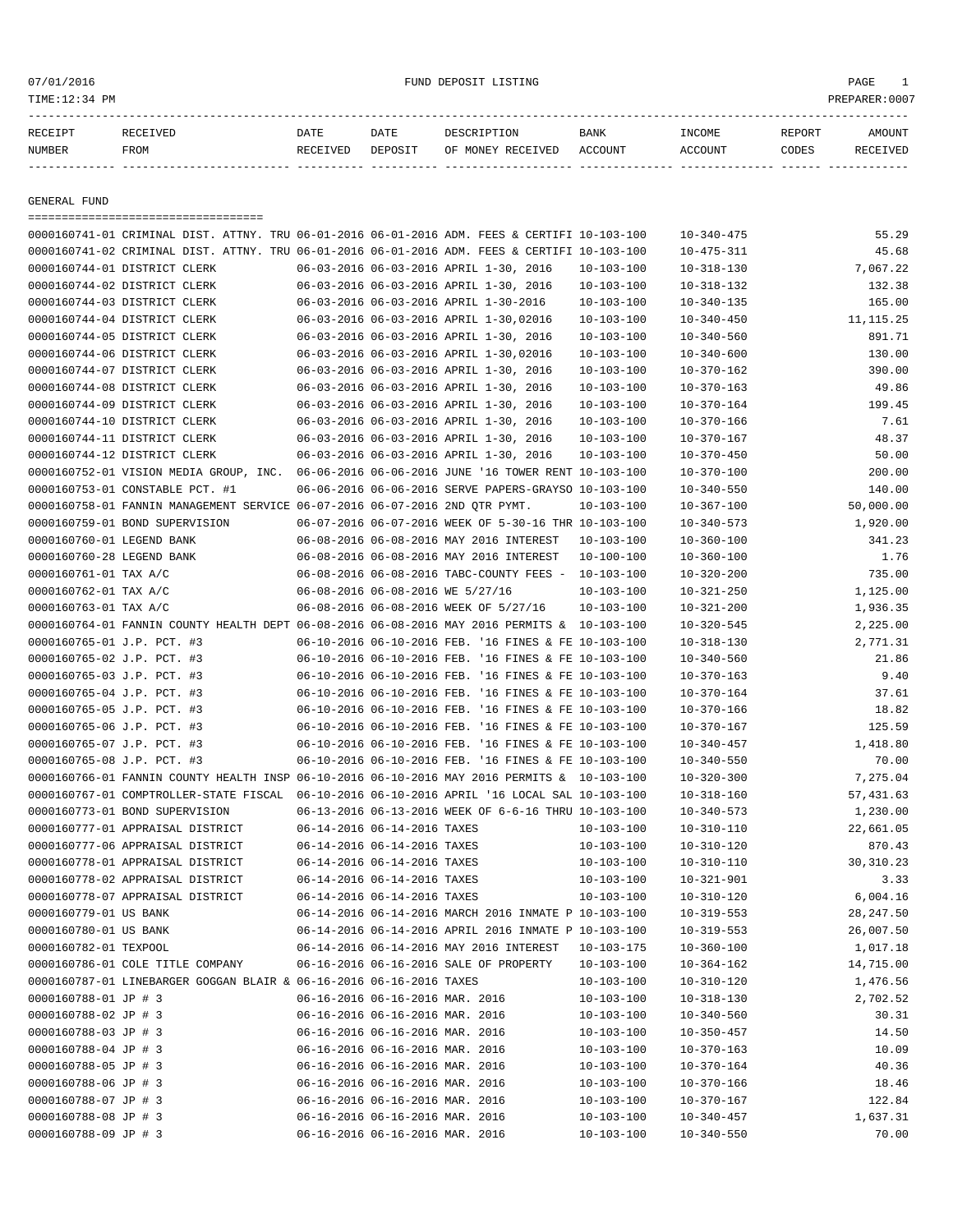| RECEIPT      | RECEIVED | DATE     | DATE    | DESCRIPTION       | BANK    | INCOME  | REPORT | <b>AMOUNT</b> |
|--------------|----------|----------|---------|-------------------|---------|---------|--------|---------------|
| NUMBER       | FROM     | RECEIVED | DEPOSIT | OF MONEY RECEIVED | ACCOUNT | ACCOUNT | CODES  | RECEIVED      |
|              |          |          |         |                   |         |         |        |               |
|              |          |          |         |                   |         |         |        |               |
| GENERAL FUND |          |          |         |                   |         |         |        |               |
|              |          |          |         |                   |         |         |        |               |

| 0000160789-01 JP # 3                                                                         | 06-16-2016 06-16-2016 APRIL 2016                                |                                                      | $10 - 103 - 100$                     | $10 - 318 - 130$                     | 2,326.89           |
|----------------------------------------------------------------------------------------------|-----------------------------------------------------------------|------------------------------------------------------|--------------------------------------|--------------------------------------|--------------------|
| 0000160789-02 JP # 3                                                                         | 06-16-2016 06-16-2016 APRIL 2016                                |                                                      | $10 - 103 - 100$                     | $10 - 340 - 560$                     | 19.65              |
| 0000160789-03 JP # 3                                                                         |                                                                 | 06-16-2016 06-16-2016 APRIL 2016                     | $10 - 103 - 100$                     | $10 - 350 - 457$                     | 74.11              |
| 0000160789-04 JP # 3                                                                         |                                                                 | 06-16-2016 06-16-2016 APRIL 2016                     | $10 - 103 - 100$                     | $10 - 370 - 163$                     | 9.70               |
| 0000160789-05 JP # 3                                                                         |                                                                 | 06-16-2016 06-16-2016 APRIL 2016                     | $10 - 103 - 100$                     | $10 - 370 - 164$                     | 38.84              |
| 0000160789-06 JP # 3                                                                         | 06-16-2016 06-16-2016 APRIL 2016                                |                                                      | $10 - 103 - 100$                     | $10 - 370 - 166$                     | 15.24              |
| 0000160789-07 JP # 3                                                                         |                                                                 | 06-16-2016 06-16-2016 APRIL 2016                     | $10 - 103 - 100$                     | $10 - 370 - 167$                     | 101.60             |
| 0000160789-08 JP # 3                                                                         |                                                                 | 06-16-2016 06-16-2016 APRIL 2016                     | $10 - 103 - 100$                     | $10 - 340 - 457$                     | 1,570.60           |
| 0000160789-09 JP # 3                                                                         |                                                                 | 06-16-2016 06-16-2016 APRIL 2016                     | $10 - 103 - 100$                     | $10 - 340 - 550$                     | 140.00             |
| 0000160790-01 JP # 3                                                                         | 06-16-2016 06-16-2016 MAY 2016                                  |                                                      | $10 - 103 - 100$                     | $10 - 318 - 130$                     | 4,723.71           |
| 0000160790-02 JP # 3                                                                         | 06-16-2016 06-16-2016 MAY 2016                                  |                                                      | $10 - 103 - 100$                     | $10 - 340 - 560$                     | 70.15              |
| 0000160790-03 JP # 3                                                                         | 06-16-2016 06-16-2016 MAY 2016                                  |                                                      | $10 - 103 - 100$                     | $10 - 370 - 163$                     | 4.61               |
| 0000160790-04 JP # 3                                                                         | 06-16-2016 06-16-2016 MAY 2016                                  |                                                      | $10 - 103 - 100$                     | $10 - 370 - 164$                     | 18.43              |
| 0000160790-05 JP # 3                                                                         | 06-16-2016 06-16-2016 MAY 2016                                  |                                                      | $10 - 103 - 100$                     | $10 - 370 - 166$                     | 32.22              |
| 0000160790-06 JP # 3                                                                         | 06-16-2016 06-16-2016 MAY 2016                                  |                                                      | $10 - 103 - 100$                     | $10 - 370 - 167$                     | 214.67             |
| 0000160790-07 JP # 3                                                                         | 06-16-2016 06-16-2016 MAY 2016                                  |                                                      | $10 - 103 - 100$                     | $10 - 340 - 457$                     | 2,564.05           |
| 0000160790-08 JP # 3                                                                         | 06-16-2016 06-16-2016 MAY 2016                                  |                                                      | $10 - 103 - 100$                     | $10 - 340 - 550$                     | 70.00              |
| 0000160791-01 APPRAISAL DISTRICT                                                             | 06-16-2016 06-16-2016 TAXES                                     |                                                      | $10 - 103 - 100$                     | $10 - 310 - 110$                     | 27, 413.77         |
| 0000160791-02 APPRAISAL DISTRICT                                                             | 06-16-2016 06-16-2016 TAXES                                     |                                                      | $10 - 103 - 100$                     | $10 - 321 - 901$                     | 446.55             |
| 0000160791-07 APPRAISAL DISTRICT                                                             | 06-16-2016 06-16-2016 TAXES                                     |                                                      | $10 - 103 - 100$                     | $10 - 310 - 120$                     | 5,914.60           |
| 0000160792-01 FANNIN COUNTY CSCD                                                             |                                                                 | 06-17-2016 06-17-2016 RESTITUTION- RONNIE 10-103-100 |                                      | $10 - 370 - 130$                     | 32.45              |
| 0000160793-01 TAX A/C                                                                        |                                                                 | 06-17-2016 06-17-2016 WEEK OF 6/3/16                 | $10 - 103 - 100$                     | $10 - 321 - 200$                     | 1.90               |
| 0000160794-01 TAX A/C                                                                        |                                                                 | 06-17-2016 06-17-2016 WEEK OF 5/27/16                | $10 - 103 - 100$                     | $10 - 321 - 200$                     | 3.80               |
| 0000160795-01 TAX A/C                                                                        |                                                                 | 06-17-2016 06-17-2016 WEEK OF 5/20/16                | $10 - 103 - 100$                     | $10 - 321 - 200$                     | 9.50               |
| 0000160796-01 TAX A/C                                                                        |                                                                 | 06-17-2016 06-17-2016 WEEK OF 6/3/16                 | $10 - 103 - 100$                     | $10 - 321 - 200$                     | 2,079.20           |
| 0000160797-01 TAX A/C                                                                        |                                                                 | 06-17-2016 06-17-2016 WEEK OF 6/3/16 129 10-103-100  |                                      | $10 - 321 - 250$                     | 645.00             |
| 0000160798-01 BOND SUPERVISION                                                               |                                                                 | 06-20-2016 06-20-2016 WEEK OF 6/13/16 THR 10-103-100 |                                      | $10 - 340 - 573$                     | 820.00             |
| 0000160800-01 THE AMERICAN BOTTLING COM 06-20-2016 06-20-2016 DR. PEPPER COMMISSI 10-103-100 |                                                                 |                                                      |                                      | $10 - 370 - 510$                     | 16.00              |
| 0000160801-01 CONSTABLE PCT. # 1                                                             |                                                                 | 06-20-2016 06-20-2016 SERVE PAPERS                   | 10-103-100                           | $10 - 340 - 550$                     | 70.00              |
|                                                                                              |                                                                 | 06-21-2016 06-21-2016 COUNTY SUPPLEMENT F 10-103-100 |                                      |                                      |                    |
|                                                                                              |                                                                 |                                                      |                                      |                                      |                    |
| 0000160802-01 DISTRICT COURTS-                                                               |                                                                 |                                                      |                                      | $10 - 370 - 152$                     | 359.81             |
| 0000160804-01 TAX A/C                                                                        |                                                                 | 06-22-2016 06-22-2016 WEEK OF 6/17/16 194 10-103-100 |                                      | $10 - 321 - 250$                     | 970.00             |
| 0000160805-01 TAX A/C                                                                        |                                                                 | 06-22-2016 06-22-2016 WEEK OF 6/10/16 206 10-103-100 |                                      | $10 - 321 - 250$                     | 1,030.00           |
| 0000160806-01 TAX A/C                                                                        |                                                                 | 06-22-2016 06-22-2016 WEEK OF 6/10/16                | $10 - 103 - 100$                     | $10 - 321 - 200$                     | 2,292.15           |
| 0000160807-01 TAX A/C                                                                        |                                                                 | 06-22-2016 06-22-2016 WEEK OF 6/17/16                | $10 - 103 - 100$                     | $10 - 321 - 200$                     | 1,871.60           |
| 0000160808-01 JP # 2                                                                         | 06-22-2016 06-22-2016 FEB. 2016                                 |                                                      | $10 - 103 - 100$                     | $10 - 318 - 130$                     | 1,744.56           |
| 0000160808-02 JP # 2                                                                         | 06-22-2016 06-22-2016 FEB. 2016                                 |                                                      | $10 - 103 - 100$                     | $10 - 340 - 560$                     | 8.34               |
| 0000160808-03 JP # 2                                                                         | 06-22-2016 06-22-2016 FEB. 2016                                 |                                                      | $10 - 103 - 100$                     | $10 - 350 - 456$                     | 210.00             |
| 0000160808-04 JP # 2                                                                         | 06-22-2016 06-22-2016 FEB. 2016                                 |                                                      | $10 - 103 - 100$                     | $10 - 370 - 166$                     | 12.01              |
| 0000160808-05 JP # 2                                                                         | 06-22-2016 06-22-2016 FEB. 2016                                 |                                                      | $10 - 103 - 100$                     | $10 - 370 - 167$                     | 80.09              |
| 0000160808-06 JP # 2                                                                         | 06-22-2016 06-22-2016 FEB. 2016                                 |                                                      | $10 - 103 - 100$                     | $10 - 340 - 456$                     | 511.11             |
| 0000160808-07 JP # 2                                                                         | 06-22-2016 06-22-2016 FEB. 2016                                 |                                                      | $10 - 103 - 100$                     | $10 - 340 - 550$                     | 370.00             |
| 0000160809-01 JP # 2                                                                         | 06-22-2016 06-22-2016 MAR. 2016                                 |                                                      | $10 - 103 - 100$                     | $10 - 318 - 130$                     | 2,457.99           |
| 0000160809-02 JP # 2                                                                         | 06-22-2016 06-22-2016 MAR. 2016                                 |                                                      | $10 - 103 - 100$                     | $10 - 340 - 560$                     | 22.14              |
| 0000160809-03 JP # 2                                                                         | 06-22-2016 06-22-2016 MAR. 2016                                 |                                                      | $10 - 103 - 100$                     | $10 - 370 - 166$                     | 16.37              |
| 0000160809-04 JP # 2                                                                         | 06-22-2016 06-22-2016 MAR. 2016                                 |                                                      | $10 - 103 - 100$                     | $10 - 370 - 167$                     | 109.10             |
| 0000160809-05 JP # 2                                                                         | 06-22-2016 06-22-2016 MAR. 2016                                 |                                                      | $10 - 103 - 100$                     | $10 - 340 - 456$                     | 1,040.97           |
| 0000160809-06 JP # 2                                                                         | 06-22-2016 06-22-2016 MAR. 2016                                 |                                                      | $10 - 103 - 100$                     | $10 - 340 - 550$                     | 140.00             |
| 0000160810-01 JP # 2                                                                         | 06-22-2016 06-22-2016 APRIL 2016                                |                                                      | $10 - 103 - 100$                     | $10 - 318 - 130$                     | 1,509.49           |
| 0000160810-02 JP # 2                                                                         | 06-22-2016 06-22-2016 APRIL 2016                                |                                                      | $10 - 103 - 100$                     | $10 - 340 - 560$                     | 5.00               |
| 0000160810-03 JP # 2                                                                         | 06-22-2016 06-22-2016 APRIL 2016                                |                                                      | $10 - 103 - 100$                     | $10 - 350 - 456$                     | 1.90               |
| 0000160810-04 JP # 2                                                                         | 06-22-2016 06-22-2016 APRIL 2016                                |                                                      | $10 - 103 - 100$                     | $10 - 370 - 166$                     | 9.87               |
| 0000160810-05 JP # 2                                                                         | 06-22-2016 06-22-2016 APRIL 2016                                |                                                      | $10 - 103 - 100$                     | $10 - 370 - 167$                     | 65.81              |
| 0000160810-06 JP # 2<br>0000160811-01 APPRAISAL DISTRICT                                     | 06-22-2016 06-22-2016 APRIL 2016<br>06-23-2016 06-23-2016 TAXES |                                                      | $10 - 103 - 100$<br>$10 - 103 - 100$ | $10 - 340 - 456$<br>$10 - 310 - 110$ | 160.80<br>6,720.10 |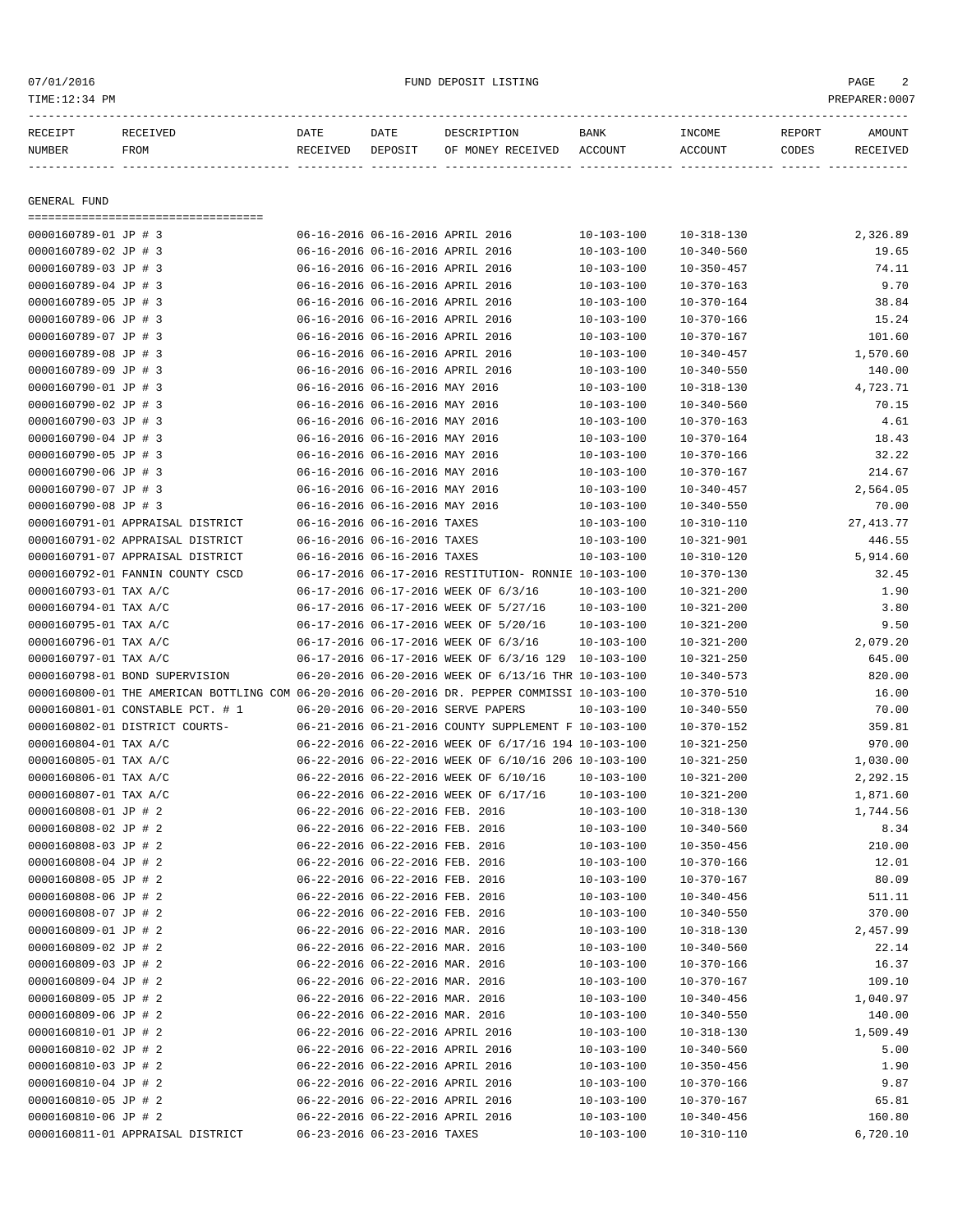07/01/2016 FUND DEPOSIT LISTING PAGE 3

| RECEIPT | <b>RECEIVED</b> | DATE     | DATE    | DESCRIPTION       | <b>BANK</b> | INCOME  | REPORT | AMOUNT   |
|---------|-----------------|----------|---------|-------------------|-------------|---------|--------|----------|
| NUMBER  | FROM            | RECEIVED | DEPOSIT | OF MONEY RECEIVED | ACCOUNT     | ACCOUNT | CODES  | RECEIVED |
|         |                 |          |         |                   |             |         |        |          |

GENERAL FUND

|                              | 0000160811-06 APPRAISAL DISTRICT       | 06-23-2016 06-23-2016 TAXES |                                                      | $10 - 103 - 100$ | $10 - 310 - 120$ | 1,635.91  |
|------------------------------|----------------------------------------|-----------------------------|------------------------------------------------------|------------------|------------------|-----------|
|                              | 0000160816-01 BOND SUPERVISION         |                             | 06-27-2016 06-27-2016 WEEK OF 6/20/16 THR 10-103-100 |                  | $10 - 340 - 573$ | 1,490.00  |
| 0000160818-01 AMERICAN TOWER |                                        |                             | 06-27-2016 06-27-2016 JULY 2016 - TOWER R 10-103-100 |                  | $10 - 370 - 115$ | 925.75    |
|                              | 0000160826-01 APPRAISAL DISTRICT       | 06-30-2016 06-30-2016 TAXES |                                                      | $10 - 103 - 100$ | $10 - 310 - 110$ | 9,299.51  |
|                              | 0000160826-02 APPRAISAL DISTRICT       | 06-30-2016 06-30-2016 TAXES |                                                      | $10 - 103 - 100$ | $10 - 321 - 901$ | 176.64    |
|                              | 0000160826-07 APPRAISAL DISTRICT       | 06-30-2016 06-30-2016 TAXES |                                                      | $10 - 103 - 100$ | $10 - 310 - 120$ | 3,527.30  |
|                              | 0000160827-01 FANNIN COUNTY REPUBLICAN |                             | 06-30-2016 06-30-2016 PRIMARY & PRIMARY R 10-103-100 |                  | $10 - 340 - 484$ | 1,118.46  |
|                              | 0000160827-02 FANNIN COUNTY REPUBLICAN |                             | 06-30-2016 06-30-2016 PRIMARY & PRIMARY R 10-103-100 |                  | $10 - 404 - 430$ | 42.48     |
| 0000160830-01 DEPT. OF       | <b>INTERIOR</b>                        |                             | 06-30-2016 06-30-2016 PAYMENT IN LIEU OF             | $10 - 103 - 100$ | $10 - 318 - 120$ | 38,511.19 |

FUND TOTAL 413,235.24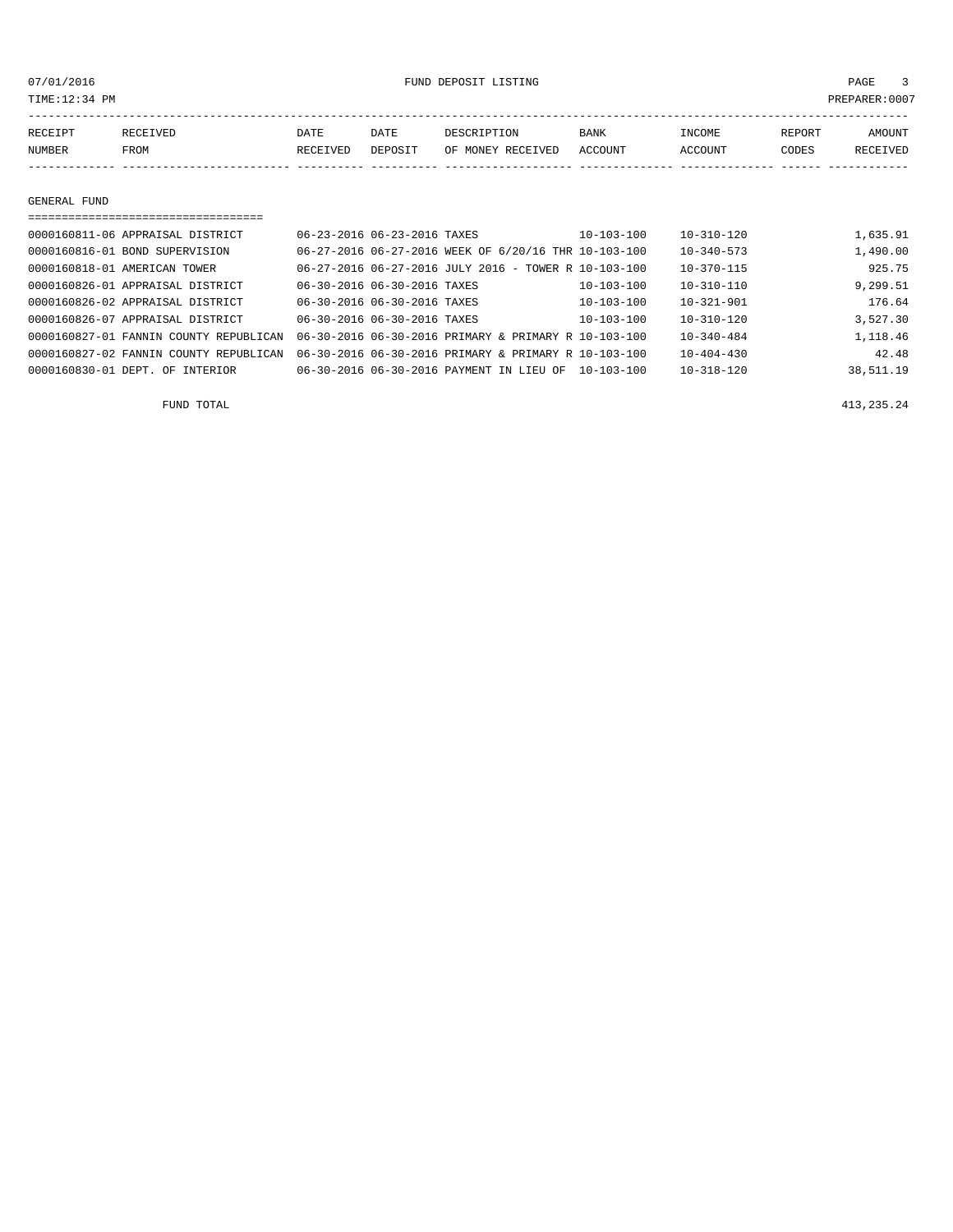07/01/2016 FUND DEPOSIT LISTING PAGE 1

| RECEIPT | <b>RECEIVED</b> | DATE            | DATE    | DESCRIPTION       | <b>BANK</b> | <b>TNCOME</b>  | REPORT | AMOUNT          |
|---------|-----------------|-----------------|---------|-------------------|-------------|----------------|--------|-----------------|
| NUMBER  | <b>FROM</b>     | <b>RECEIVED</b> | DEPOSIT | OF MONEY RECEIVED | ACCOUNT     | <b>ACCOUNT</b> | CODES  | <b>RECEIVED</b> |
|         |                 |                 |         |                   |             |                |        |                 |

#### COURTHOUSE SECURITY

| ============================= |                                                      |                  |                  |        |
|-------------------------------|------------------------------------------------------|------------------|------------------|--------|
| 0000160744-13 DISTRICT CLERK  | 06-03-2016 06-03-2016 APRIL 1-30, 2016               | $11 - 103 - 100$ | $11 - 340 - 650$ | 226.81 |
| 0000160760-02 LEGEND BANK     | 06-08-2016 06-08-2016 MAY 2016 INTEREST              | $11 - 103 - 100$ | $11 - 360 - 100$ | 6.49   |
| 0000160765-09 J.P. PCT. #3    | 06-10-2016 06-10-2016 FEB. '16 FINES & FE 11-103-100 |                  | $11 - 340 - 651$ | 94.23  |
| 0000160788-10 JP # 3          | 06-16-2016 06-16-2016 MAR. 2016                      | $11 - 103 - 100$ | $11 - 340 - 651$ | 92.14  |
| 0000160789-10 JP # 3          | 06-16-2016 06-16-2016 APRIL 2016                     | 11-103-100       | $11 - 340 - 651$ | 76.16  |
| 0000160790-09 JP # 3          | 06-16-2016 06-16-2016 MAY 2016                       | $11 - 103 - 100$ | $11 - 340 - 651$ | 161.03 |
| 0000160808-08 JP # 2          | 06-22-2016 06-22-2016 FEB. 2016                      | $11 - 103 - 100$ | $11 - 340 - 651$ | 60.08  |
| 0000160809-07 JP # 2          | 06-22-2016 06-22-2016 MAR. 2016                      | $11 - 103 - 100$ | $11 - 340 - 651$ | 81.84  |
| 0000160810-07 JP # 2          | 06-22-2016 06-22-2016 APRIL 2016                     | $11 - 103 - 100$ | $11 - 340 - 651$ | 49.35  |

FUND TOTAL 848.13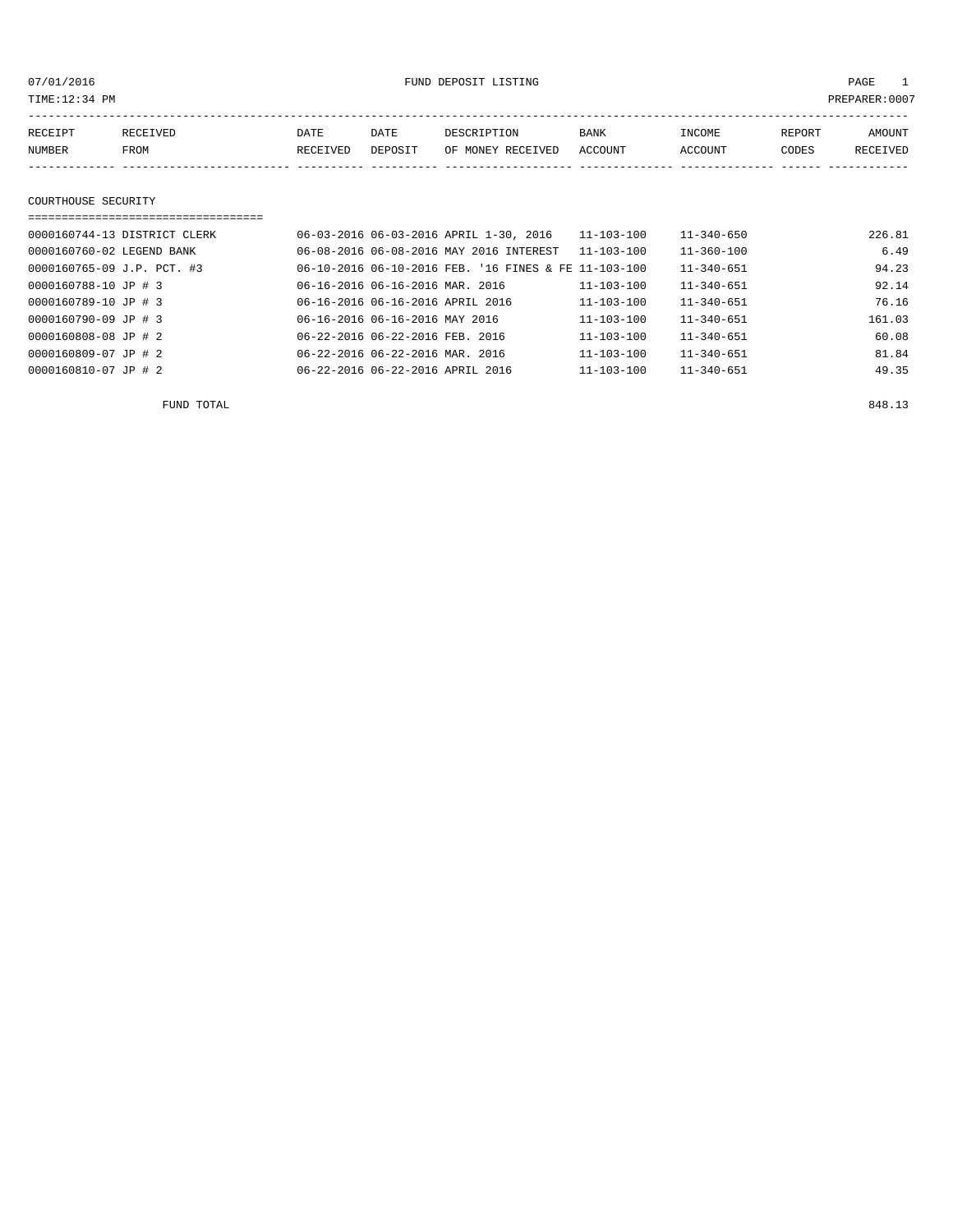TIME:12:34 PM PREPARER:0007

| RECEIPT | RECEIVED    | DATE     | DATE    | DESCRIPTION       | BANK    | INCOME  | REPORT | AMOUNT   |
|---------|-------------|----------|---------|-------------------|---------|---------|--------|----------|
| NUMBER  | <b>FROM</b> | RECEIVED | DEPOSIT | OF MONEY RECEIVED | ACCOUNT | ACCOUNT | CODES  | RECEIVED |
|         |             |          |         |                   |         |         |        |          |

CO.CLK.VITAL STAT.FEE

===================================

| 0000160760-03 LEGEND BANK | 06-08-2016 06-08-2016 MAY 2016 INTEREST 12-103-100 | $12 - 360 - 100$ | 0.44 |
|---------------------------|----------------------------------------------------|------------------|------|
|                           |                                                    |                  |      |

FUND TOTAL  $0.44$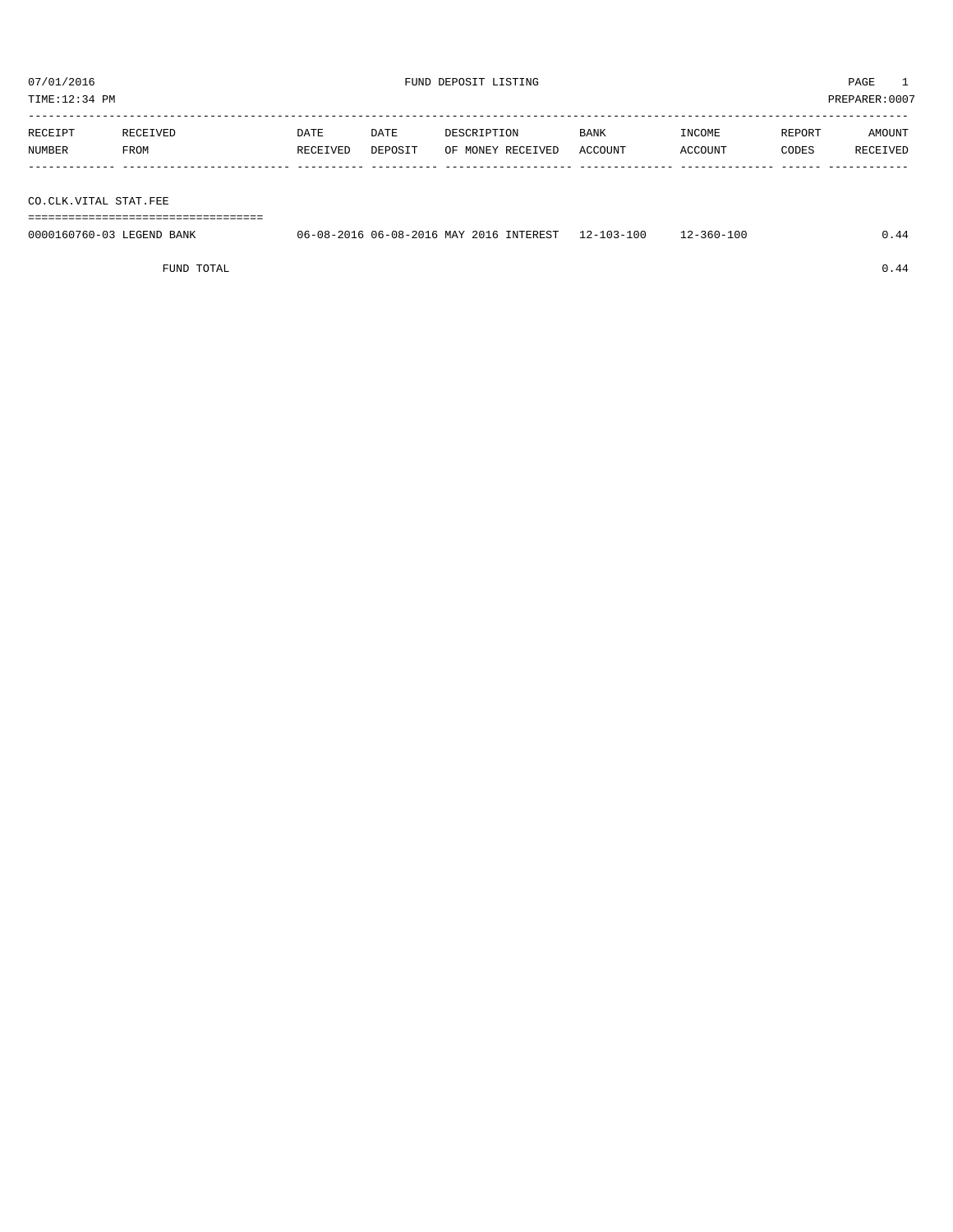TIME:12:34 PM PREPARER:0007

| RECEIPT | <b>RECEIVED</b> | DATE            | DATE    | DESCRIPTION       | <b>BANK</b> | "NCOME  | REPORT | AMOUNT          |
|---------|-----------------|-----------------|---------|-------------------|-------------|---------|--------|-----------------|
| NUMBER  | FROM            | <b>RECEIVED</b> | DEPOSIT | OF MONEY RECEIVED | ACCOUNT     | ACCOUNT | CODES  | <b>RECEIVED</b> |
|         |                 |                 |         |                   |             |         |        |                 |

BAIL BONDS TRUST FUND

===================================

|                          | 0000160745-01 FANNIN COUNTY BAIL BONDS |                                 | 06-03-2016 06-03-2016 SETTLEMENT AGREEMEN 13-103-113 |                  | $13 - 345 - 113$ | 375.00   |
|--------------------------|----------------------------------------|---------------------------------|------------------------------------------------------|------------------|------------------|----------|
|                          | 0000160746-01 FANNIN COUNTY BAIL BONDS |                                 | 06-03-2016 06-03-2016 SETTLEMENT AGREEMEN 13-103-113 |                  | $13 - 345 - 113$ | 375.00   |
|                          | 0000160747-01 FANNIN COUNTY BAIL BONDS |                                 | 06-03-2016 06-03-2016 SETTLEMENT AGREEMEN 13-103-113 |                  | $13 - 345 - 113$ | 1,250.00 |
|                          | 0000160754-01 FANNIN COUNTY BAIL BONDS | 06-06-2016 06-06-2016 BOND FEES |                                                      | $13 - 103 - 113$ | $13 - 345 - 113$ | 45.00    |
|                          | 0000160755-01 CARPENTER'S BAIL BONDS   | 06-06-2016 06-06-2016 BOND FEES |                                                      | $13 - 103 - 113$ | $13 - 345 - 113$ | 60.00    |
|                          | 0000160756-01 DOC'S BAIL BONDS         | 06-06-2016 06-06-2016 BOND FEES |                                                      | $13 - 103 - 113$ | $13 - 345 - 113$ | 45.00    |
|                          | 0000160774-01 CARPENTER'S BAIL BONDS   | 06-13-2016 06-13-2016 BOND FEES |                                                      | $13 - 103 - 113$ | $13 - 345 - 113$ | 240.00   |
|                          | 0000160775-01 DOC'S BAIL BONDS         | 06-13-2016 06-13-2016 BOND FEES |                                                      | $13 - 103 - 113$ | $13 - 345 - 113$ | 315.00   |
|                          | 0000160776-01 FANNIN COUNTY BAIL BONDS | 06-13-2016 06-13-2016 BOND FEES |                                                      | $13 - 103 - 113$ | $13 - 345 - 113$ | 150.00   |
|                          | 0000160819-01 FANNIN COUNTY BAIL BONDS | 06-27-2016 06-27-2016 BOND FEES |                                                      | 13-103-113       | $13 - 345 - 113$ | 105.00   |
|                          | 0000160820-01 CARPENTER'S BAIL BONDS   | 06-27-2016 06-27-2016 BOND FEES |                                                      | $13 - 103 - 113$ | $13 - 345 - 113$ | 75.00    |
|                          | 0000160821-01 DOC'S BAIL BONDS         | 06-27-2016 06-27-2016 BOND FEES |                                                      | $13 - 103 - 113$ | $13 - 345 - 113$ | 75.00    |
| 0000160822-01 HEATH HYDE |                                        | 06-27-2016 06-27-2016 BOND FEE  |                                                      | $13 - 103 - 113$ | $13 - 345 - 113$ | 15.00    |
|                          | 0000160832-01 FANNIN COUNTY BAIL BONDS | 06-30-2016 06-30-2016 BOND FEES |                                                      | $13 - 103 - 113$ | $13 - 345 - 113$ | 75.00    |
|                          | 0000160833-01 DOC'S BAIL BONDS         | 06-30-2016 06-30-2016 BOND FEE  |                                                      | $13 - 103 - 113$ | $13 - 345 - 113$ | 15.00    |
|                          | 0000160834-01 CARPENTER'S BAIL BONDS   | 06-30-2016 06-30-2016 BOND FEES |                                                      | $13 - 103 - 113$ | $13 - 345 - 113$ | 75.00    |

FUND TOTAL  $3,290.00$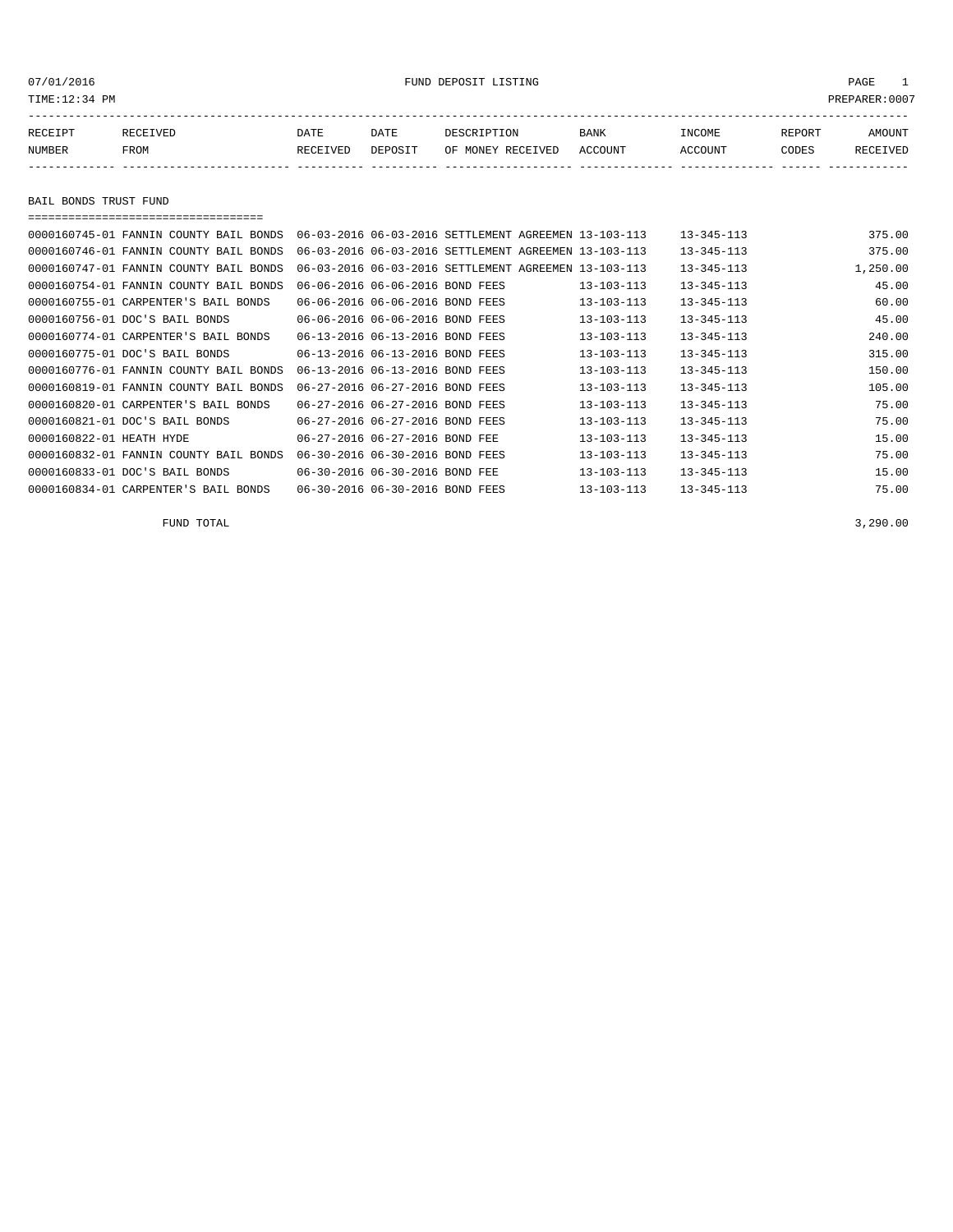TIME:12:34 PM PREPARER:0007

| RECEIPT | RECEIVED | DATE     | DATE    | DESCRIPTION       | <b>BANK</b> | INCOME  | REPORT | AMOUNT   |
|---------|----------|----------|---------|-------------------|-------------|---------|--------|----------|
| NUMBER  | FROM     | RECEIVED | DEPOSIT | OF MONEY RECEIVED | ACCOUNT     | ACCOUNT | CODES  | RECEIVED |
|         |          |          |         |                   |             |         |        |          |

## JUSTICE CT.BLDG.SECURITY

| ================================ |                                                      |                  |                  |       |
|----------------------------------|------------------------------------------------------|------------------|------------------|-------|
| 0000160765-10 J.P. PCT. #3       | 06-10-2016 06-10-2016 FEB. '16 FINES & FE 14-103-100 |                  | $14 - 370 - 168$ | 31.41 |
| 0000160788-11 JP # 3             | 06-16-2016 06-16-2016 MAR. 2016                      | 14-103-100       | $14 - 370 - 168$ | 30.71 |
| 0000160789-11 JP # 3             | 06-16-2016 06-16-2016 APRIL 2016                     | $14 - 103 - 100$ | $14 - 370 - 168$ | 25.43 |
| 0000160790-10 JP # 3             | 06-16-2016 06-16-2016 MAY 2016                       | $14 - 103 - 100$ | $14 - 370 - 168$ | 53.67 |
| 0000160808-09 JP # 2             | 06-22-2016 06-22-2016 FEB. 2016                      | $14 - 103 - 100$ | $14 - 370 - 168$ | 20.02 |
| 0000160809-08 JP # 2             | 06-22-2016 06-22-2016 MAR. 2016                      | $14 - 103 - 100$ | $14 - 370 - 168$ | 27.29 |
| 0000160810-08 JP # 2             | 06-22-2016 06-22-2016 APRIL 2016                     | $14 - 103 - 100$ | $14 - 370 - 168$ | 16.46 |

FUND TOTAL 204.99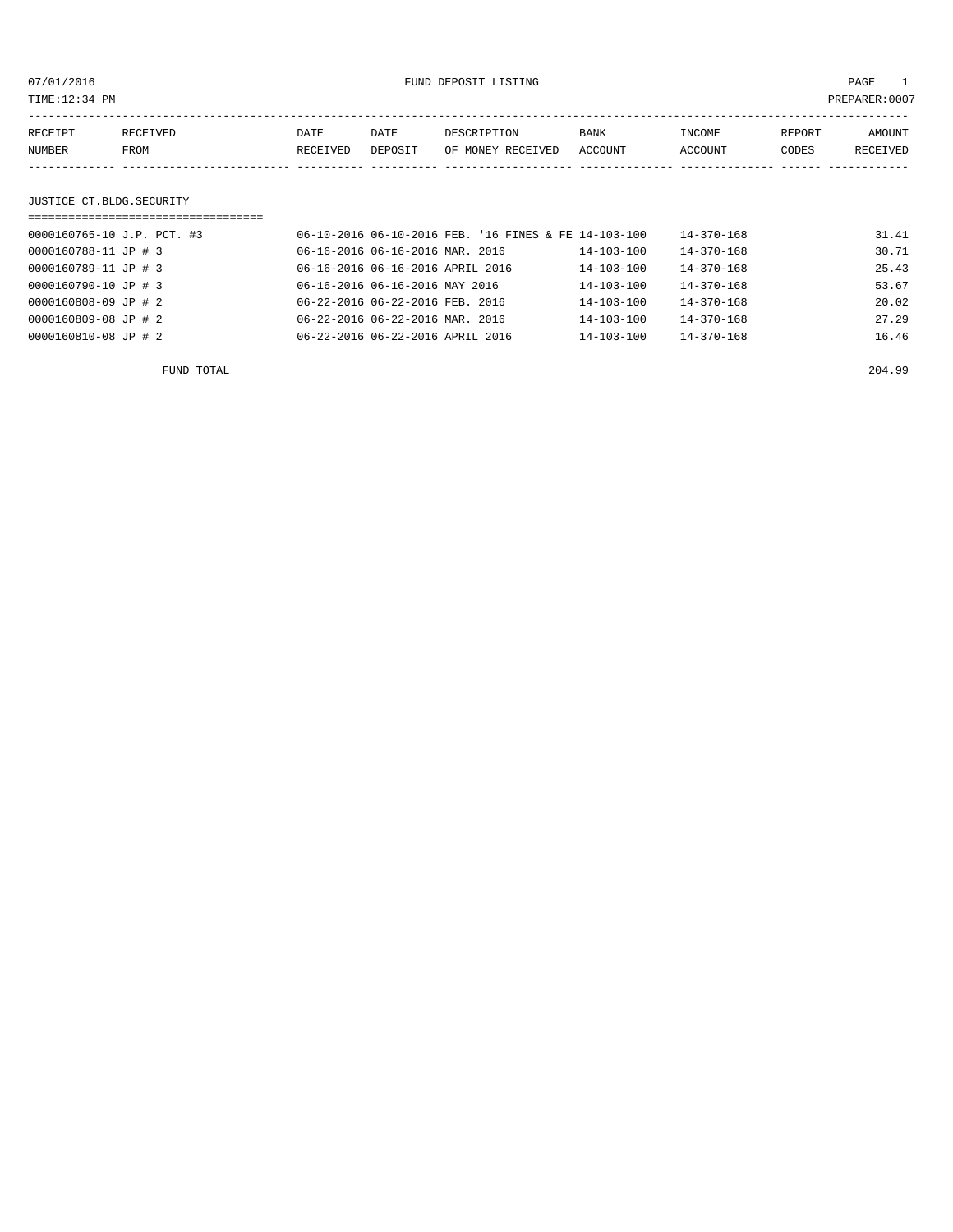TIME:12:34 PM PREPARER:0007

| RECEIPT | RECEIVED | DATE     | DATE    | DESCRIPTION       | <b>BANK</b> | INCOME  | REPORT | AMOUNT   |
|---------|----------|----------|---------|-------------------|-------------|---------|--------|----------|
| NUMBER  | FROM     | RECEIVED | DEPOSIT | OF MONEY RECEIVED | ACCOUNT     | ACCOUNT | CODES  | RECEIVED |
|         |          |          |         |                   |             |         |        |          |
|         |          |          |         |                   |             |         |        |          |

CO.CLERK RECORD MNGMT.

===================================

| 0000160760-04 LEGEND BANK | 06-08-2016 06-08-2016 MAY 2016 INTEREST 18-103-100 |  | $18 - 360 - 100$ |  |
|---------------------------|----------------------------------------------------|--|------------------|--|
|                           |                                                    |  |                  |  |

FUND TOTAL 2.22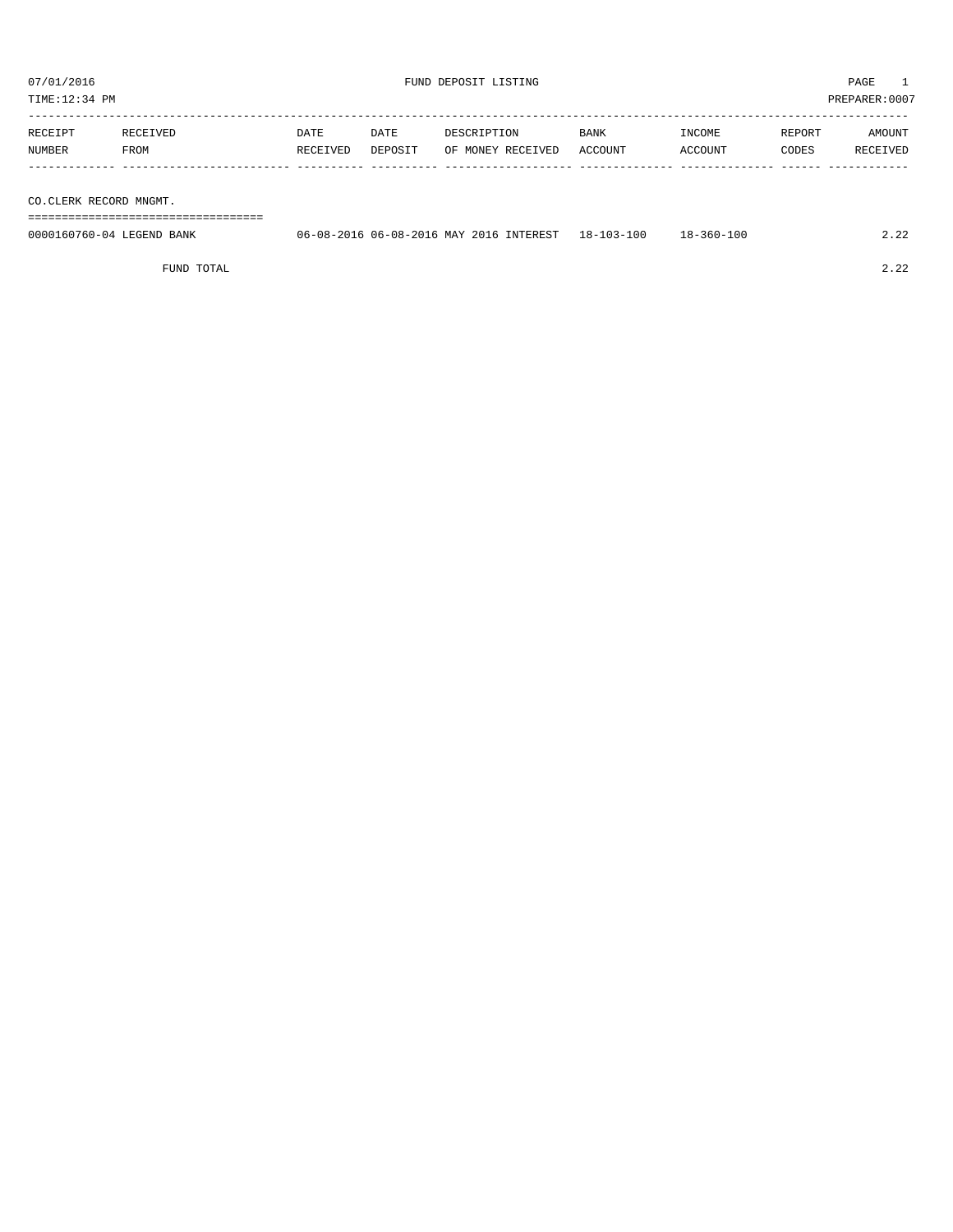| TIME:12:34 PM           |                              |          |         |                                        |            |            |        | PREPARER:0007 |
|-------------------------|------------------------------|----------|---------|----------------------------------------|------------|------------|--------|---------------|
|                         |                              |          |         |                                        |            |            |        |               |
| RECEIPT                 | RECEIVED                     | DATE     | DATE    | DESCRIPTION                            | BANK       | INCOME     | REPORT | AMOUNT        |
| NUMBER                  | FROM                         | RECEIVED | DEPOSIT | OF MONEY RECEIVED                      | ACCOUNT    | ACCOUNT    | CODES  | RECEIVED      |
|                         |                              |          |         |                                        |            |            |        |               |
|                         |                              |          |         |                                        |            |            |        |               |
| DIST.CLK.RECORDS MNGMT. |                              |          |         |                                        |            |            |        |               |
|                         |                              |          |         |                                        |            |            |        |               |
|                         | 0000160744-14 DISTRICT CLERK |          |         | 06-03-2016 06-03-2016 APRIL 1-30, 2016 | 19-103-100 | 19-370-136 |        | 207.47        |

0000160760-05 LEGEND BANK 06-08-2016 06-08-2016 MAY 2016 INTEREST 19-103-100 19-360-100 0.31

FUND TOTAL 207.78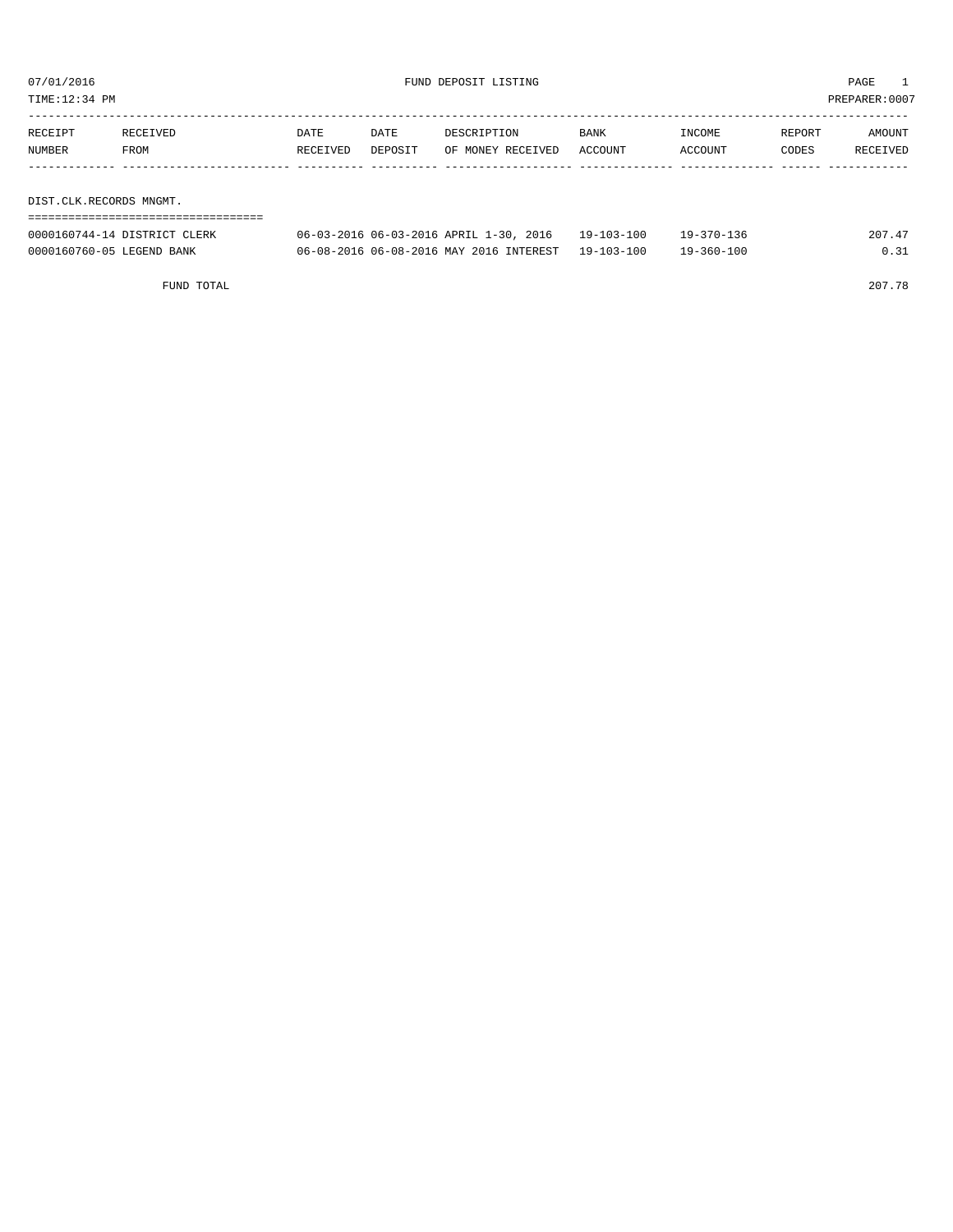TIME:12:34 PM PREPARER:0007

| RECEIPT                   | RECEIVED                     | DATE     | DATE                                   | DESCRIPTION       | <b>BANK</b>      | INCOME           | REPORT | AMOUNT   |
|---------------------------|------------------------------|----------|----------------------------------------|-------------------|------------------|------------------|--------|----------|
| NUMBER                    | FROM                         | RECEIVED | DEPOSIT                                | OF MONEY RECEIVED | ACCOUNT          | ACCOUNT          | CODES  | RECEIVED |
|                           |                              |          |                                        |                   |                  |                  |        |          |
|                           |                              |          |                                        |                   |                  |                  |        |          |
| COUNTY OFFICES REC.MNGMT. |                              |          |                                        |                   |                  |                  |        |          |
|                           |                              |          |                                        |                   |                  |                  |        |          |
|                           | 0000160744-15 DISTRICT CLERK |          | 06-03-2016 06-03-2016 APRIL 1-30, 2016 |                   | $20 - 103 - 100$ | $20 - 370 - 135$ |        | 303.23   |

0000160760-06 LEGEND BANK 06-08-2016 06-08-2016 MAY 2016 INTEREST 20-103-100 20-360-100 4.18

FUND TOTAL 307.41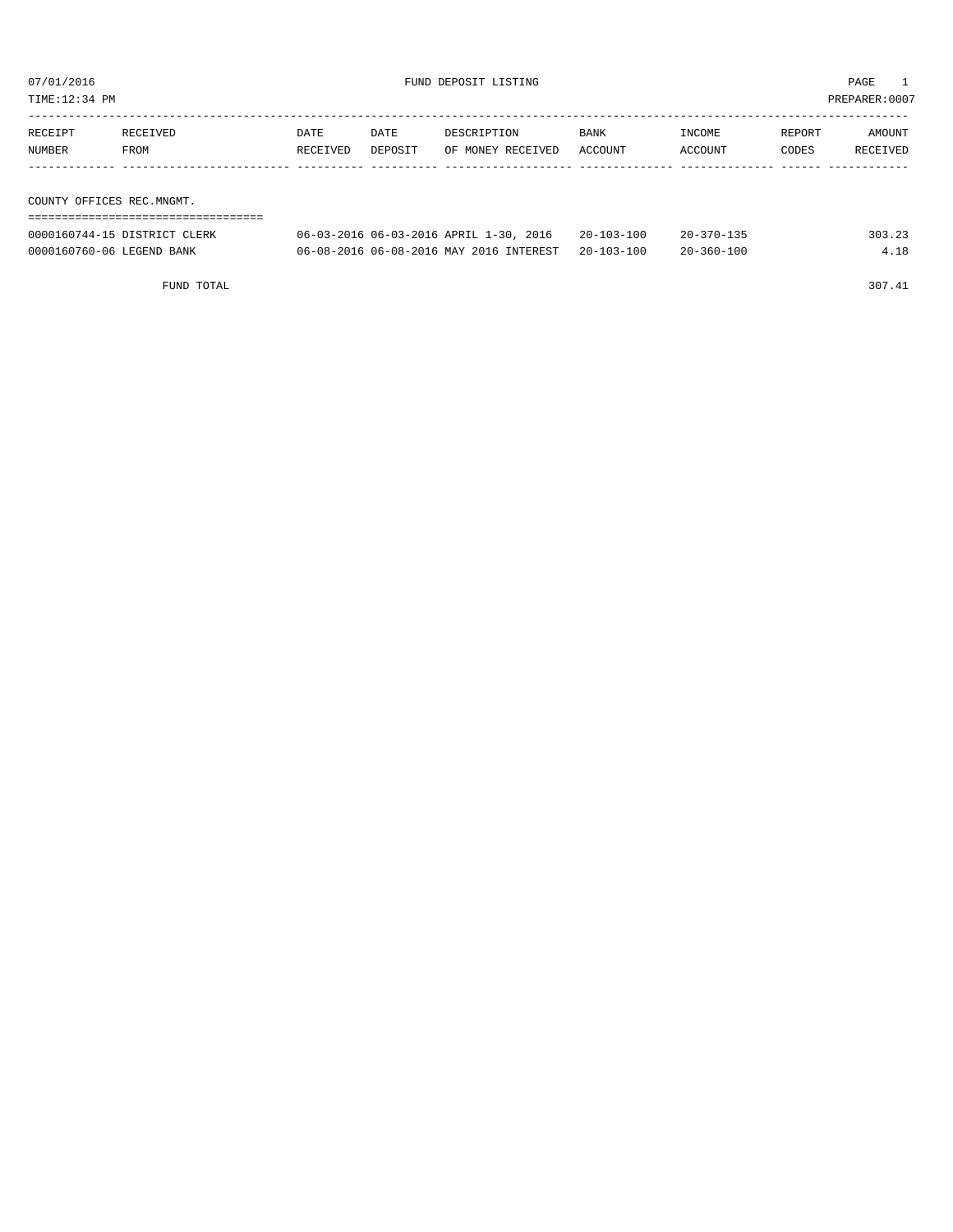07/01/2016 FUND DEPOSIT LISTING PAGE 1

| RECEIPT       | RECEIVED    | DATE     | DATE    | DESCRIPTION               | BANK | INCOME  | REPORT       | AMOUNT          |
|---------------|-------------|----------|---------|---------------------------|------|---------|--------------|-----------------|
| <b>NUMBER</b> | <b>FROM</b> | RECEIVED | DEPOSIT | OF MONEY RECEIVED ACCOUNT |      | ACCOUNT | <b>CODES</b> | <b>RECEIVED</b> |
|               |             |          |         |                           |      |         |              |                 |

FANNIN CO. R & B #1 FUND

| ======================================                                                      |                             |                                  |                                                      |                  |                  |          |
|---------------------------------------------------------------------------------------------|-----------------------------|----------------------------------|------------------------------------------------------|------------------|------------------|----------|
| 0000160744-18 DISTRICT CLERK                                                                |                             |                                  | 06-03-2016 06-03-2016 APRIL 1-30, 2016               | $21 - 103 - 100$ | $21 - 350 - 450$ | 1,781.49 |
| 0000160760-07 LEGEND BANK                                                                   |                             |                                  | 06-08-2016 06-08-2016 MAY 2016 INTEREST              | $21 - 103 - 100$ | $21 - 360 - 100$ | 2.14     |
| 0000160763-02 TAX A/C                                                                       |                             |                                  | 06-08-2016 06-08-2016 WEEK OF 5/27/16                | $21 - 103 - 100$ | $21 - 321 - 300$ | 1,663.01 |
| 0000160765-12 J.P. PCT. #3                                                                  |                             |                                  | 06-10-2016 06-10-2016 FEB. '16 FINES & FE 21-103-100 |                  | $21 - 350 - 457$ | 153.82   |
| 0000160767-02 COMPTROLLER-STATE FISCAL 06-10-2016 06-10-2016 APRIL '16 LOCAL SAL 21-103-100 |                             |                                  |                                                      |                  | $21 - 318 - 160$ | 3,301.29 |
| 0000160777-02 APPRAISAL DISTRICT                                                            |                             | 06-14-2016 06-14-2016 TAXES      |                                                      | $21 - 103 - 100$ | $21 - 310 - 110$ | 1,302.61 |
| 0000160777-07 APPRAISAL DISTRICT                                                            |                             | 06-14-2016 06-14-2016 TAXES      |                                                      | $21 - 103 - 100$ | $21 - 310 - 120$ | 50.03    |
| 0000160778-03 APPRAISAL DISTRICT                                                            |                             | 06-14-2016 06-14-2016 TAXES      |                                                      | $21 - 103 - 100$ | $21 - 310 - 110$ | 1,742.30 |
| 0000160778-08 APPRAISAL DISTRICT                                                            | 06-14-2016 06-14-2016 TAXES |                                  |                                                      | $21 - 103 - 100$ | $21 - 310 - 120$ | 345.13   |
| 0000160782-02 TEXPOOL                                                                       |                             |                                  | 06-14-2016 06-14-2016 MAY 2016 INTEREST              | $21 - 103 - 175$ | $21 - 360 - 100$ | 4.96     |
| 0000160787-02 LINEBARGER GOGGAN BLAIR & 06-16-2016 06-16-2016 TAXES                         |                             |                                  |                                                      | $21 - 103 - 100$ | $21 - 310 - 120$ | 84.88    |
| 0000160788-13 JP # 3                                                                        |                             | 06-16-2016 06-16-2016 MAR. 2016  |                                                      | $21 - 103 - 100$ | $21 - 350 - 457$ | 186.86   |
| 0000160789-13 JP # 3                                                                        |                             | 06-16-2016 06-16-2016 APRIL 2016 |                                                      | $21 - 103 - 100$ | $21 - 350 - 457$ | 199.89   |
| 0000160790-12 JP # 3                                                                        |                             | 06-16-2016 06-16-2016 MAY 2016   |                                                      | $21 - 103 - 100$ | $21 - 350 - 457$ | 448.99   |
| 0000160791-03 APPRAISAL DISTRICT                                                            |                             | 06-16-2016 06-16-2016 TAXES      |                                                      | $21 - 103 - 100$ | $21 - 310 - 110$ | 1,574.07 |
| 0000160791-08 APPRAISAL DISTRICT                                                            |                             | 06-16-2016 06-16-2016 TAXES      |                                                      | $21 - 103 - 100$ | $21 - 310 - 120$ | 336.29   |
| 0000160793-02 TAX A/C                                                                       |                             |                                  | 06-17-2016 06-17-2016 WEEK OF 6/3/16                 | $21 - 103 - 100$ | $21 - 321 - 300$ | 2.04     |
| 0000160794-02 TAX A/C                                                                       |                             |                                  | 06-17-2016 06-17-2016 WEEK OF 5/27/16                | $21 - 103 - 100$ | $21 - 321 - 300$ | 4.08     |
| 0000160795-02 TAX A/C                                                                       |                             |                                  | 06-17-2016 06-17-2016 WEEK OF 5/20/16                | $21 - 103 - 100$ | $21 - 321 - 300$ | 10.19    |
| 0000160796-02 TAX A/C                                                                       |                             |                                  | 06-17-2016 06-17-2016 WEEK OF 6/3/16                 | $21 - 103 - 100$ | $21 - 321 - 300$ | 1,540.73 |
| 0000160799-01 DARIN BALLARD                                                                 |                             | 06-20-2016 06-20-2016 CULVERT    |                                                      | $21 - 103 - 100$ | $21 - 370 - 145$ | 329.50   |
| 0000160806-02 TAX A/C                                                                       |                             |                                  | 06-22-2016 06-22-2016 WEEK OF 6/10/16                | $21 - 103 - 100$ | $21 - 321 - 300$ | 1,665.05 |
| 0000160807-02 TAX A/C                                                                       |                             |                                  | 06-22-2016 06-22-2016 WEEK OF 6/17/16                | $21 - 103 - 100$ | $21 - 321 - 300$ | 1,355.27 |
| 0000160808-11 JP # 2                                                                        |                             | 06-22-2016 06-22-2016 FEB. 2016  |                                                      | $21 - 103 - 100$ | $21 - 350 - 456$ | 182.18   |
| 0000160809-10 JP # 2                                                                        |                             | 06-22-2016 06-22-2016 MAR. 2016  |                                                      | $21 - 103 - 100$ | $21 - 350 - 456$ | 259.70   |
| 0000160810-10 JP # 2                                                                        |                             | 06-22-2016 06-22-2016 APRIL 2016 |                                                      | $21 - 103 - 100$ | $21 - 350 - 456$ | 159.27   |
| 0000160811-02 APPRAISAL DISTRICT                                                            |                             | 06-23-2016 06-23-2016 TAXES      |                                                      | $21 - 103 - 100$ | $21 - 310 - 110$ | 386.29   |
| 0000160811-07 APPRAISAL DISTRICT                                                            |                             | 06-23-2016 06-23-2016 TAXES      |                                                      | $21 - 103 - 100$ | $21 - 310 - 120$ | 93.44    |
| 0000160815-01 WILLIAM A. HORN                                                               |                             |                                  | 06-24-2016 06-24-2016 CULVERT & ROCK                 | $21 - 103 - 100$ | $21 - 370 - 145$ | 287.50   |
| 0000160817-01 CITY OF SAVOY                                                                 |                             | 06-27-2016 06-27-2016 CULVERT    |                                                      | $21 - 103 - 100$ | $21 - 370 - 145$ | 229.50   |
| 0000160825-01 CHRISTOPHER J. LITTRELL                                                       |                             | 06-30-2016 06-30-2016 2 CULVERTS |                                                      | $21 - 103 - 100$ | $21 - 370 - 145$ | 300.00   |
| 0000160826-03 APPRAISAL DISTRICT                                                            |                             | 06-30-2016 06-30-2016 TAXES      |                                                      | $21 - 103 - 100$ | $21 - 310 - 110$ | 534.56   |
| 0000160826-08 APPRAISAL DISTRICT                                                            |                             | 06-30-2016 06-30-2016 TAXES      |                                                      | $21 - 103 - 100$ | $21 - 310 - 120$ | 200.72   |
| 0000160829-01 TEXAS COMPTROLLER OF                                                          |                             |                                  | 06-30-2016 06-30-2016 FUEL TAX AGREEMENT 21-103-100  |                  | $21 - 621 - 457$ | 23.92    |
| 0000160830-02 DEPT. OF INTERIOR                                                             |                             |                                  | 06-30-2016 06-30-2016 PAYMENT IN LIEU OF             | 21-103-100       | $21 - 318 - 120$ | 970.05   |

FUND TOTAL 21,711.75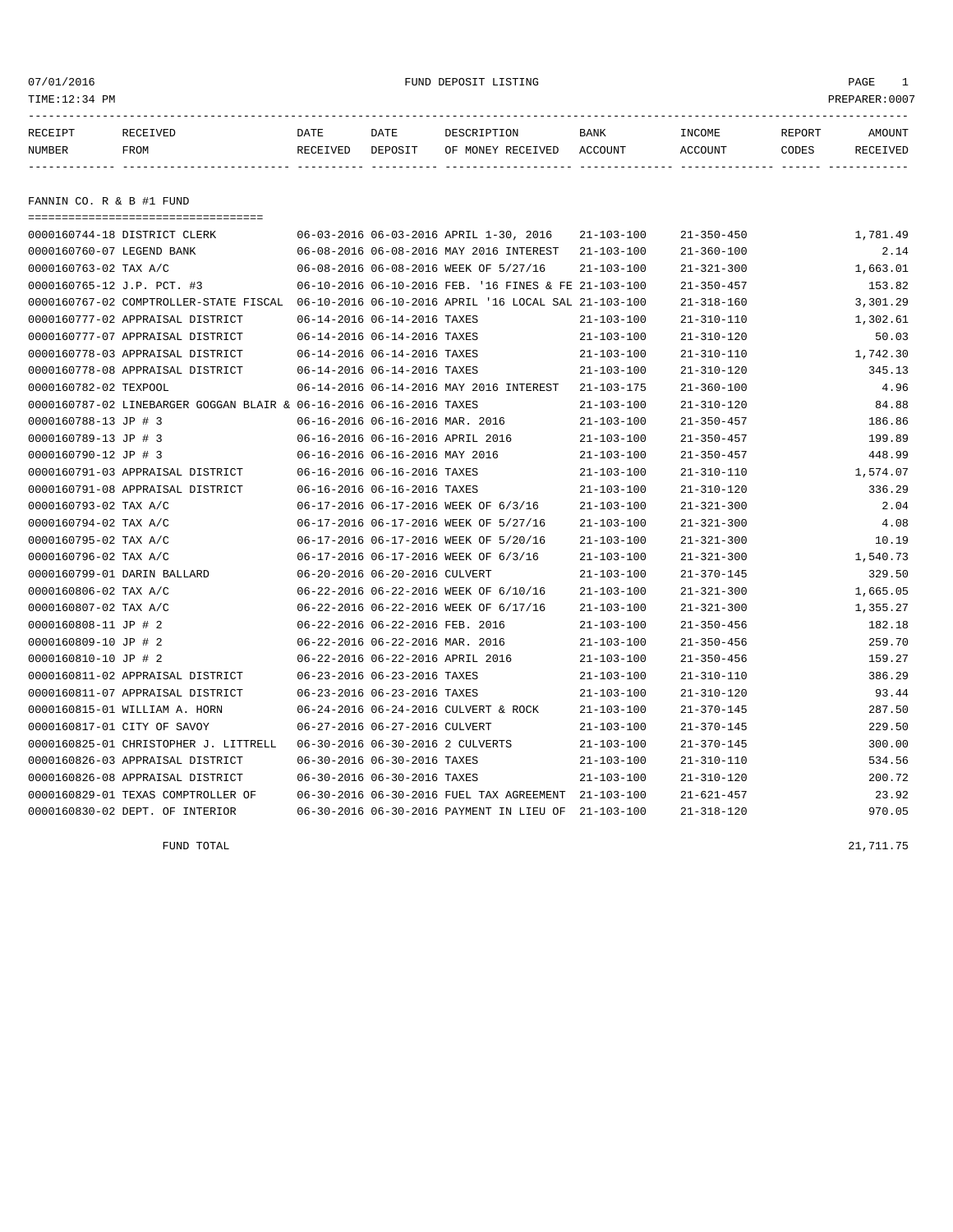07/01/2016 FUND DEPOSIT LISTING PAGE 1

| RECEIPT       | RECEIVED    | DATE     | DATE    | DESCRIPTION               | BANK | INCOME  | REPORT | AMOUNT   |
|---------------|-------------|----------|---------|---------------------------|------|---------|--------|----------|
| <b>NUMBER</b> | <b>FROM</b> | RECEIVED | DEPOSIT | OF MONEY RECEIVED ACCOUNT |      | ACCOUNT | CODES  | RECEIVED |
|               |             |          |         |                           |      |         |        |          |

FANNIN CO. R & B #2 FUND

|                                        |  |                                                                                                                                                                                                                                                                                                                                                                                                                                                                                                                                                                                                                                                                                                                                                                                                                                                                                                                                                                                                                                                                                                                                   | $22 - 370 - 150$                                                                                                                                                                                                                                                                                                                                                                                    | 1,400.00 |
|----------------------------------------|--|-----------------------------------------------------------------------------------------------------------------------------------------------------------------------------------------------------------------------------------------------------------------------------------------------------------------------------------------------------------------------------------------------------------------------------------------------------------------------------------------------------------------------------------------------------------------------------------------------------------------------------------------------------------------------------------------------------------------------------------------------------------------------------------------------------------------------------------------------------------------------------------------------------------------------------------------------------------------------------------------------------------------------------------------------------------------------------------------------------------------------------------|-----------------------------------------------------------------------------------------------------------------------------------------------------------------------------------------------------------------------------------------------------------------------------------------------------------------------------------------------------------------------------------------------------|----------|
|                                        |  |                                                                                                                                                                                                                                                                                                                                                                                                                                                                                                                                                                                                                                                                                                                                                                                                                                                                                                                                                                                                                                                                                                                                   | $22 - 370 - 150$                                                                                                                                                                                                                                                                                                                                                                                    | 1,400.00 |
| 0000160740-01 REPUBLIC TITLE OF TEXAS, |  |                                                                                                                                                                                                                                                                                                                                                                                                                                                                                                                                                                                                                                                                                                                                                                                                                                                                                                                                                                                                                                                                                                                                   | $22 - 370 - 150$                                                                                                                                                                                                                                                                                                                                                                                    | 1,400.00 |
|                                        |  | $22 - 103 - 100$                                                                                                                                                                                                                                                                                                                                                                                                                                                                                                                                                                                                                                                                                                                                                                                                                                                                                                                                                                                                                                                                                                                  | $22 - 350 - 450$                                                                                                                                                                                                                                                                                                                                                                                    | 2,074.37 |
|                                        |  |                                                                                                                                                                                                                                                                                                                                                                                                                                                                                                                                                                                                                                                                                                                                                                                                                                                                                                                                                                                                                                                                                                                                   | $22 - 370 - 150$                                                                                                                                                                                                                                                                                                                                                                                    | 1,400.00 |
|                                        |  | $22 - 103 - 100$                                                                                                                                                                                                                                                                                                                                                                                                                                                                                                                                                                                                                                                                                                                                                                                                                                                                                                                                                                                                                                                                                                                  | $22 - 360 - 100$                                                                                                                                                                                                                                                                                                                                                                                    | 14.78    |
|                                        |  | $22 - 103 - 100$                                                                                                                                                                                                                                                                                                                                                                                                                                                                                                                                                                                                                                                                                                                                                                                                                                                                                                                                                                                                                                                                                                                  | $22 - 321 - 300$                                                                                                                                                                                                                                                                                                                                                                                    | 1,937.18 |
|                                        |  |                                                                                                                                                                                                                                                                                                                                                                                                                                                                                                                                                                                                                                                                                                                                                                                                                                                                                                                                                                                                                                                                                                                                   | $22 - 350 - 457$                                                                                                                                                                                                                                                                                                                                                                                    | 179.18   |
| 0000160767-03 COMPTROLLER-STATE FISCAL |  |                                                                                                                                                                                                                                                                                                                                                                                                                                                                                                                                                                                                                                                                                                                                                                                                                                                                                                                                                                                                                                                                                                                                   | $22 - 318 - 160$                                                                                                                                                                                                                                                                                                                                                                                    | 3,845.56 |
|                                        |  | $22 - 103 - 100$                                                                                                                                                                                                                                                                                                                                                                                                                                                                                                                                                                                                                                                                                                                                                                                                                                                                                                                                                                                                                                                                                                                  | $22 - 310 - 110$                                                                                                                                                                                                                                                                                                                                                                                    | 1,517.36 |
|                                        |  | $22 - 103 - 100$                                                                                                                                                                                                                                                                                                                                                                                                                                                                                                                                                                                                                                                                                                                                                                                                                                                                                                                                                                                                                                                                                                                  | $22 - 310 - 120$                                                                                                                                                                                                                                                                                                                                                                                    | 58.28    |
|                                        |  | $22 - 103 - 100$                                                                                                                                                                                                                                                                                                                                                                                                                                                                                                                                                                                                                                                                                                                                                                                                                                                                                                                                                                                                                                                                                                                  | $22 - 310 - 110$                                                                                                                                                                                                                                                                                                                                                                                    | 2,029.54 |
|                                        |  | $22 - 103 - 100$                                                                                                                                                                                                                                                                                                                                                                                                                                                                                                                                                                                                                                                                                                                                                                                                                                                                                                                                                                                                                                                                                                                  | $22 - 310 - 120$                                                                                                                                                                                                                                                                                                                                                                                    | 402.04   |
|                                        |  | 22-103-175                                                                                                                                                                                                                                                                                                                                                                                                                                                                                                                                                                                                                                                                                                                                                                                                                                                                                                                                                                                                                                                                                                                        | $22 - 360 - 100$                                                                                                                                                                                                                                                                                                                                                                                    | 108.98   |
|                                        |  |                                                                                                                                                                                                                                                                                                                                                                                                                                                                                                                                                                                                                                                                                                                                                                                                                                                                                                                                                                                                                                                                                                                                   | $22 - 370 - 150$                                                                                                                                                                                                                                                                                                                                                                                    | 2,800.00 |
|                                        |  | 22-103-100                                                                                                                                                                                                                                                                                                                                                                                                                                                                                                                                                                                                                                                                                                                                                                                                                                                                                                                                                                                                                                                                                                                        | $22 - 310 - 120$                                                                                                                                                                                                                                                                                                                                                                                    | 98.87    |
|                                        |  | $22 - 103 - 100$                                                                                                                                                                                                                                                                                                                                                                                                                                                                                                                                                                                                                                                                                                                                                                                                                                                                                                                                                                                                                                                                                                                  | $22 - 350 - 457$                                                                                                                                                                                                                                                                                                                                                                                    | 217.67   |
|                                        |  | $22 - 103 - 100$                                                                                                                                                                                                                                                                                                                                                                                                                                                                                                                                                                                                                                                                                                                                                                                                                                                                                                                                                                                                                                                                                                                  | $22 - 350 - 457$                                                                                                                                                                                                                                                                                                                                                                                    | 232.84   |
|                                        |  | $22 - 103 - 100$                                                                                                                                                                                                                                                                                                                                                                                                                                                                                                                                                                                                                                                                                                                                                                                                                                                                                                                                                                                                                                                                                                                  | $22 - 350 - 457$                                                                                                                                                                                                                                                                                                                                                                                    | 523.02   |
|                                        |  | $22 - 103 - 100$                                                                                                                                                                                                                                                                                                                                                                                                                                                                                                                                                                                                                                                                                                                                                                                                                                                                                                                                                                                                                                                                                                                  | $22 - 310 - 110$                                                                                                                                                                                                                                                                                                                                                                                    | 1,833.58 |
|                                        |  | $22 - 103 - 100$                                                                                                                                                                                                                                                                                                                                                                                                                                                                                                                                                                                                                                                                                                                                                                                                                                                                                                                                                                                                                                                                                                                  | $22 - 310 - 120$                                                                                                                                                                                                                                                                                                                                                                                    | 391.73   |
|                                        |  | $22 - 103 - 100$                                                                                                                                                                                                                                                                                                                                                                                                                                                                                                                                                                                                                                                                                                                                                                                                                                                                                                                                                                                                                                                                                                                  | $22 - 321 - 300$                                                                                                                                                                                                                                                                                                                                                                                    | 2.37     |
|                                        |  | $22 - 103 - 100$                                                                                                                                                                                                                                                                                                                                                                                                                                                                                                                                                                                                                                                                                                                                                                                                                                                                                                                                                                                                                                                                                                                  | $22 - 321 - 300$                                                                                                                                                                                                                                                                                                                                                                                    | 4.75     |
|                                        |  | $22 - 103 - 100$                                                                                                                                                                                                                                                                                                                                                                                                                                                                                                                                                                                                                                                                                                                                                                                                                                                                                                                                                                                                                                                                                                                  | $22 - 321 - 300$                                                                                                                                                                                                                                                                                                                                                                                    | 11.87    |
|                                        |  | $22 - 103 - 100$                                                                                                                                                                                                                                                                                                                                                                                                                                                                                                                                                                                                                                                                                                                                                                                                                                                                                                                                                                                                                                                                                                                  | $22 - 321 - 300$                                                                                                                                                                                                                                                                                                                                                                                    | 1,794.74 |
|                                        |  | $22 - 103 - 100$                                                                                                                                                                                                                                                                                                                                                                                                                                                                                                                                                                                                                                                                                                                                                                                                                                                                                                                                                                                                                                                                                                                  | $22 - 321 - 300$                                                                                                                                                                                                                                                                                                                                                                                    | 1,939.56 |
|                                        |  | $22 - 103 - 100$                                                                                                                                                                                                                                                                                                                                                                                                                                                                                                                                                                                                                                                                                                                                                                                                                                                                                                                                                                                                                                                                                                                  | $22 - 321 - 300$                                                                                                                                                                                                                                                                                                                                                                                    | 1,578.71 |
|                                        |  | $22 - 103 - 100$                                                                                                                                                                                                                                                                                                                                                                                                                                                                                                                                                                                                                                                                                                                                                                                                                                                                                                                                                                                                                                                                                                                  | $22 - 350 - 456$                                                                                                                                                                                                                                                                                                                                                                                    | 212.21   |
|                                        |  | $22 - 103 - 100$                                                                                                                                                                                                                                                                                                                                                                                                                                                                                                                                                                                                                                                                                                                                                                                                                                                                                                                                                                                                                                                                                                                  | $22 - 350 - 456$                                                                                                                                                                                                                                                                                                                                                                                    | 302.52   |
|                                        |  | $22 - 103 - 100$                                                                                                                                                                                                                                                                                                                                                                                                                                                                                                                                                                                                                                                                                                                                                                                                                                                                                                                                                                                                                                                                                                                  | $22 - 350 - 456$                                                                                                                                                                                                                                                                                                                                                                                    | 185.53   |
|                                        |  | $22 - 103 - 100$                                                                                                                                                                                                                                                                                                                                                                                                                                                                                                                                                                                                                                                                                                                                                                                                                                                                                                                                                                                                                                                                                                                  | $22 - 310 - 110$                                                                                                                                                                                                                                                                                                                                                                                    | 449.97   |
|                                        |  | $22 - 103 - 100$                                                                                                                                                                                                                                                                                                                                                                                                                                                                                                                                                                                                                                                                                                                                                                                                                                                                                                                                                                                                                                                                                                                  | $22 - 310 - 120$                                                                                                                                                                                                                                                                                                                                                                                    | 108.84   |
|                                        |  | $22 - 103 - 100$                                                                                                                                                                                                                                                                                                                                                                                                                                                                                                                                                                                                                                                                                                                                                                                                                                                                                                                                                                                                                                                                                                                  | $22 - 310 - 110$                                                                                                                                                                                                                                                                                                                                                                                    | 622.69   |
|                                        |  | $22 - 103 - 100$                                                                                                                                                                                                                                                                                                                                                                                                                                                                                                                                                                                                                                                                                                                                                                                                                                                                                                                                                                                                                                                                                                                  | $22 - 310 - 120$                                                                                                                                                                                                                                                                                                                                                                                    | 233.81   |
|                                        |  | 22-103-100                                                                                                                                                                                                                                                                                                                                                                                                                                                                                                                                                                                                                                                                                                                                                                                                                                                                                                                                                                                                                                                                                                                        | $22 - 622 - 457$                                                                                                                                                                                                                                                                                                                                                                                    | 119.59   |
|                                        |  | 22-103-100                                                                                                                                                                                                                                                                                                                                                                                                                                                                                                                                                                                                                                                                                                                                                                                                                                                                                                                                                                                                                                                                                                                        | $22 - 318 - 120$                                                                                                                                                                                                                                                                                                                                                                                    | 1,129.98 |
|                                        |  | 06-03-2016 06-03-2016 APRIL 1-30, 2016<br>06-08-2016 06-08-2016 MAY 2016 INTEREST<br>06-08-2016 06-08-2016 WEEK OF 5/27/16<br>06-14-2016 06-14-2016 TAXES<br>06-14-2016 06-14-2016 TAXES<br>06-14-2016 06-14-2016 TAXES<br>06-14-2016 06-14-2016 TAXES<br>06-14-2016 06-14-2016 MAY 2016 INTEREST<br>0000160787-03 LINEBARGER GOGGAN BLAIR & 06-16-2016 06-16-2016 TAXES<br>06-16-2016 06-16-2016 MAR. 2016<br>06-16-2016 06-16-2016 APRIL 2016<br>06-16-2016 06-16-2016 MAY 2016<br>06-16-2016 06-16-2016 TAXES<br>06-16-2016 06-16-2016 TAXES<br>06-17-2016 06-17-2016 WEEK OF 6/3/16<br>06-17-2016 06-17-2016 WEEK OF 5/27/16<br>06-17-2016 06-17-2016 WEEK OF 5/20/16<br>06-17-2016 06-17-2016 WEEK OF 6/3/16<br>06-22-2016 06-22-2016 WEEK OF 6/10/16<br>06-22-2016 06-22-2016 WEEK OF 6/17/16<br>06-22-2016 06-22-2016 FEB. 2016<br>06-22-2016 06-22-2016 MAR. 2016<br>06-22-2016 06-22-2016 APRIL 2016<br>06-23-2016 06-23-2016 TAXES<br>06-23-2016 06-23-2016 TAXES<br>06-30-2016 06-30-2016 TAXES<br>06-30-2016 06-30-2016 TAXES<br>06-30-2016 06-30-2016 FUEL TAX AGREEMENT<br>06-30-2016 06-30-2016 PAYMENT IN LIEU OF | 06-01-2016 06-01-2016 107922-TRENTON HIGH 22-103-100<br>06-01-2016 06-01-2016 107932-TRENTON HIGH 22-103-100<br>06-01-2016 06-01-2016 107952-TRENTON HIGH 22-103-100<br>06-07-2016 06-07-2016 PROPERTY ID#107937 22-103-100<br>06-10-2016 06-10-2016 FEB. '16 FINES & FE 22-103-100<br>06-10-2016 06-10-2016 APRIL '16 LOCAL SAL 22-103-100<br>06-16-2016 06-16-2016 126 AND 128 JUDAH C 22-103-100 |          |

FUND TOTAL 32,562.12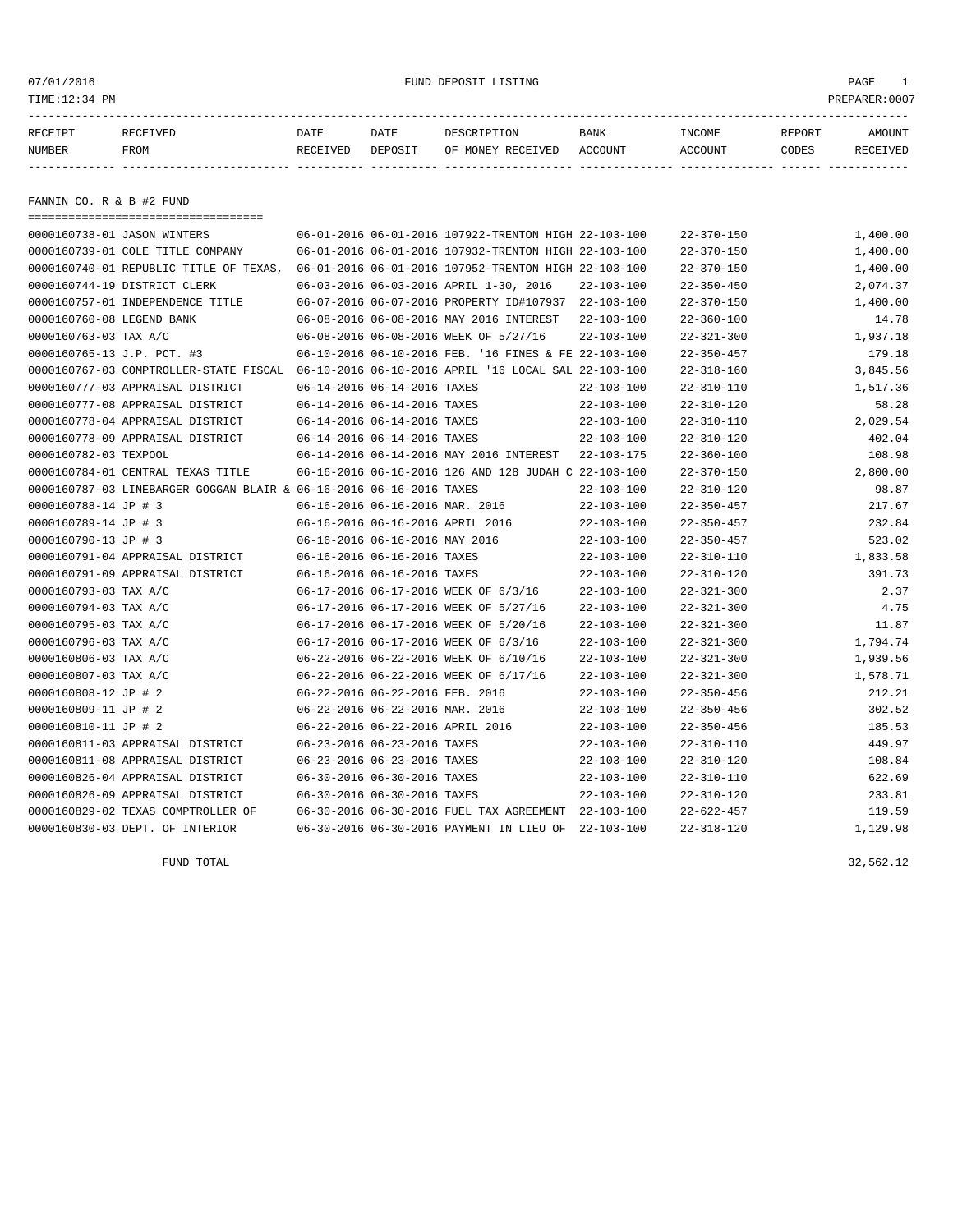07/01/2016 FUND DEPOSIT LISTING PAGE 1

| RECEIPT | RECEIVED | DATE     | DATE    | DESCRIPTION       | <b>BANK</b> | INCOME  | REPORT | AMOUNT          |
|---------|----------|----------|---------|-------------------|-------------|---------|--------|-----------------|
| NUMBER  | FROM     | RECEIVED | DEPOSIT | OF MONEY RECEIVED | ACCOUNT     | ACCOUNT | CODES  | <b>RECEIVED</b> |
|         |          |          |         |                   |             |         |        |                 |

FANNIN CO. R & B #3 FUND

| =====================================                               |                                  |                                                      |                  |                  |          |
|---------------------------------------------------------------------|----------------------------------|------------------------------------------------------|------------------|------------------|----------|
| 0000160744-20 DISTRICT CLERK                                        |                                  | 06-03-2016 06-03-2016 APRIL 1-30, 2016               | $23 - 103 - 100$ | $23 - 350 - 450$ | 3,109.06 |
| 0000160760-09 LEGEND BANK                                           |                                  | 06-08-2016 06-08-2016 MAY 2016 INTEREST              | $23 - 103 - 100$ | $23 - 360 - 100$ | 34.92    |
| 0000160763-04 TAX A/C                                               |                                  | 06-08-2016 06-08-2016 WEEK OF 5/27/16                | $23 - 103 - 100$ | $23 - 321 - 300$ | 2,905.78 |
| 0000160765-14 J.P. PCT. #3                                          |                                  | 06-10-2016 06-10-2016 FEB. '16 FINES & FE 23-103-100 |                  | $23 - 350 - 457$ | 268.76   |
| 0000160767-04 COMPTROLLER-STATE FISCAL                              |                                  | 06-10-2016 06-10-2016 APRIL '16 LOCAL SAL 23-103-100 |                  | $23 - 318 - 160$ | 5,768.34 |
| 0000160777-04 APPRAISAL DISTRICT                                    | 06-14-2016 06-14-2016 TAXES      |                                                      | $23 - 103 - 100$ | $23 - 310 - 110$ | 2,276.04 |
| 0000160777-09 APPRAISAL DISTRICT                                    | 06-14-2016 06-14-2016 TAXES      |                                                      | $23 - 103 - 100$ | $23 - 310 - 120$ | 87.43    |
| 0000160778-05 APPRAISAL DISTRICT                                    | 06-14-2016 06-14-2016 TAXES      |                                                      | $23 - 103 - 100$ | $23 - 310 - 110$ | 3,044.31 |
| 0000160778-10 APPRAISAL DISTRICT                                    | 06-14-2016 06-14-2016 TAXES      |                                                      | $23 - 103 - 100$ | $23 - 310 - 120$ | 603.05   |
| 0000160782-04 TEXPOOL                                               |                                  | 06-14-2016 06-14-2016 MAY 2016 INTEREST              | 23-103-175       | $23 - 360 - 100$ | 65.57    |
| 0000160785-01 CITY OF HONEY GROVE                                   | 06-16-2016 06-16-2016 CULVERTS   |                                                      | $23 - 103 - 100$ | $23 - 370 - 145$ | 760.45   |
| 0000160787-04 LINEBARGER GOGGAN BLAIR & 06-16-2016 06-16-2016 TAXES |                                  |                                                      | $23 - 103 - 100$ | $23 - 310 - 120$ | 148.30   |
| 0000160788-15 JP # 3                                                | 06-16-2016 06-16-2016 MAR. 2016  |                                                      | $23 - 103 - 100$ | $23 - 350 - 457$ | 326.51   |
| 0000160789-15 JP # 3                                                | 06-16-2016 06-16-2016 APRIL 2016 |                                                      | $23 - 103 - 100$ | $23 - 350 - 457$ | 349.26   |
| 0000160790-14 JP # 3                                                | 06-16-2016 06-16-2016 MAY 2016   |                                                      | $23 - 103 - 100$ | $23 - 350 - 457$ | 784.52   |
| 0000160791-05 APPRAISAL DISTRICT                                    | 06-16-2016 06-16-2016 TAXES      |                                                      | $23 - 103 - 100$ | $23 - 310 - 110$ | 2,750.37 |
| 0000160791-10 APPRAISAL DISTRICT                                    | 06-16-2016 06-16-2016 TAXES      |                                                      | $23 - 103 - 100$ | $23 - 310 - 120$ | 587.60   |
| 0000160793-04 TAX A/C                                               |                                  | 06-17-2016 06-17-2016 WEEK OF 6/3/16                 | $23 - 103 - 100$ | $23 - 321 - 300$ | 3.56     |
| 0000160794-04 TAX A/C                                               |                                  | 06-17-2016 06-17-2016 WEEK OF 5/27/16                | $23 - 103 - 100$ | $23 - 321 - 300$ | 7.12     |
| 0000160795-04 TAX A/C                                               |                                  | 06-17-2016 06-17-2016 WEEK OF 5/20/16                | $23 - 103 - 100$ | $23 - 321 - 300$ | 17.80    |
| 0000160796-04 TAX A/C                                               |                                  | 06-17-2016 06-17-2016 WEEK OF 6/3/16                 | $23 - 103 - 100$ | $23 - 321 - 300$ | 2,692.12 |
| 0000160806-04 TAX A/C                                               |                                  | 06-22-2016 06-22-2016 WEEK OF 6/10/16                | $23 - 103 - 100$ | $23 - 321 - 300$ | 2,909.34 |
| 0000160807-04 TAX A/C                                               |                                  | 06-22-2016 06-22-2016 WEEK OF 6/17/16                | $23 - 103 - 100$ | $23 - 321 - 300$ | 2,368.06 |
| 0000160808-13 JP # 2                                                | 06-22-2016 06-22-2016 FEB. 2016  |                                                      | $23 - 103 - 100$ | $23 - 350 - 456$ | 318.32   |
| 0000160809-12 JP # 2                                                | 06-22-2016 06-22-2016 MAR. 2016  |                                                      | $23 - 103 - 100$ | $23 - 350 - 456$ | 453.78   |
| 0000160810-12 JP # 2                                                | 06-22-2016 06-22-2016 APRIL 2016 |                                                      | $23 - 103 - 100$ | $23 - 350 - 456$ | 278.29   |
| 0000160811-04 APPRAISAL DISTRICT                                    | 06-23-2016 06-23-2016 TAXES      |                                                      | $23 - 103 - 100$ | $23 - 310 - 110$ | 674.96   |
| 0000160811-09 APPRAISAL DISTRICT                                    | 06-23-2016 06-23-2016 TAXES      |                                                      | $23 - 103 - 100$ | $23 - 310 - 120$ | 163.26   |
| 0000160826-05 APPRAISAL DISTRICT                                    | 06-30-2016 06-30-2016 TAXES      |                                                      | $23 - 103 - 100$ | $23 - 310 - 110$ | 934.03   |
| 0000160826-10 APPRAISAL DISTRICT                                    | 06-30-2016 06-30-2016 TAXES      |                                                      | $23 - 103 - 100$ | $23 - 310 - 120$ | 350.71   |
| 0000160828-01 OAKWOOD CEMETERY                                      | 06-30-2016 06-30-2016 3 CULVERTS |                                                      | $23 - 103 - 100$ | $23 - 370 - 145$ | 633.60   |
| 0000160829-03 TEXAS COMPTROLLER OF                                  |                                  | 06-30-2016 06-30-2016 FUEL TAX AGREEMENT             | 23-103-100       | $23 - 623 - 457$ | 350.79   |
| 0000160830-04 DEPT. OF INTERIOR                                     |                                  | 06-30-2016 06-30-2016 PAYMENT IN LIEU OF             | $23 - 103 - 100$ | $23 - 318 - 120$ | 1,694.97 |

FUND TOTAL 37,720.98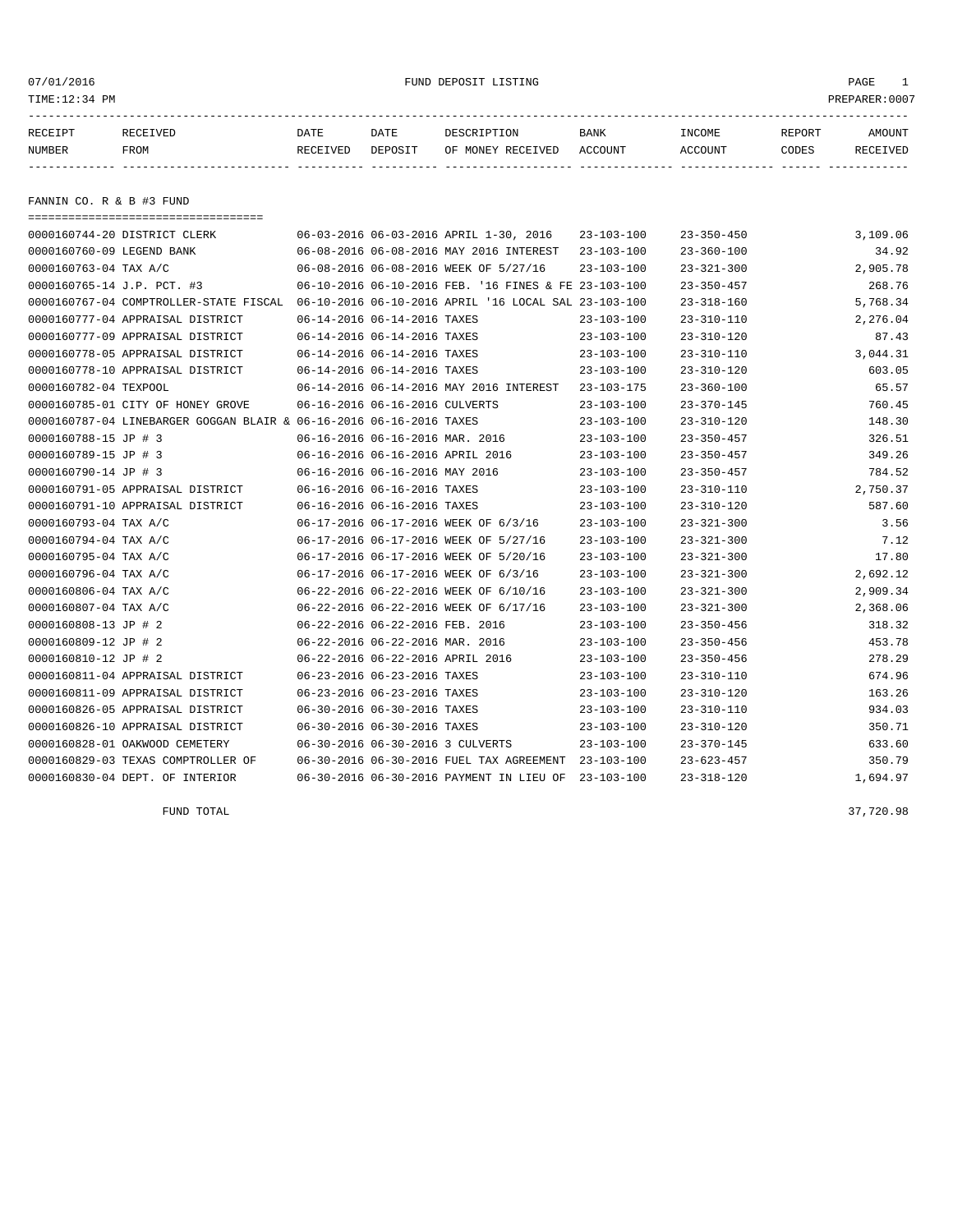07/01/2016 FUND DEPOSIT LISTING PAGE 1

| RECEIPT | <b>RECEIVED</b> | DATE            | DATE    | DESCRIPTION       | <b>BANK</b> | INCOME  | <b>REPORT</b> | AMOUNT          |
|---------|-----------------|-----------------|---------|-------------------|-------------|---------|---------------|-----------------|
| NUMBER  | FROM            | <b>RECEIVED</b> | DEPOSIT | OF MONEY RECEIVED | ACCOUNT     | ACCOUNT | CODES         | <b>RECEIVED</b> |
|         |                 |                 |         |                   |             |         |               |                 |

FANNIN CO. R & B #4 FUND

| ======================================                                                      |                                                      |                  |                  |          |
|---------------------------------------------------------------------------------------------|------------------------------------------------------|------------------|------------------|----------|
| 0000160744-21 DISTRICT CLERK                                                                | 06-03-2016 06-03-2016 APRIL 1-30, 2016               | $24 - 103 - 100$ | $24 - 350 - 450$ | 1,771.90 |
| 0000160760-10 LEGEND BANK                                                                   | 06-08-2016 06-08-2016 MAY 2016 INTEREST              | $24 - 103 - 100$ | $24 - 360 - 100$ | 11.16    |
| 0000160763-05 TAX A/C                                                                       | 06-08-2016 06-08-2016 WEEK OF 5/27/16                | $24 - 103 - 100$ | $24 - 321 - 300$ | 1,654.03 |
| 0000160765-15 J.P. PCT. #3                                                                  | 06-10-2016 06-10-2016 FEB. '16 FINES & FE 24-103-100 |                  | $24 - 350 - 457$ | 152.99   |
| 0000160767-05 COMPTROLLER-STATE FISCAL 06-10-2016 06-10-2016 APRIL '16 LOCAL SAL 24-103-100 |                                                      |                  | $24 - 318 - 160$ | 3,283.47 |
| 0000160777-05 APPRAISAL DISTRICT                                                            | 06-14-2016 06-14-2016 TAXES                          | $24 - 103 - 100$ | $24 - 310 - 110$ | 1,295.58 |
| 0000160777-10 APPRAISAL DISTRICT                                                            | 06-14-2016 06-14-2016 TAXES                          | $24 - 103 - 100$ | $24 - 310 - 120$ | 49.77    |
| 0000160778-06 APPRAISAL DISTRICT                                                            | 06-14-2016 06-14-2016 TAXES                          | $24 - 103 - 100$ | $24 - 310 - 110$ | 1,732.89 |
| 0000160778-11 APPRAISAL DISTRICT                                                            | 06-14-2016 06-14-2016 TAXES                          | $24 - 103 - 100$ | $24 - 310 - 120$ | 343.27   |
| 0000160782-05 TEXPOOL                                                                       | 06-14-2016 06-14-2016 MAY 2016 INTEREST              | $24 - 103 - 175$ | $24 - 360 - 100$ | 94.43    |
| 0000160787-05 LINEBARGER GOGGAN BLAIR & 06-16-2016 06-16-2016 TAXES                         |                                                      | $24 - 103 - 100$ | $24 - 310 - 120$ | 84.42    |
| 0000160788-16 JP # 3                                                                        | 06-16-2016 06-16-2016 MAR. 2016                      | $24 - 103 - 100$ | $24 - 350 - 457$ | 185.86   |
| 0000160789-16 JP # 3                                                                        | 06-16-2016 06-16-2016 APRIL 2016                     | $24 - 103 - 100$ | $24 - 350 - 457$ | 198.81   |
| 0000160790-15 JP # 3                                                                        | 06-16-2016 06-16-2016 MAY 2016                       | 24-103-100       | $24 - 350 - 457$ | 446.57   |
| 0000160791-06 APPRAISAL DISTRICT                                                            | 06-16-2016 06-16-2016 TAXES                          | $24 - 103 - 100$ | $24 - 310 - 110$ | 1,565.56 |
| 0000160791-11 APPRAISAL DISTRICT                                                            | 06-16-2016 06-16-2016 TAXES                          | $24 - 103 - 100$ | $24 - 310 - 120$ | 334.47   |
| 0000160793-05 TAX A/C                                                                       | 06-17-2016 06-17-2016 WEEK OF 6/3/16                 | $24 - 103 - 100$ | $24 - 321 - 300$ | 2.03     |
| 0000160794-05 TAX A/C                                                                       | 06-17-2016 06-17-2016 WEEK OF 5/27/16                | 24-103-100       | $24 - 321 - 300$ | 4.05     |
| 0000160795-05 TAX A/C                                                                       | 06-17-2016 06-17-2016 WEEK OF 5/20/16                | $24 - 103 - 100$ | $24 - 321 - 300$ | 10.14    |
| 0000160796-05 TAX A/C                                                                       | 06-17-2016 06-17-2016 WEEK OF 6/3/16                 | $24 - 103 - 100$ | $24 - 321 - 300$ | 1,532.41 |
| 0000160806-05 TAX A/C                                                                       | 06-22-2016 06-22-2016 WEEK OF 6/10/16                | $24 - 103 - 100$ | $24 - 321 - 300$ | 1,656.05 |
| 0000160807-05 TAX A/C                                                                       | 06-22-2016 06-22-2016 WEEK OF 6/17/16                | $24 - 103 - 100$ | $24 - 321 - 300$ | 1,347.96 |
| 0000160808-14 JP # 2                                                                        | 06-22-2016 06-22-2016 FEB. 2016                      | $24 - 103 - 100$ | $24 - 350 - 456$ | 181.19   |
| 0000160809-13 JP # 2                                                                        | 06-22-2016 06-22-2016 MAR. 2016                      | $24 - 103 - 100$ | $24 - 350 - 456$ | 258.30   |
| 0000160810-13 JP # 2                                                                        | 06-22-2016 06-22-2016 APRIL 2016                     | 24-103-100       | $24 - 350 - 456$ | 158.41   |
| 0000160811-05 APPRAISAL DISTRICT                                                            | 06-23-2016 06-23-2016 TAXES                          | $24 - 103 - 100$ | $24 - 310 - 110$ | 384.20   |
| 0000160811-10 APPRAISAL DISTRICT                                                            | 06-23-2016 06-23-2016 TAXES                          | $24 - 103 - 100$ | $24 - 310 - 120$ | 92.93    |
| 0000160826-06 APPRAISAL DISTRICT                                                            | 06-30-2016 06-30-2016 TAXES                          | 24-103-100       | $24 - 310 - 110$ | 531.66   |
| 0000160826-11 APPRAISAL DISTRICT                                                            | 06-30-2016 06-30-2016 TAXES                          | $24 - 103 - 100$ | $24 - 310 - 120$ | 199.63   |
| 0000160829-04 TEXAS COMPTROLLER OF                                                          | 06-30-2016 06-30-2016 FUEL TAX AGREEMENT             | 24-103-100       | $24 - 624 - 457$ | 302.96   |
| 0000160830-05 DEPT. OF INTERIOR                                                             | 06-30-2016 06-30-2016 PAYMENT IN LIEU OF             | $24 - 103 - 100$ | $24 - 318 - 120$ | 964.81   |

FUND TOTAL 20,831.91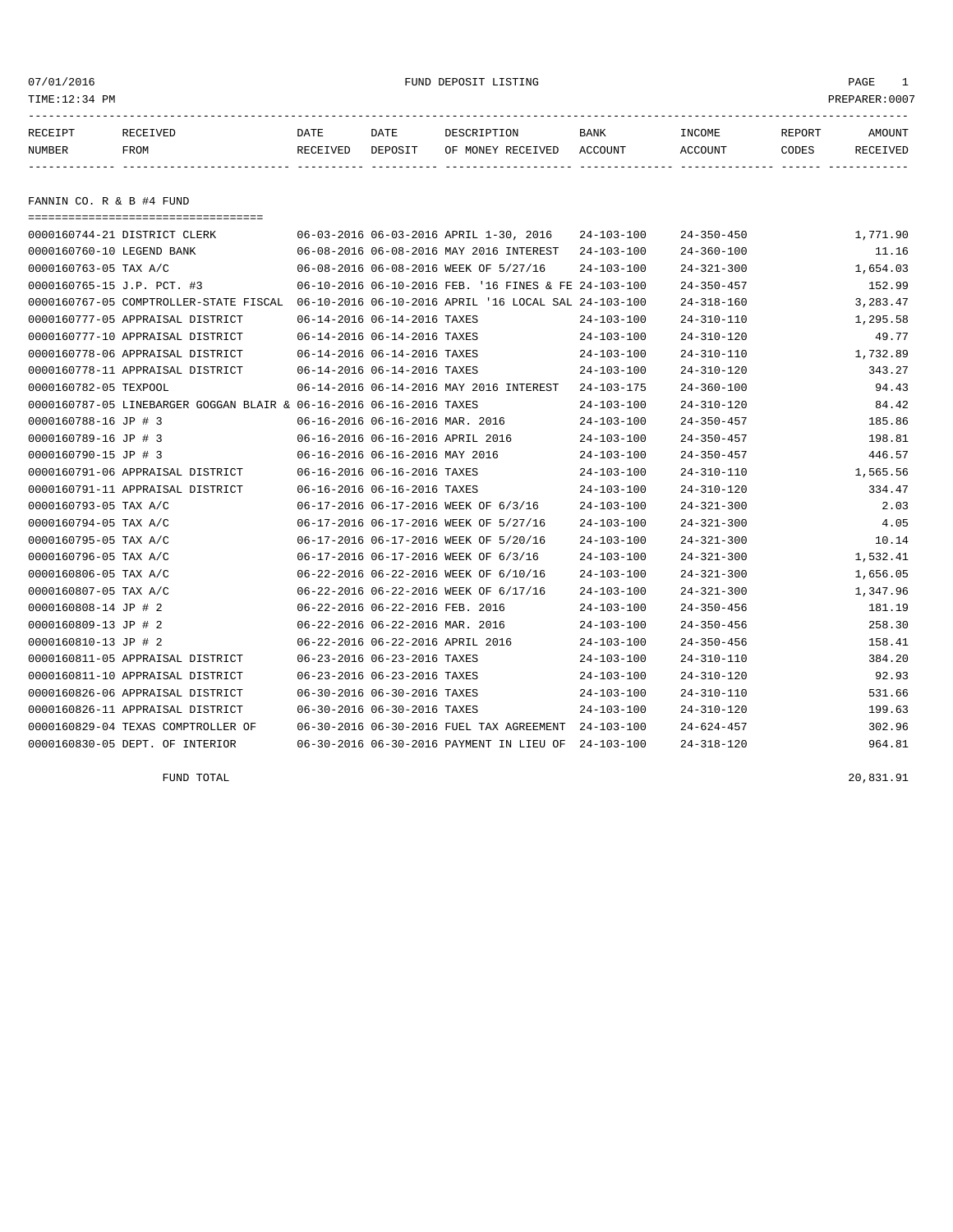TIME:12:34 PM PREPARER:0007

| RECEIPT | RECEIVED    | DATE     | DATE    | DESCRIPTION       | <b>BANK</b> | INCOME         | REPORT | AMOUNT   |
|---------|-------------|----------|---------|-------------------|-------------|----------------|--------|----------|
| NUMBER  | <b>FROM</b> | RECEIVED | DEPOSIT | OF MONEY RECEIVED | ACCOUNT     | <b>ACCOUNT</b> | CODES  | RECEIVED |
|         |             |          |         |                   |             |                |        |          |
|         |             |          |         |                   |             |                |        |          |

J.P.#1 JUST.CT.TECHNOLOGY

===================================

| 0000160760-11 LEGEND BANK | 06-08-2016 06-08-2016 MAY 2016 INTEREST 26-103-100 | 26-360-100 |  |
|---------------------------|----------------------------------------------------|------------|--|
|                           |                                                    |            |  |

FUND TOTAL 2.92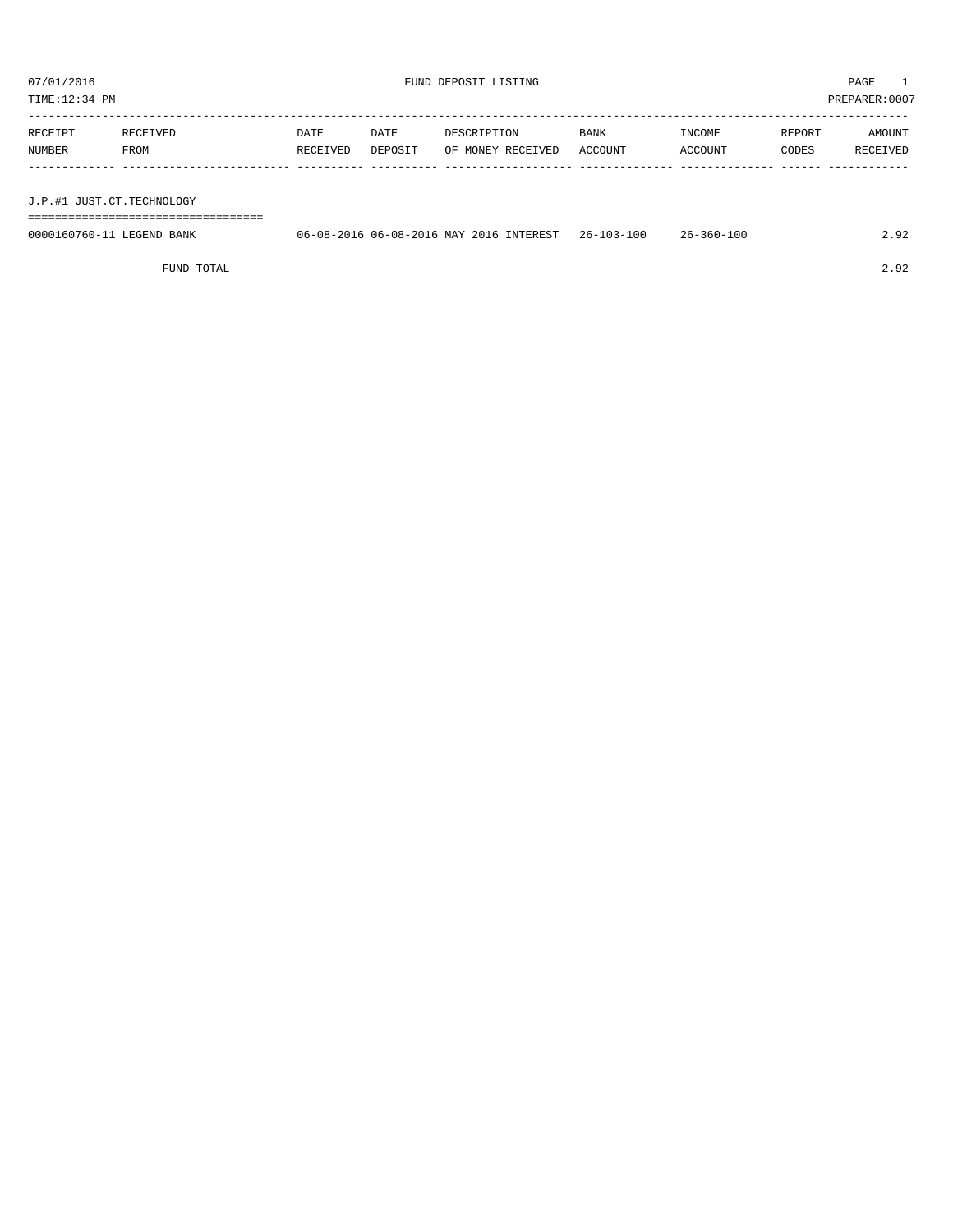TIME:12:34 PM PREPARER:0007

| RECEIPT | RECEIVED | DATE     | DATE    | DESCRIPTION       | <b>BANK</b> | INCOME  | REPORT | AMOUNT   |
|---------|----------|----------|---------|-------------------|-------------|---------|--------|----------|
| NUMBER  | FROM     | RECEIVED | DEPOSIT | OF MONEY RECEIVED | ACCOUNT     | ACCOUNT | CODES  | RECEIVED |
|         |          |          |         |                   |             |         |        |          |

## J.P.#2 JUST.CT.TECHNOLOGY

| 0000160760-12 LEGEND BANK | 06-08-2016 06-08-2016 MAY 2016 INTEREST | $27 - 103 - 100$ | 27-360-100       | 0.57   |
|---------------------------|-----------------------------------------|------------------|------------------|--------|
| 0000160808-10 JP # 2      | 06-22-2016 06-22-2016 FEB. 2016         | 27-103-100       | 27-370-456       | 80.09  |
| 0000160809-09 JP # 2      | 06-22-2016 06-22-2016 MAR. 2016         | 27-103-100       | $27 - 370 - 456$ | 109.10 |
| 0000160810-09 JP # 2      | 06-22-2016 06-22-2016 APRIL 2016        | $27 - 103 - 100$ | $27 - 370 - 456$ | 65.82  |

FUND TOTAL 255.58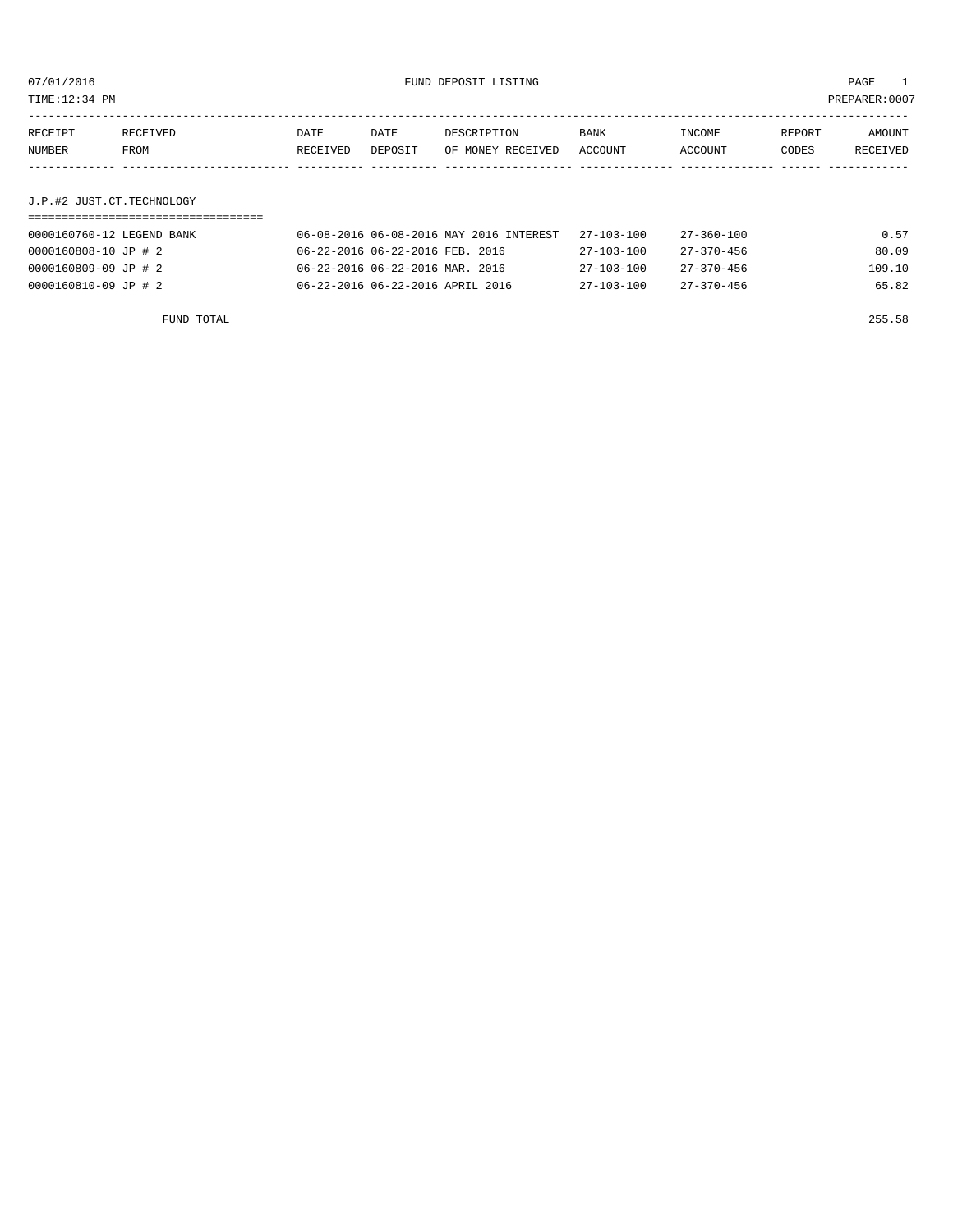| TIME:12:34 PM     |                  |                  |                 |                                  |                        |                   |                 | PREPARER: 0007     |
|-------------------|------------------|------------------|-----------------|----------------------------------|------------------------|-------------------|-----------------|--------------------|
| RECEIPT<br>NUMBER | RECEIVED<br>FROM | DATE<br>RECEIVED | DATE<br>DEPOSIT | DESCRIPTION<br>OF MONEY RECEIVED | <b>BANK</b><br>ACCOUNT | INCOME<br>ACCOUNT | REPORT<br>CODES | AMOUNT<br>RECEIVED |
|                   |                  |                  |                 |                                  |                        |                   |                 |                    |

### J.P.#3 JUST.CT.TECHNOLOGY

| 0000160760-13 LEGEND BANK  | 06-08-2016 06-08-2016 MAY 2016 INTEREST              | 28-103-100       | $28 - 360 - 100$ | 0.31   |
|----------------------------|------------------------------------------------------|------------------|------------------|--------|
| 0000160765-11 J.P. PCT. #3 | 06-10-2016 06-10-2016 FEB. '16 FINES & FE 28-103-100 |                  | $28 - 370 - 456$ | 125.62 |
| 0000160788-12 JP # 3       | 06-16-2016 06-16-2016 MAR. 2016                      | $28 - 103 - 100$ | $28 - 370 - 456$ | 122.86 |
| 0000160789-12 JP # 3       | 06-16-2016 06-16-2016 APRIL 2016                     | $28 - 103 - 100$ | $28 - 370 - 456$ | 101.59 |
| 0000160790-11 JP # 3       | 06-16-2016 06-16-2016 MAY 2016                       | $28 - 103 - 100$ | $28 - 370 - 456$ | 214.66 |
|                            |                                                      |                  |                  |        |

FUND TOTAL 565.04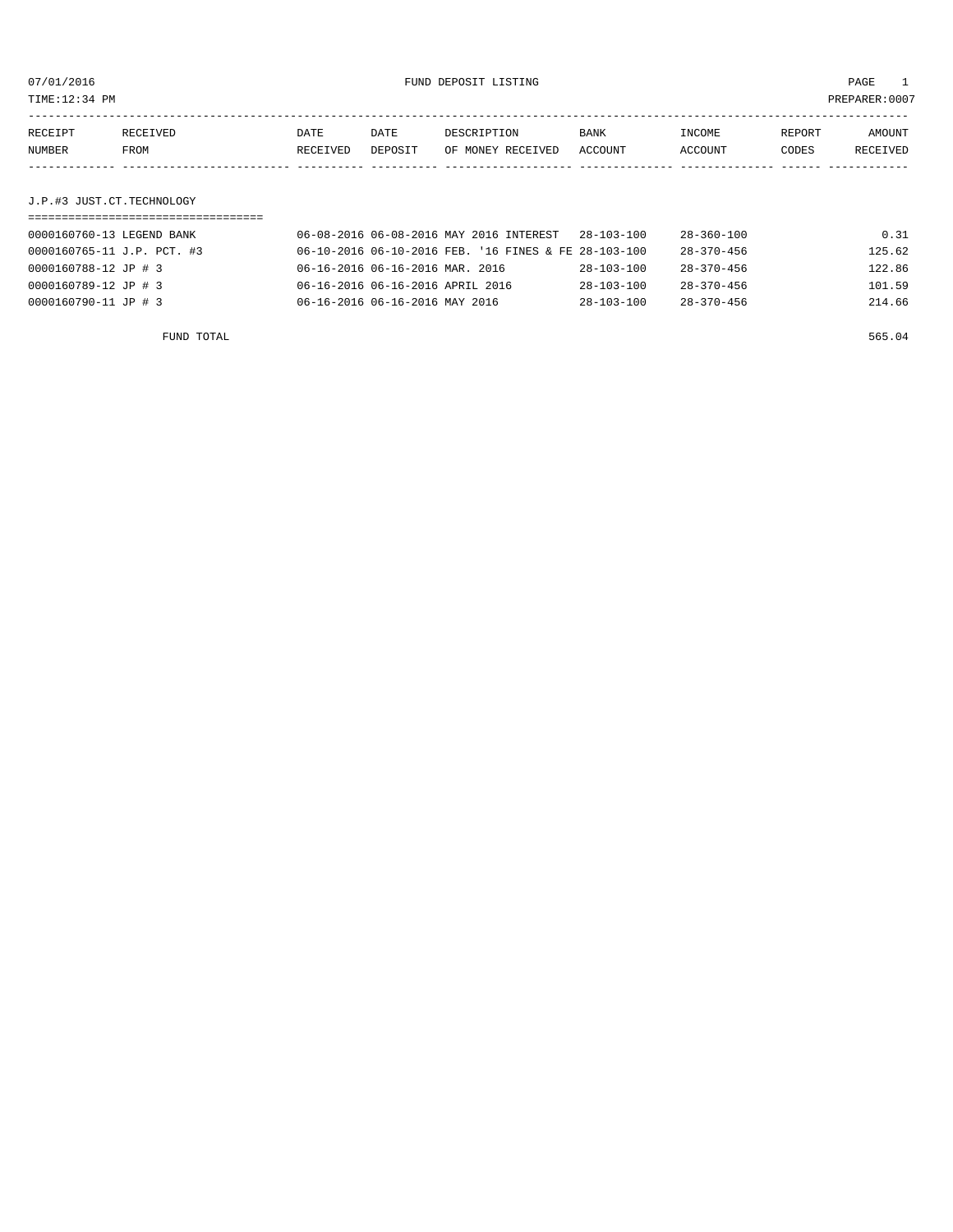TIME:12:34 PM PREPARER:0007

| RECEIPT<br>NUMBER | RECEIVED<br>FROM            | DATE<br>RECEIVED | DATE<br>DEPOSIT | DESCRIPTION<br>OF MONEY RECEIVED | BANK<br>ACCOUNT | INCOME<br>ACCOUNT | REPORT<br>CODES | AMOUNT<br>RECEIVED |  |
|-------------------|-----------------------------|------------------|-----------------|----------------------------------|-----------------|-------------------|-----------------|--------------------|--|
|                   |                             |                  |                 |                                  |                 |                   |                 |                    |  |
|                   |                             |                  |                 |                                  |                 |                   |                 |                    |  |
|                   | DISTRICT CT.RECORDS ARCHIVE |                  |                 |                                  |                 |                   |                 |                    |  |
|                   |                             |                  |                 |                                  |                 |                   |                 |                    |  |

| 0000160744-16 DISTRICT CLERK | 06-03-2016 06-03-2016 APRIL 1-30, 2016             | 34-103-100 | $34 - 370 - 450$ | 397.55 |
|------------------------------|----------------------------------------------------|------------|------------------|--------|
| 0000160760-14 LEGEND BANK    | 06-08-2016 06-08-2016 MAY 2016 INTEREST 34-103-100 |            | $34 - 360 - 100$ | . . 05 |

FUND TOTAL 398.60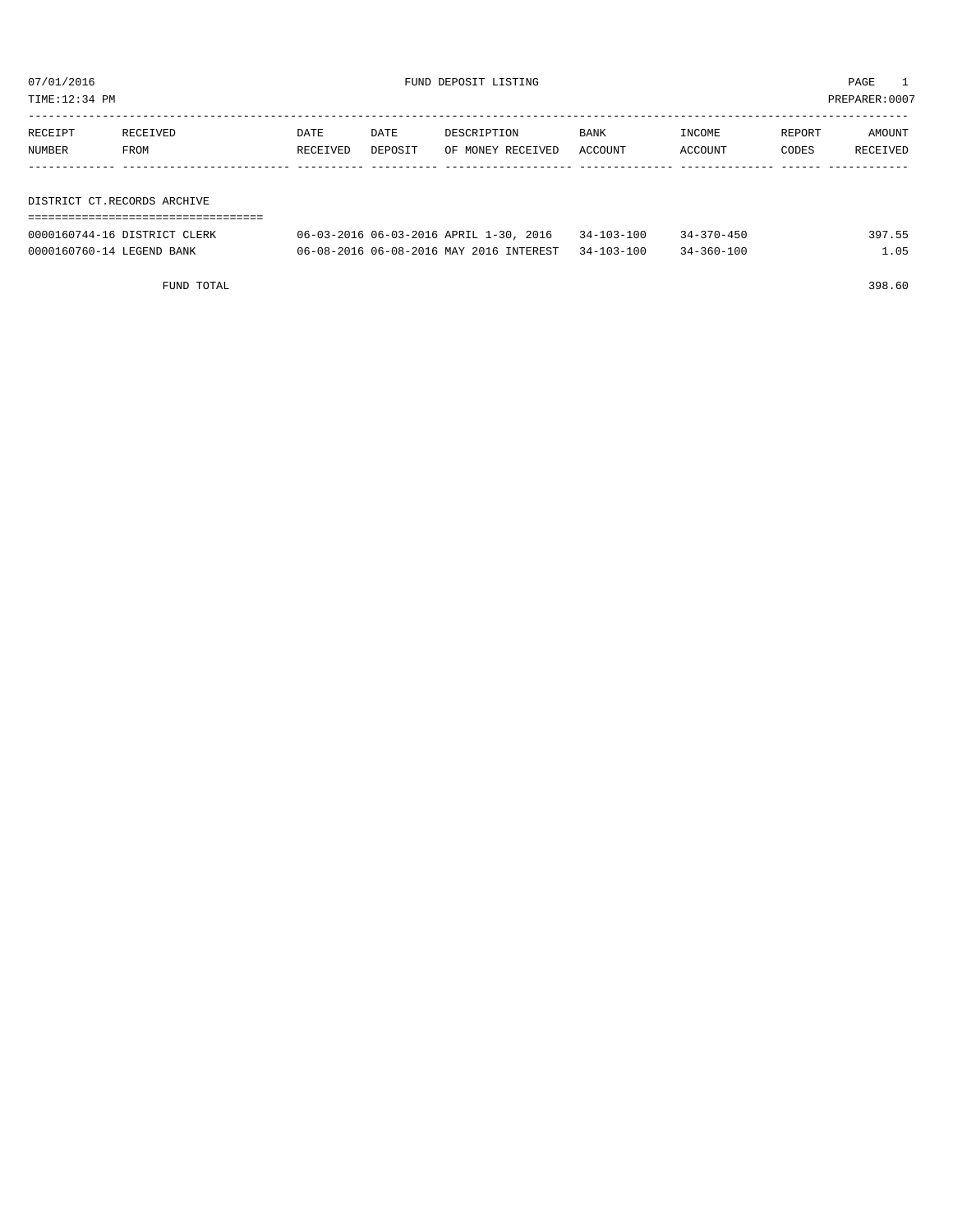TIME:12:34 PM PREPARER:0007

| RECEIPT | RECEIVED         | DATE     | DATE    | DESCRIPTION       | BANK    | INCOME  | REPORT | AMOUNT   |
|---------|------------------|----------|---------|-------------------|---------|---------|--------|----------|
| NUMBER  | FROM             | RECEIVED | DEPOSIT | OF MONEY RECEIVED | ACCOUNT | ACCOUNT | CODES  | RECEIVED |
|         |                  |          |         |                   |         |         |        |          |
|         |                  |          |         |                   |         |         |        |          |
|         | LAW LIBRARY FUND |          |         |                   |         |         |        |          |
|         |                  |          |         |                   |         |         |        |          |

| 0000160744-17 DISTRICT CLERK | 06-03-2016 06-03-2016 APRIL 1-30, 2016 35-103-100  | $35 - 340 - 450$ | 910.00 |
|------------------------------|----------------------------------------------------|------------------|--------|
| 0000160760-15 LEGEND BANK    | 06-08-2016 06-08-2016 MAY 2016 INTEREST 35-103-100 | $35 - 360 - 100$ | 7.58   |

FUND TOTAL 917.58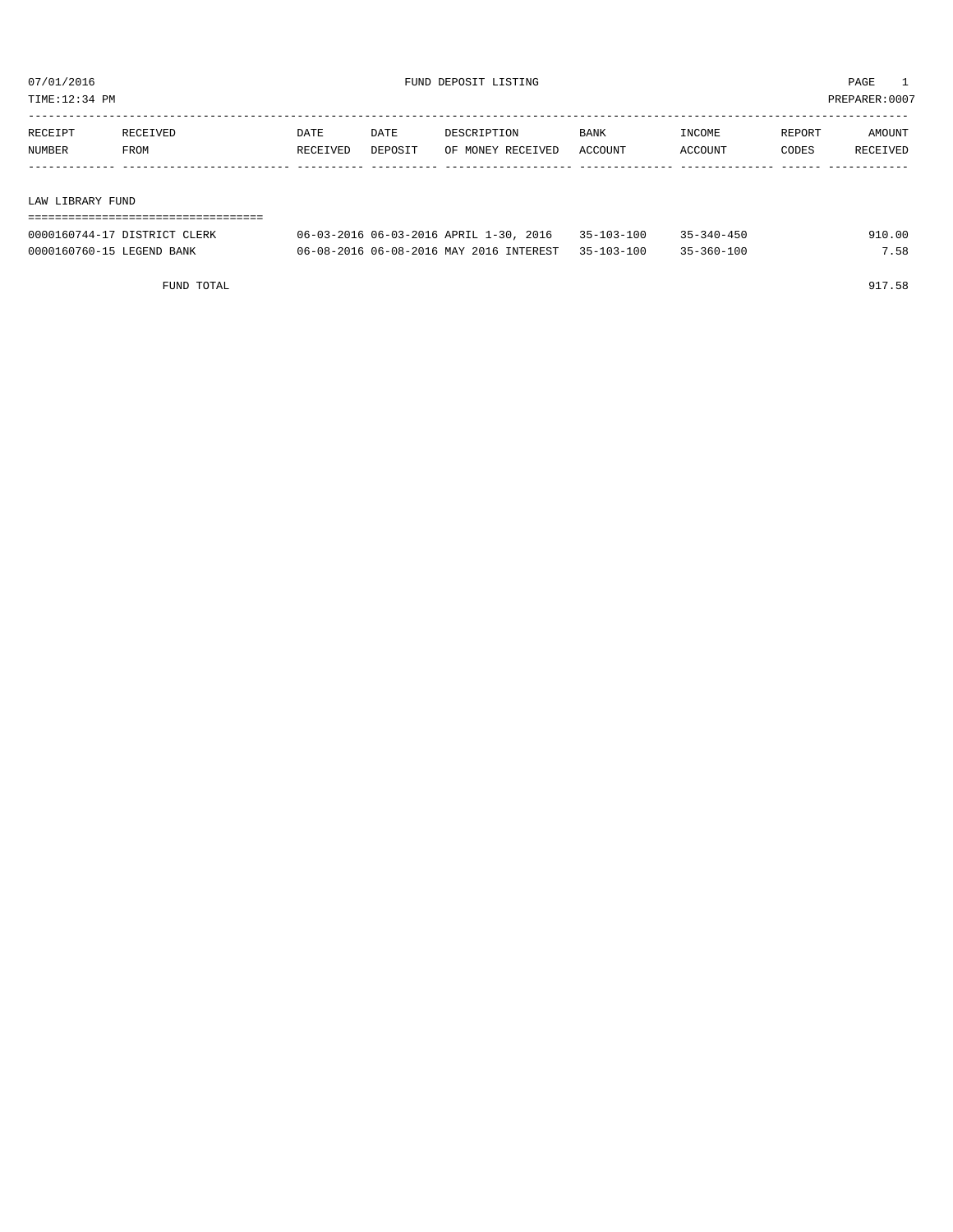07/01/2016 FUND DEPOSIT LISTING PAGE 1

| RECEIPT | RECEIVED    | DATE            | DATE    | DESCRIPTION       | <b>BANK</b> | INCOME  | REPORT | AMOUNT          |
|---------|-------------|-----------------|---------|-------------------|-------------|---------|--------|-----------------|
| NUMBER  | <b>FROM</b> | <b>RECEIVED</b> | DEPOSIT | OF MONEY RECEIVED | ACCOUNT     | ACCOUNT | CODES  | <b>RECEIVED</b> |
|         |             |                 |         |                   |             |         |        |                 |

D.A. FEE ACCOUNT FUND

|                            | ===================================                                      |  |                                                      |                  |                  |        |
|----------------------------|--------------------------------------------------------------------------|--|------------------------------------------------------|------------------|------------------|--------|
|                            | 0000160742-01 CRIMINAL DIST. ATTNY. TRU 06-01-2016 06-01-2016 CHECK FEES |  |                                                      | $36 - 103 - 136$ | $36 - 340 - 475$ | 456.66 |
| 0000160760-22 LEGEND BANK  |                                                                          |  | 06-08-2016 06-08-2016 MAY 2016 INTEREST              | $36 - 103 - 136$ | $36 - 360 - 100$ | 0.05   |
| 0000160760-23 LEGEND BANK  |                                                                          |  | 06-08-2016 06-08-2016 MAY 2016 INTEREST              | $36 - 103 - 236$ | $36 - 360 - 236$ | 0.07   |
|                            | 0000160781-01 FANNIN CO. CSCD                                            |  | 06-14-2016 06-14-2016 BLOOD DRAWS                    | $36 - 103 - 136$ | $36 - 370 - 130$ | 146.80 |
| 0000160803-01 COUNTY CLERK |                                                                          |  | 06-22-2016 06-22-2016 BLOOD DRAW- SHILOH             | 36-103-136       | $36 - 370 - 130$ | 4.00   |
| 0000160803-02 COUNTY CLERK |                                                                          |  | 06-22-2016 06-22-2016 BLOOD DRAW - PRESTO 36-103-136 |                  | $36 - 370 - 130$ | 22.24  |
|                            |                                                                          |  |                                                      |                  |                  |        |

FUND TOTAL 629.82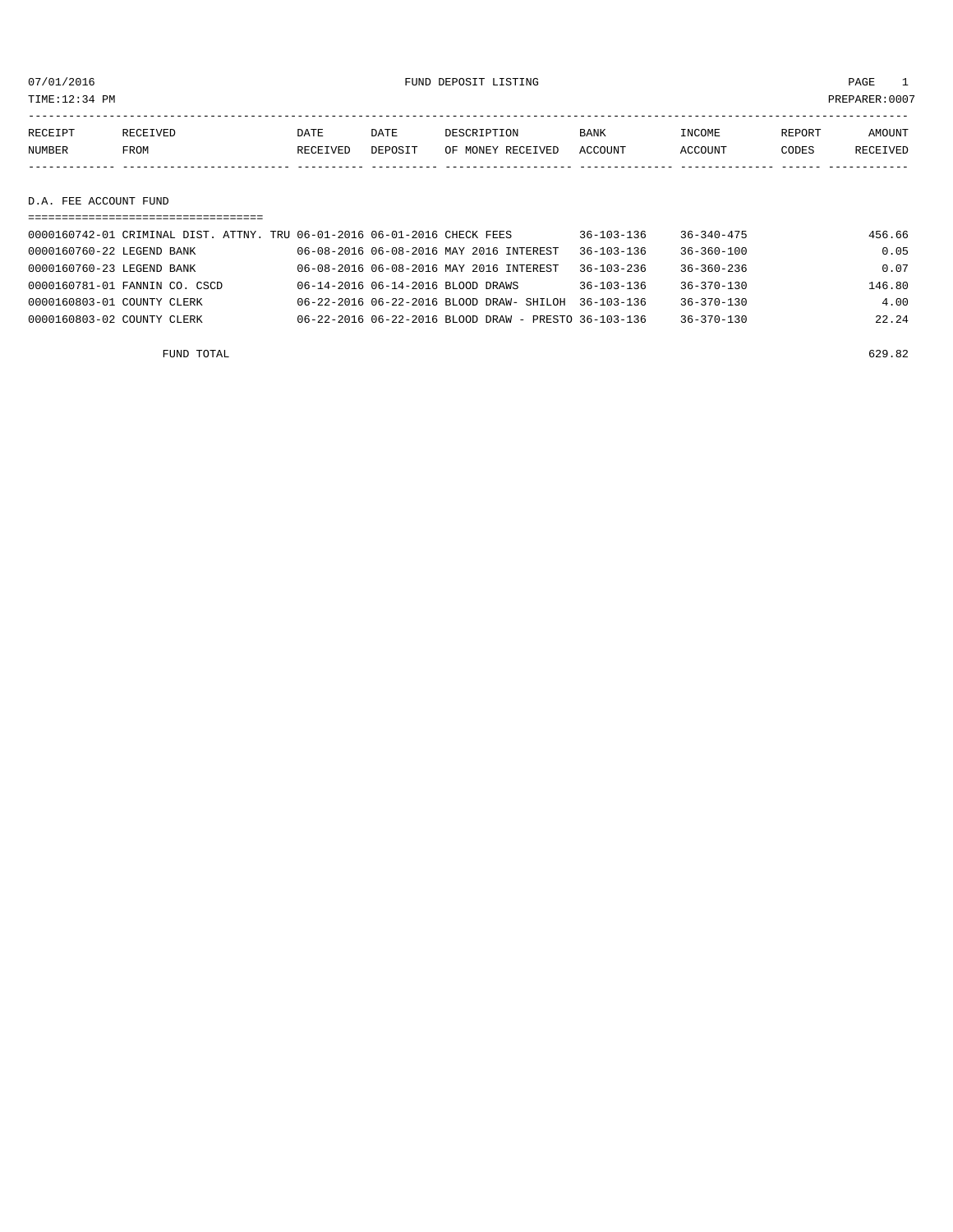| RECEIPT | RECEIVED | DATE     | DATE    | DESCRIPTION       | <b>BANK</b> | INCOME  | REPORT | <b>AMOUNT</b>   |
|---------|----------|----------|---------|-------------------|-------------|---------|--------|-----------------|
| NUMBER  | FROM     | RECEIVED | DEPOSIT | OF MONEY RECEIVED | ACCOUNT     | ACCOUNT | CODES  | <b>RECEIVED</b> |
|         |          |          |         |                   |             |         |        |                 |

#### CONTRABAND SEIZURE

===================================

| 0000160760-24 LEGEND BANK | 06-08-2016 06-08-2016 MAY 2016 INTEREST 37-103-137 |  | $37 - 360 - 100$ | 0.05 |
|---------------------------|----------------------------------------------------|--|------------------|------|
|                           |                                                    |  |                  |      |

FUND TOTAL 0.05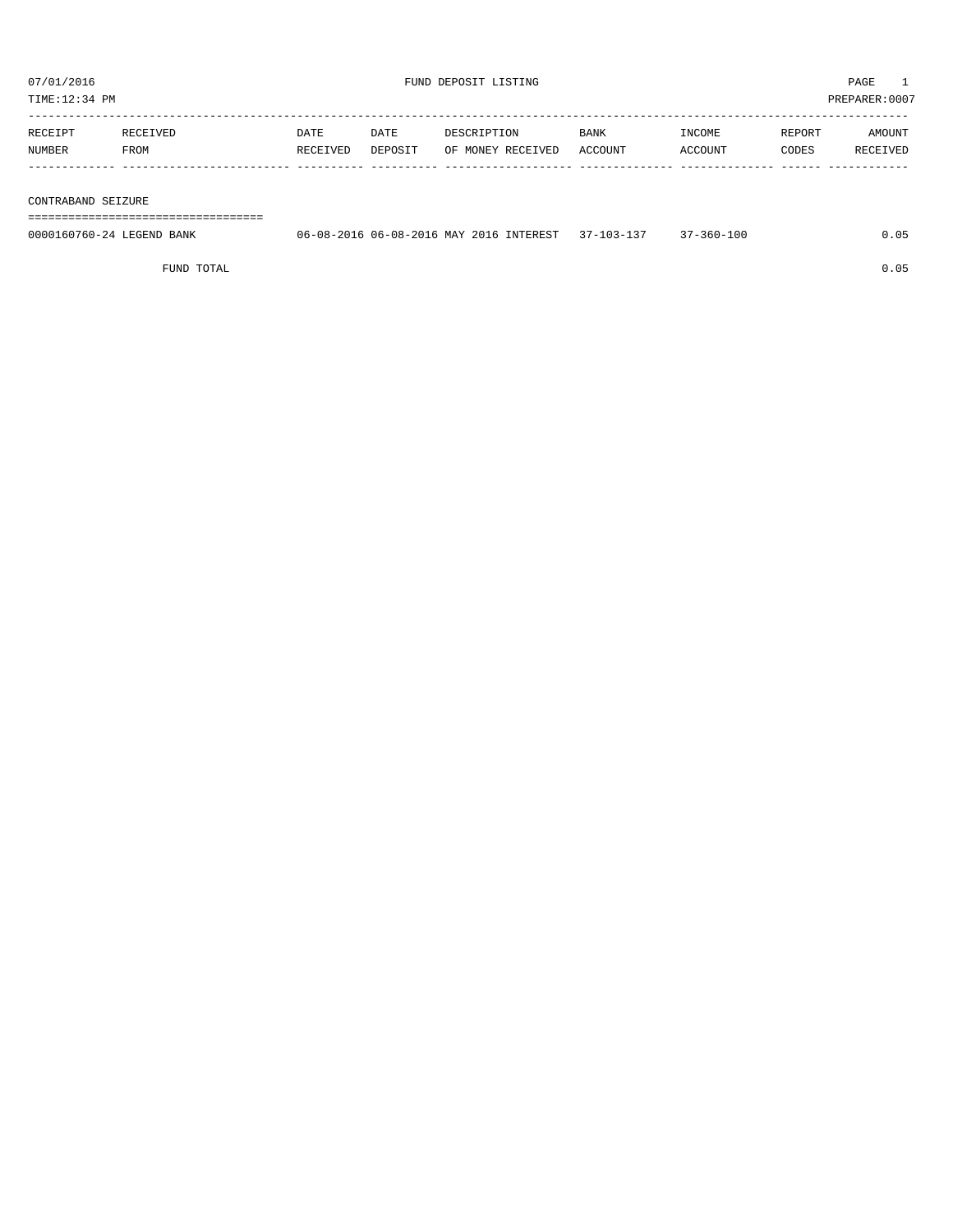TIME:12:34 PM PREPARER:0007

| RECEIPT | RECEIVED | DATE     | DATE    | DESCRIPTION       | <b>BANK</b> | INCOME         | REPORT | AMOUNT   |
|---------|----------|----------|---------|-------------------|-------------|----------------|--------|----------|
| NUMBER  | FROM     | RECEIVED | DEPOSIT | OF MONEY RECEIVED | ACCOUNT     | <b>ACCOUNT</b> | CODES  | RECEIVED |
|         |          |          |         |                   |             |                |        |          |
|         |          |          |         |                   |             |                |        |          |

#### IHC CO-OP GIN

| -----------------------------------<br>------------------------------ |                                                    |                  |      |
|-----------------------------------------------------------------------|----------------------------------------------------|------------------|------|
| 0000160760-16 LEGEND BANK                                             | 06-08-2016 06-08-2016 MAY 2016 INTEREST 38-103-100 | $38 - 360 - 100$ | 0.03 |
| 0000160782-06 TEXPOOL                                                 | 06-14-2016 06-14-2016 MAY 2016 INTEREST 38-103-175 | $38 - 360 - 100$ | 5.26 |

FUND TOTAL 5.29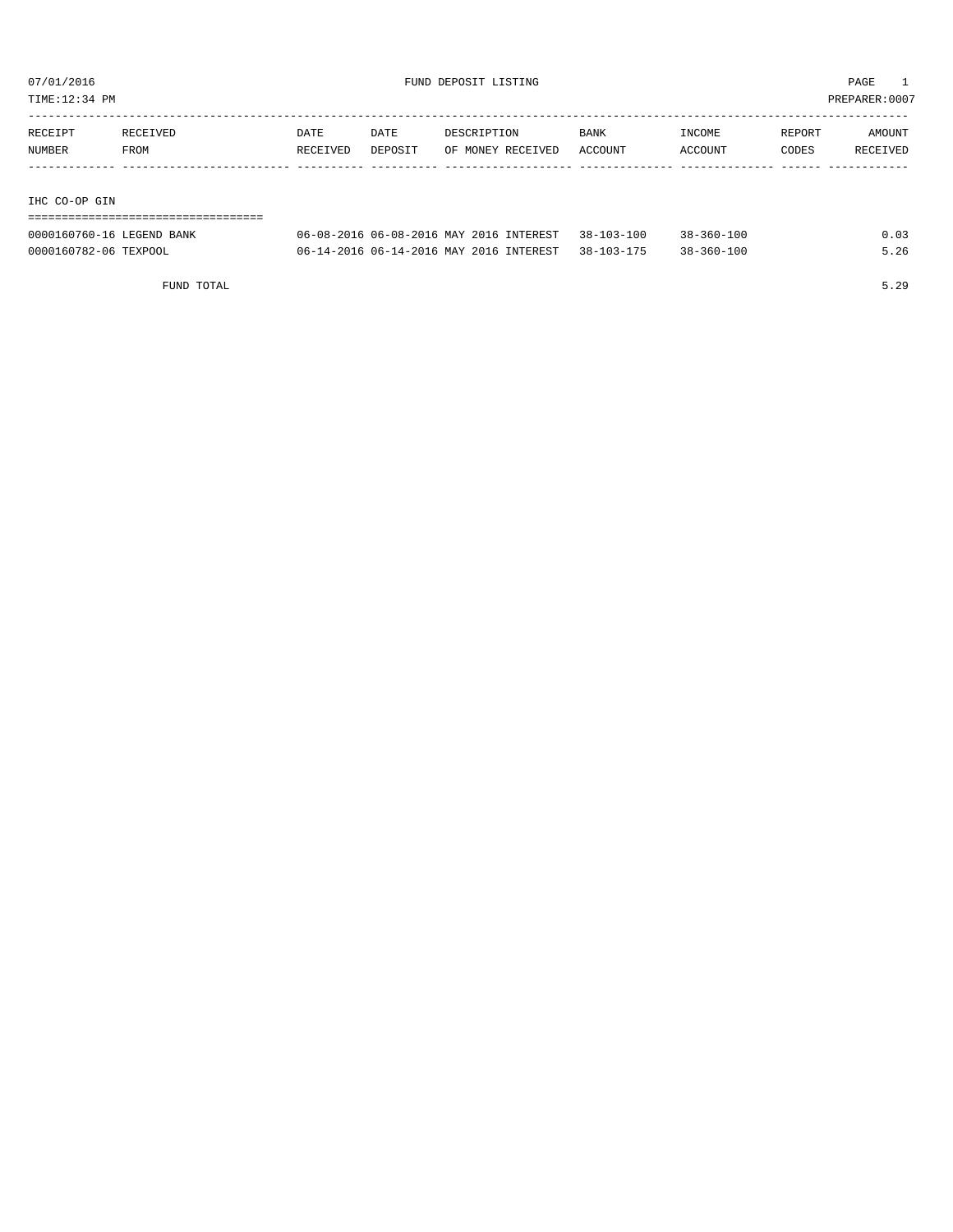TIME:12:34 PM PREPARER:0007

| RECEIPT         | RECEIVED | DATE     | DATE    | DESCRIPTION       | <b>BANK</b> | INCOME  | REPORT | AMOUNT   |
|-----------------|----------|----------|---------|-------------------|-------------|---------|--------|----------|
| NUMBER          | FROM     | RECEIVED | DEPOSIT | OF MONEY RECEIVED | ACCOUNT     | ACCOUNT | CODES  | RECEIVED |
|                 |          |          |         |                   |             |         |        |          |
|                 |          |          |         |                   |             |         |        |          |
| IHC B.R. COOPER |          |          |         |                   |             |         |        |          |

| --------------------------------<br>----<br>-----------------------------<br>--- |                                                     |                        |                                      |  |
|----------------------------------------------------------------------------------|-----------------------------------------------------|------------------------|--------------------------------------|--|
| ากกก<br><b>BANK</b><br>$h(1 -$<br>5011                                           | MAY<br>08.<br>06-08-20<br>רפת הי<br>$(16 -$<br>- '' | L 0 0<br>$20 -$<br>1 O | 10 <sub>0</sub><br>$29 -$<br>$561 -$ |  |

0000160782-07 TEXPOOL 06-14-2016 06-14-2016 MAY 2016 INTEREST 39-103-175 39-360-100 1.84

FUND TOTAL 2.49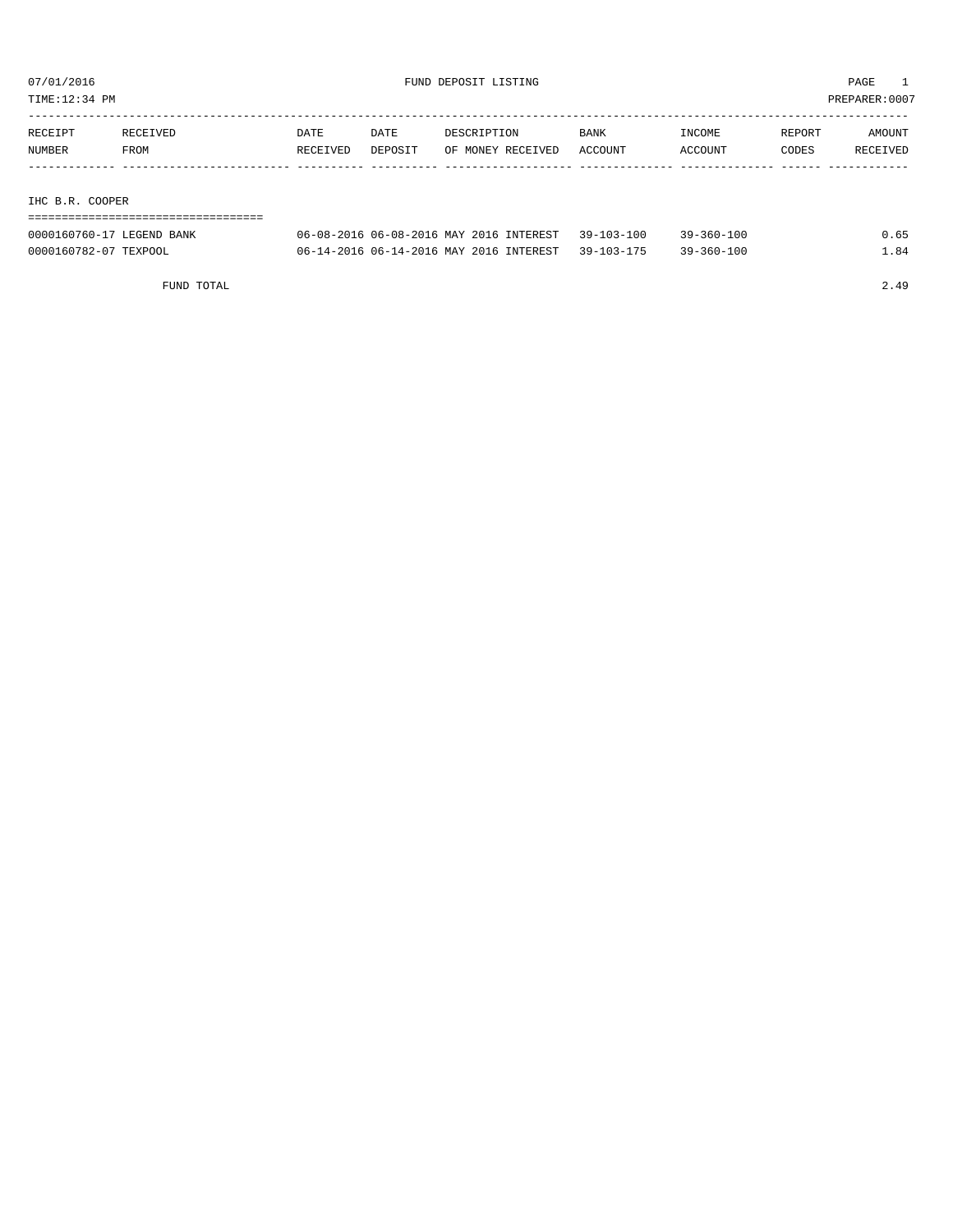| RECEIPT | RECEIVED | <b>DATE</b> | DATE    | DESCRIPTION       | <b>BANK</b> | INCOME  | REPORT | <b>AMOUNT</b> |
|---------|----------|-------------|---------|-------------------|-------------|---------|--------|---------------|
| NUMBER  | FROM     | RECEIVED    | DEPOSIT | OF MONEY RECEIVED | ACCOUNT     | ACCOUNT | CODES  | RECEIVED      |
|         |          |             |         |                   |             |         |        |               |
|         |          |             |         |                   |             |         |        |               |

HOMELAND SECURITY

===================================

| 0000160824-01 GOVERNOR-FISCAL | 06-28-2016 06-28-2016 FANNIN COUNTY - SUB 44-103-100 |  | 44-330-422 | 1,715.00 |
|-------------------------------|------------------------------------------------------|--|------------|----------|
|                               |                                                      |  |            |          |

FUND TOTAL  $1,715.00$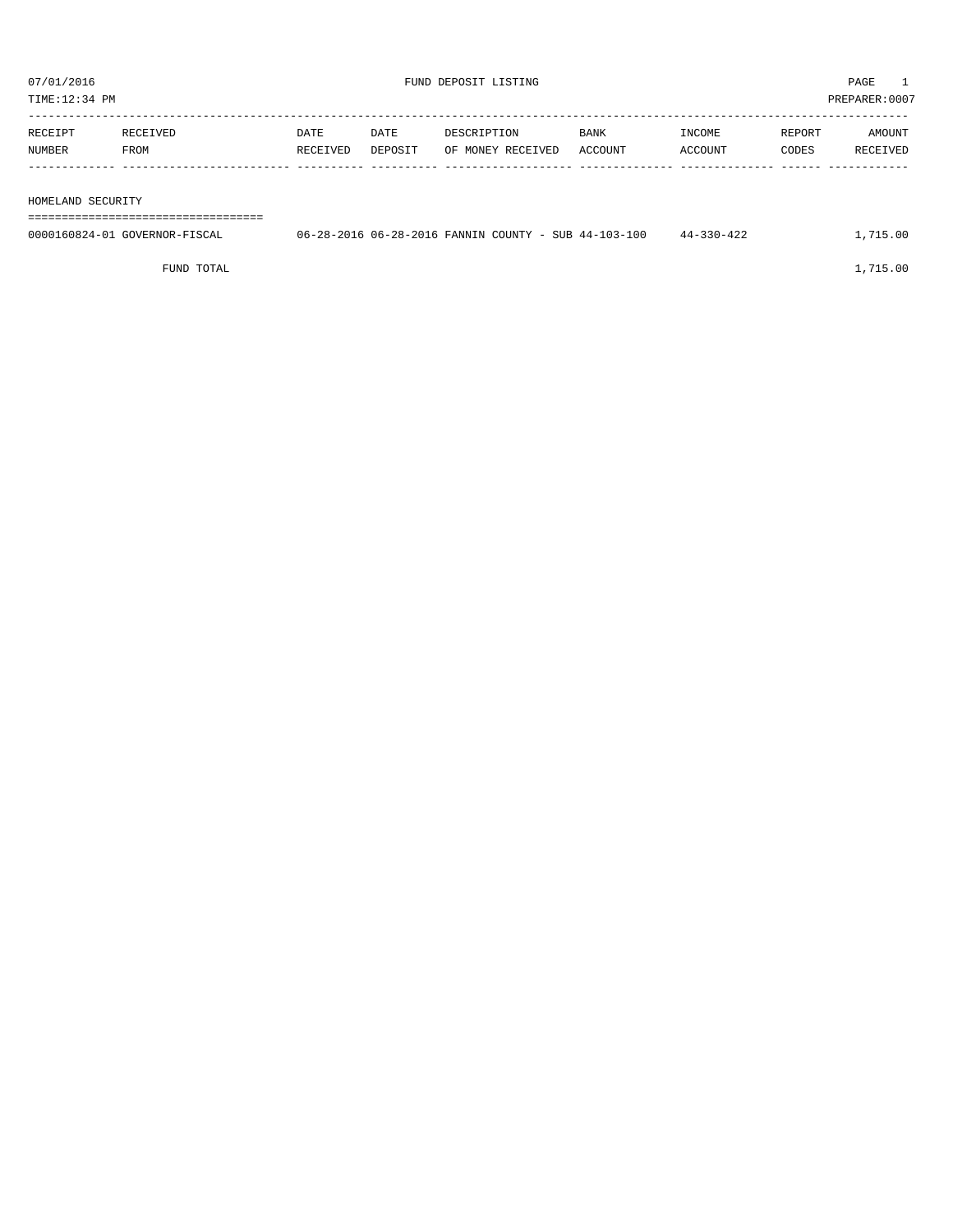TIME:12:34 PM PREPARER:0007

| RECEIPT | <b>RECEIVED</b> | DATE     | DATE    | DESCRIPTION       | <b>BANK</b> | NCOME <sup></sup> | REPORT | AMOUNT |
|---------|-----------------|----------|---------|-------------------|-------------|-------------------|--------|--------|
| NUMBER  | FROM            | RECEIVED | DEPOSIT | OF MONEY RECEIVED | ACCOUNT     | <b>CCOUNT</b>     | CODES  | CEIVED |
|         |                 |          |         |                   |             |                   |        |        |

#### SAFE ROOM REIMBURSEMENT PROGRAM

| 0000160814-01 TEXAS DEPT. OF PUBLIC SAF 06-24-2016 06-24-2016 SAFE ROOM # 14-9 SA 46-103-100 |  |  |  |  | $46 - 330 - 475$ | 18,687.76 |
|----------------------------------------------------------------------------------------------|--|--|--|--|------------------|-----------|
| 0000160814-02 TEXAS DEPT. OF PUBLIC SAF 06-24-2016 06-24-2016 SAFE ROOM # 14-9 SA 46-103-100 |  |  |  |  | $46 - 330 - 476$ | 900.00    |

FUND TOTAL  $19,587.76$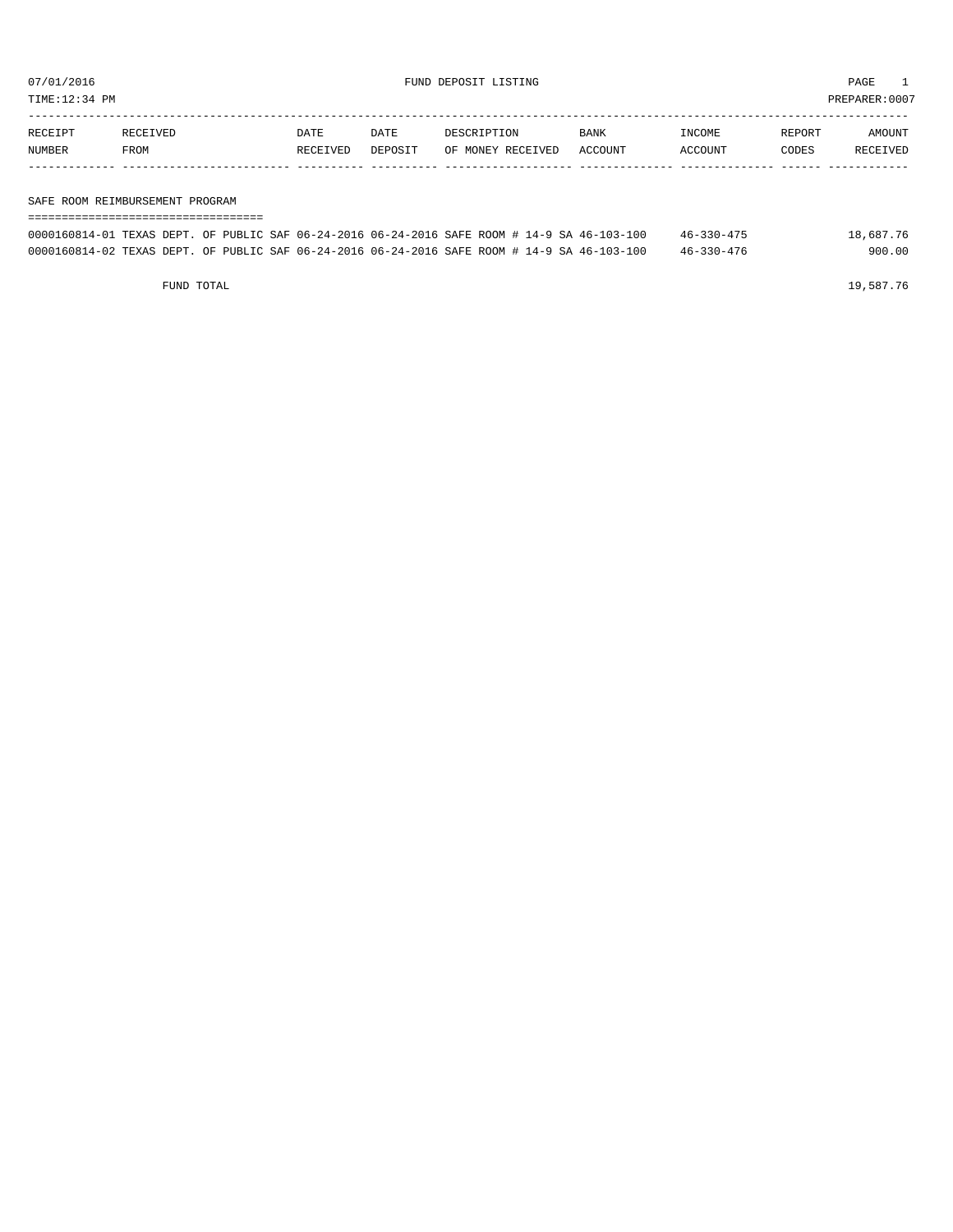| RECEIPT | RECEIVED | DATE     | DATE    | DESCRIPTION       | BANK    | INCOME  | REPORT | AMOUNT   |
|---------|----------|----------|---------|-------------------|---------|---------|--------|----------|
| NUMBER  | FROM     | RECEIVED | DEPOSIT | OF MONEY RECEIVED | ACCOUNT | ACCOUNT | CODES  | RECEIVED |
|         |          |          |         |                   |         |         |        |          |

#### ELECTION EQUIPMENT FUND

===================================

| 0000160827-03 FANNIN COUNTY REPUBLICAN 06-30-2016 06-30-2016 PRIMARY & PRIMARY R 48-103-100 | $48 - 340 - 484$ | 413.09 |
|---------------------------------------------------------------------------------------------|------------------|--------|
|                                                                                             |                  |        |

FUND TOTAL 413.09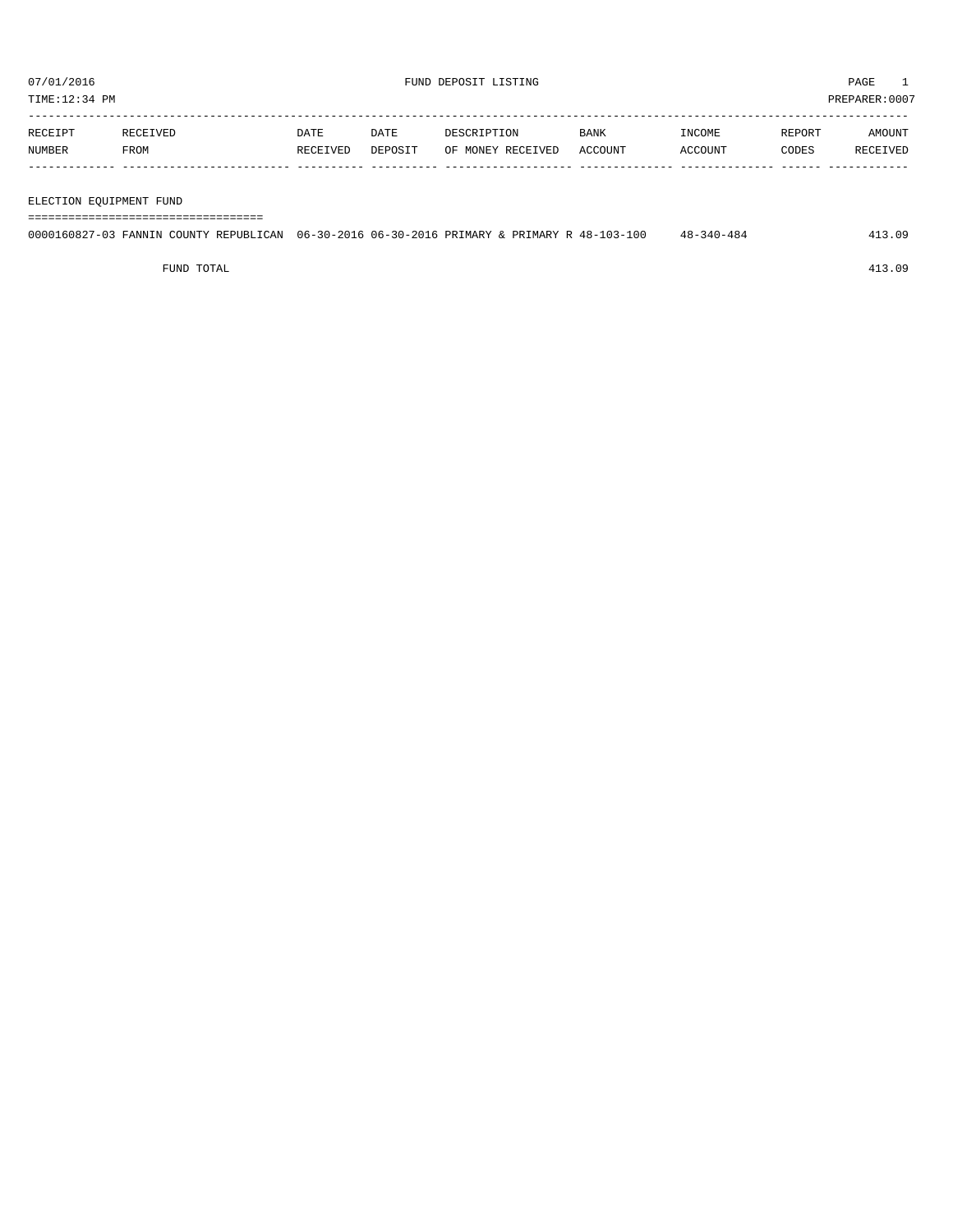| PREPARER: 0007<br>TIME:12:34 PM |          |          |         |                   |         |         |        |          |
|---------------------------------|----------|----------|---------|-------------------|---------|---------|--------|----------|
|                                 |          |          |         |                   |         |         |        |          |
| RECEIPT                         | RECEIVED | DATE     | DATE    | DESCRIPTION       | BANK    | INCOME  | REPORT | AMOUNT   |
| NUMBER                          | FROM     | RECEIVED | DEPOSIT | OF MONEY RECEIVED | ACCOUNT | ACCOUNT | CODES  | RECEIVED |
|                                 |          |          |         |                   |         |         |        |          |
|                                 |          |          |         |                   |         |         |        |          |
|                                 |          |          |         |                   |         |         |        |          |

CO.& DIST.COURT TECHNOLOGY

===================================

| 0000160744-22 DISTRICT CLERK | 06-03-2016 06-03-2016 APRIL 1-30, 2016 | $51 - 103 - 100$ | $51 - 370 - 440$ | 56.59 |
|------------------------------|----------------------------------------|------------------|------------------|-------|
|                              |                                        |                  |                  |       |
|                              |                                        |                  |                  |       |

FUND TOTAL 56.59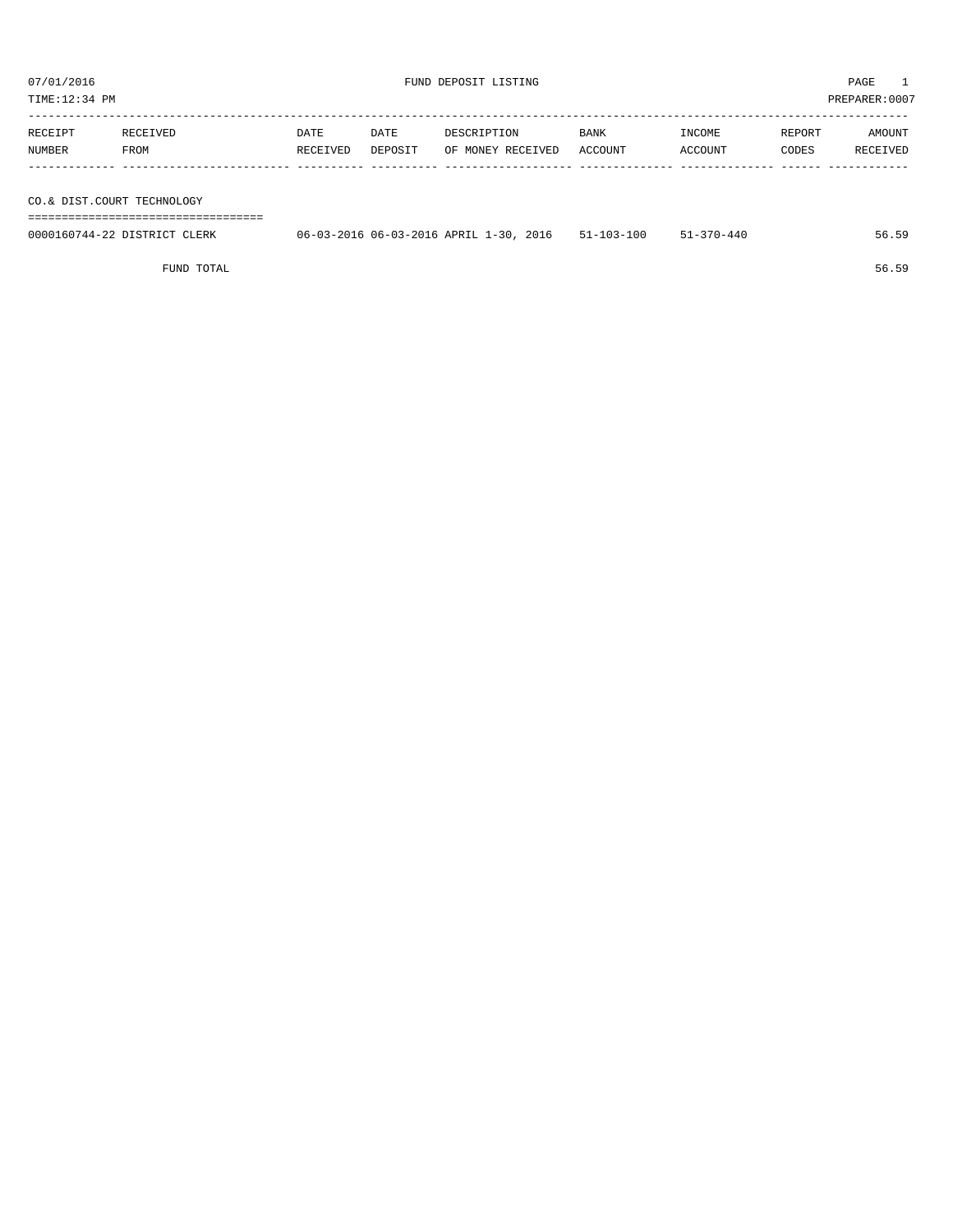TIME:12:34 PM PREPARER:0007

| RECEIPT<br>NUMBER          | RECEIVED<br>FROM | DATE<br>RECEIVED | DATE<br>DEPOSIT | DESCRIPTION<br>OF MONEY RECEIVED | BANK<br>ACCOUNT | INCOME<br>ACCOUNT | REPORT<br>CODES | AMOUNT<br>RECEIVED |  |
|----------------------------|------------------|------------------|-----------------|----------------------------------|-----------------|-------------------|-----------------|--------------------|--|
|                            |                  |                  |                 |                                  |                 |                   |                 |                    |  |
|                            |                  |                  |                 |                                  |                 |                   |                 |                    |  |
| COURT RECORDS PRESERVATION |                  |                  |                 |                                  |                 |                   |                 |                    |  |
|                            |                  |                  |                 |                                  |                 |                   |                 |                    |  |

| 0000160744-23 DISTRICT CLERK | 06-03-2016 06-03-2016 APRIL 1-30,<br>2016 | $52 - 103 - 100$ | $52 - 370 - 133$ | 290.00 |
|------------------------------|-------------------------------------------|------------------|------------------|--------|
| 0000160760-18 LEGEND BANK    | 06-08-2016 06-08-2016 MAY 2016 INTEREST   | $52 - 103 - 100$ | $52 - 360 - 100$ | 96     |

FUND TOTAL 291.96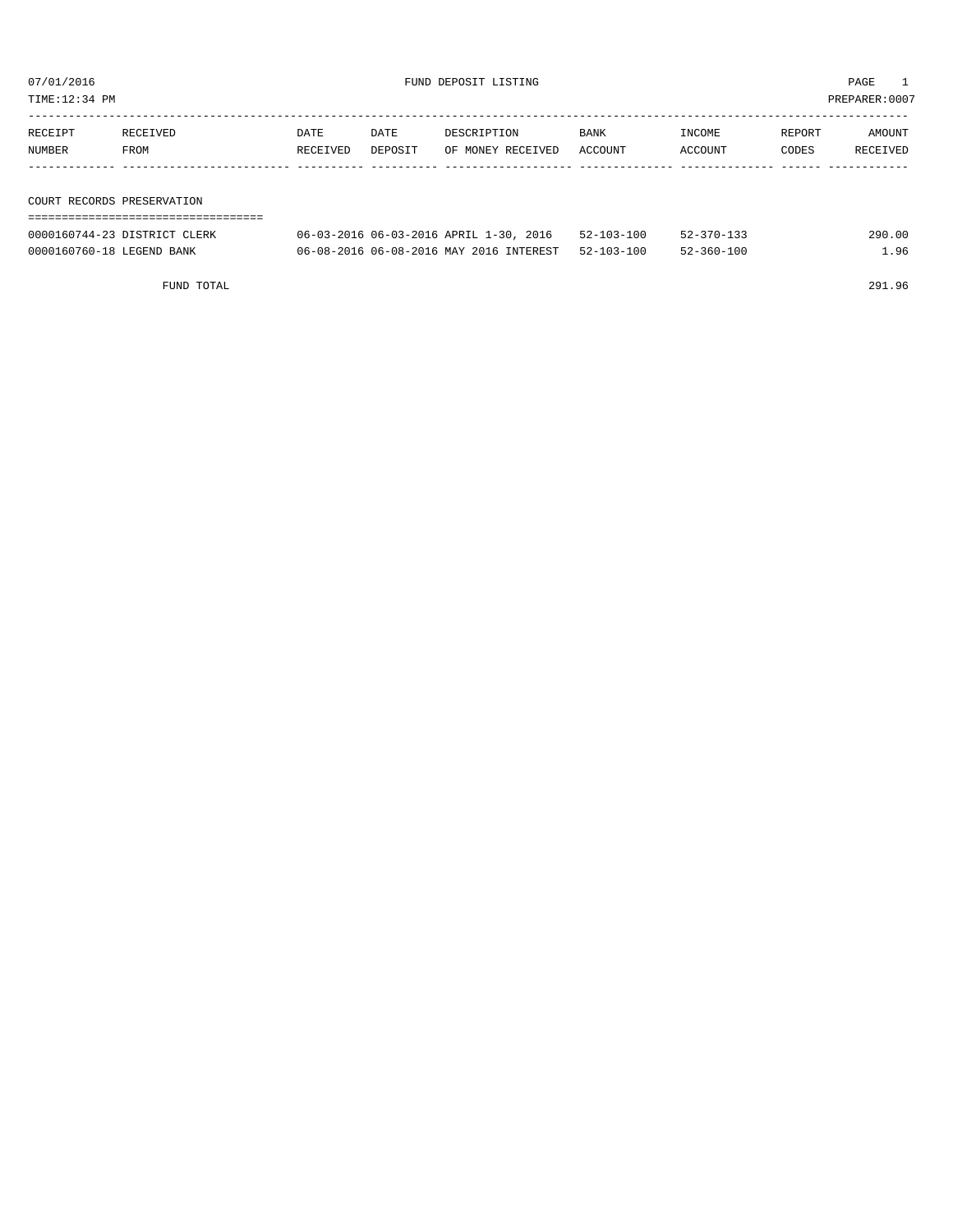TIME:12:34 PM PREPARER:0007

| RECEIPT | RECEIVED    | DATE     | DATE    | DESCRIPTION       | <b>BANK</b> | INCOME  | REPORT | AMOUNT   |
|---------|-------------|----------|---------|-------------------|-------------|---------|--------|----------|
| NUMBER  | <b>FROM</b> | RECEIVED | DEPOSIT | OF MONEY RECEIVED | ACCOUNT     | ACCOUNT | CODES  | RECEIVED |
|         |             |          |         |                   |             |         |        |          |

#### F.C. LAW ENFORCEMENT EDUCATION

===================================

| 0000160760-25 L<br>LEGEND.<br>BANK | 06-08-20 | 06-08-2016 MAY 2016 | <b>INTEREST</b> | $h -$ | 100<br>360- |  |
|------------------------------------|----------|---------------------|-----------------|-------|-------------|--|
|                                    |          |                     |                 |       |             |  |

FUND TOTAL 0.02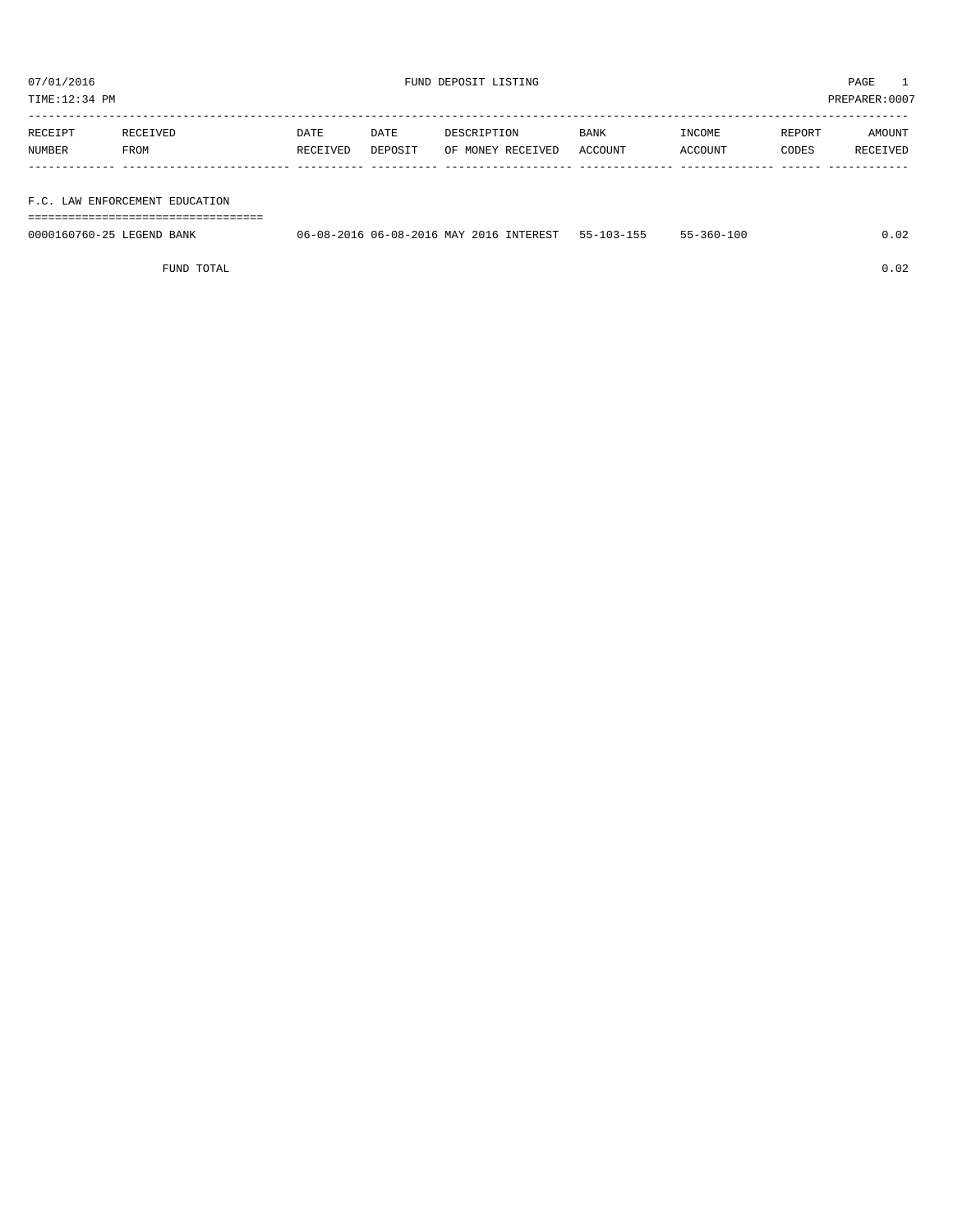| RECEIPT | <b>RECEIVED</b> | DATE     | DATE    | DESCRIPTION       | <b>BANK</b> | INCOME  | <b>REPORT</b> | AMOUNT   |
|---------|-----------------|----------|---------|-------------------|-------------|---------|---------------|----------|
| NUMBER  | <b>FROM</b>     | RECEIVED | DEPOSIT | OF MONEY RECEIVED | ACCOUNT     | ACCOUNT | CODES         | RECEIVED |
|         |                 |          |         |                   |             |         |               |          |

#### F C SHERIFF FORFEITURE

===================================

| 0000160760-26<br>BANK<br>. FIGERIND | 1 - 08 – 2น -<br>:)6- | - 201<br>MAY<br>-08-<br>$11h -$ | 2016<br><b>INTEREST</b> | 56- | 100<br>360-<br>- חר |  |
|-------------------------------------|-----------------------|---------------------------------|-------------------------|-----|---------------------|--|
|                                     |                       |                                 |                         |     |                     |  |

FUND TOTAL 0.28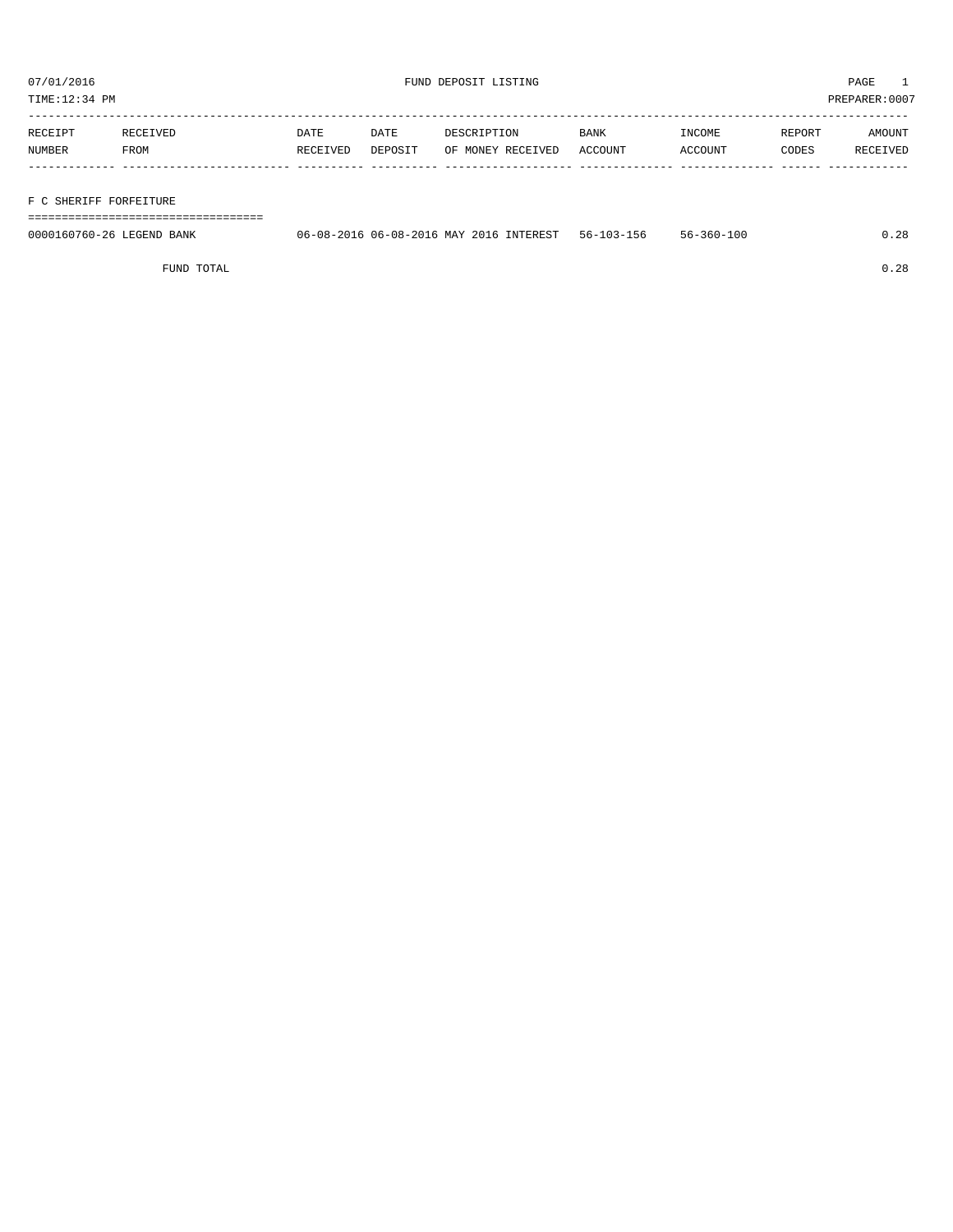TIME:12:34 PM PREPARER:0007

| RECEIPT | RECEIVED           | DATE     | DATE    | DESCRIPTION       | BANK    | INCOME  | REPORT | AMOUNT   |  |  |
|---------|--------------------|----------|---------|-------------------|---------|---------|--------|----------|--|--|
| NUMBER  | FROM               | RECEIVED | DEPOSIT | OF MONEY RECEIVED | ACCOUNT | ACCOUNT | CODES  | RECEIVED |  |  |
|         |                    |          |         |                   |         |         |        |          |  |  |
|         |                    |          |         |                   |         |         |        |          |  |  |
|         | DRUG COURT PROGRAM |          |         |                   |         |         |        |          |  |  |

===================================

| 0000160744-24 DISTRICT CLERK | 06-03-2016 06-03-2016 APRIL 1-30, 2016 59-103-100  | $59 - 370 - 425$ | 389.71 |
|------------------------------|----------------------------------------------------|------------------|--------|
| 0000160760-19 LEGEND BANK    | 06-08-2016 06-08-2016 MAY 2016 INTEREST 59-103-100 | 59-360-100       | . 79   |

FUND TOTAL 391.50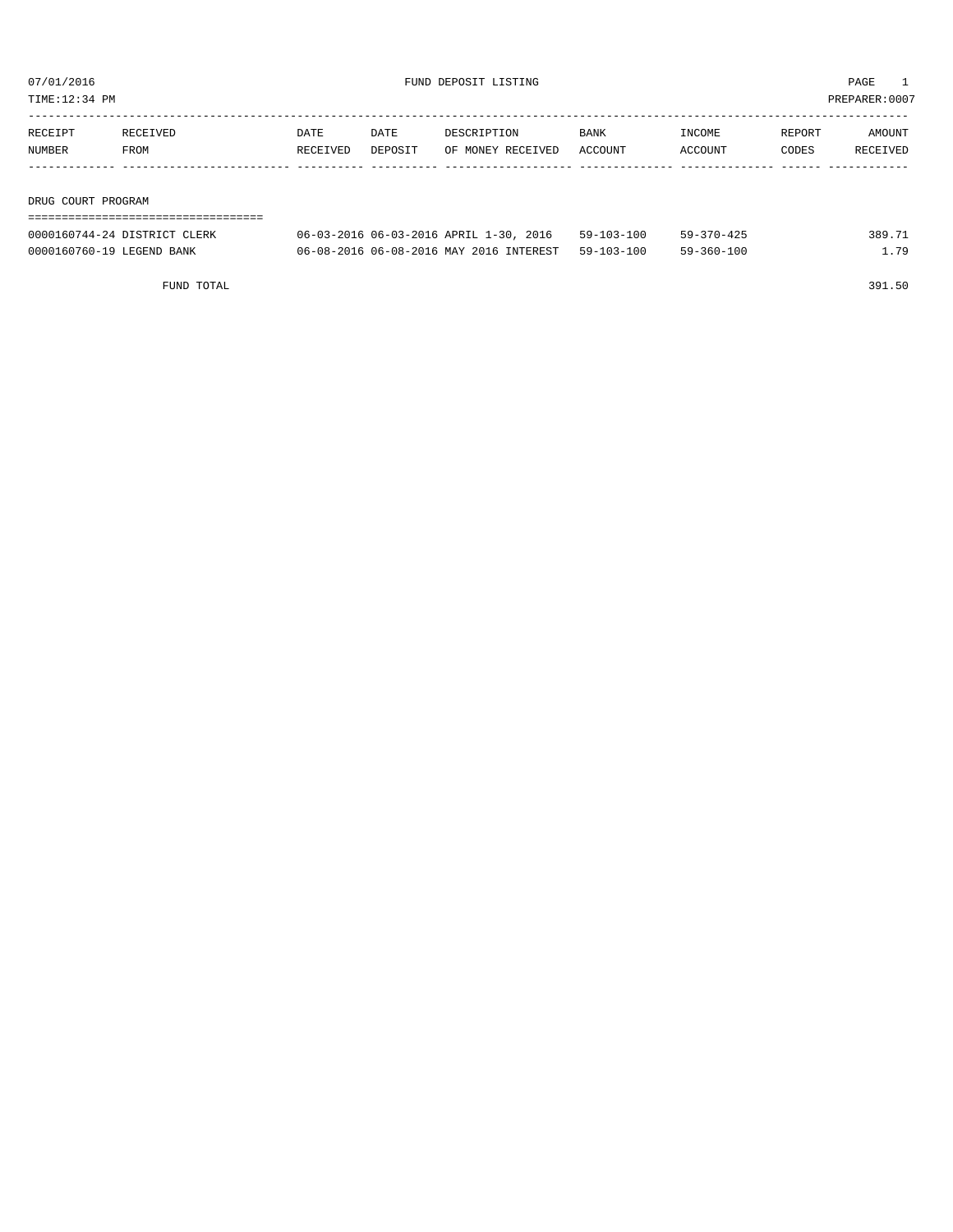| TIME:12:34 PM     |         |          |          |         |                   |             | PREPARER:0007 |        |          |  |
|-------------------|---------|----------|----------|---------|-------------------|-------------|---------------|--------|----------|--|
|                   |         |          |          |         |                   |             |               |        |          |  |
|                   | RECEIPT | RECEIVED | DATE     | DATE    | DESCRIPTION       | <b>BANK</b> | INCOME        | REPORT | AMOUNT   |  |
|                   | NUMBER  | FROM     | RECEIVED | DEPOSIT | OF MONEY RECEIVED | ACCOUNT     | ACCOUNT       | CODES  | RECEIVED |  |
|                   |         |          |          |         |                   |             |               |        |          |  |
|                   |         |          |          |         |                   |             |               |        |          |  |
| RIGHT OF WAY FUND |         |          |          |         |                   |             |               |        |          |  |
|                   |         |          |          |         |                   |             |               |        |          |  |

| 0000160760-20 LEGEND BANK | 06-08-2016 06-08-2016 MAY 2016 INTEREST | $70 - 103 - 100$ | $70 - 360 - 100$ | .00 |
|---------------------------|-----------------------------------------|------------------|------------------|-----|
| 0000160782-08 TEXPOOL     | 06-14-2016 06-14-2016 MAY 2016 INTEREST | $70 - 103 - 175$ | $70 - 360 - 100$ |     |

FUND TOTAL 39.17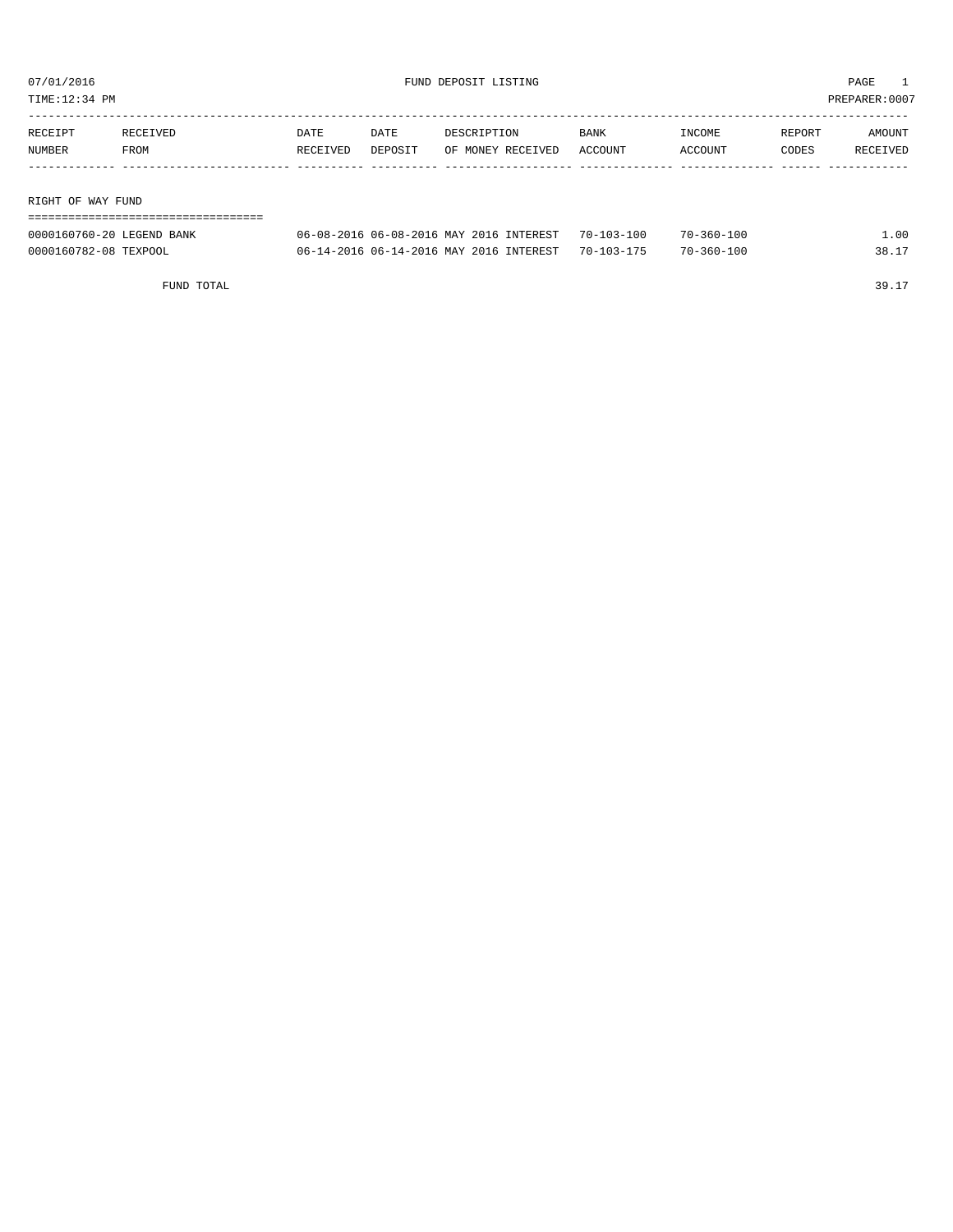07/01/2016 FUND DEPOSIT LISTING PAGE 1

| RECEIPT | <b>RECEIVED</b> | DATE            | DATE    | DESCRIPTION       | <b>BANK</b> | <b>TNCOME</b> | REPORT | AMOUNT          |
|---------|-----------------|-----------------|---------|-------------------|-------------|---------------|--------|-----------------|
| NUMBER  | FROM            | <b>RECEIVED</b> | DEPOSIT | OF MONEY RECEIVED | ACCOUNT     | ACCOUNT       | CODES  | <b>RECEIVED</b> |
|         |                 |                 |         |                   |             |               |        |                 |

JUVENILE PROBATION

| ================================== |                                                                            |       |
|------------------------------------|----------------------------------------------------------------------------|-------|
| 0000160748-01 JUVENILE PROBATION   | 06-03-2016 06-03-2016 PID #2065 PROBATION 87-103-187<br>$87 - 340 - 575$   | 20.00 |
| 0000160749-01 JUVENILE PROBATION   | 06-03-2016 06-03-2016 PID #2151 ATTNY. FE 87-103-187<br>87-340-577         | 50.00 |
| 0000160750-01 JUVENILE PROBATION   | 06-03-2016 06-03-2016 PID #2158 PROBATION 87-103-187<br>$87 - 340 - 575$   | 20.00 |
| 0000160751-01 JUVENILE PROBATION   | 06-03-2016 06-03-2016 PID #2138 PROBATION 87-103-187<br>$87 - 340 - 575$   | 30.00 |
| 0000160768-01 JUVENILE PROBATION   | 06-10-2016 06-10-2016 PID #2121 RESTITUTI 87-103-187<br>$87 - 340 - 576$   | 30.00 |
| 0000160769-01 JUVENILE PROBATION   | 06-10-2016 06-10-2016 PID #2130 PROBATION 87-103-187<br>$87 - 340 - 575$   | 55.00 |
| 0000160770-01 JUVENILE PROBATION   | 06-10-2016 06-10-2016 PID #2111 PROSECUTI 87-103-187<br>$87 - 340 - 575$   | 20.00 |
| 0000160771-01 JUVENILE PROBATION   | 06-10-2016 06-10-2016 PID #2122 RESTITUTI 87-103-187<br>$87 - 340 - 576$   | 40.00 |
| 0000160772-01 JUVENILE PROBATION   | 06-10-2016 06-10-2016 PID #2154 PROBATION 87-103-187<br>$87 - 340 - 575$   | 12.50 |
| 0000160772-02 JUVENILE PROBATION   | 06-10-2016 06-10-2016 PID #2154 RESTITUTI 87-103-187<br>$87 - 340 - 576$   | 47.50 |
| 0000160812-01 JUVENILE PROBATION   | 06-24-2016 06-24-2016 PID-2162- DEFERRED<br>$87 - 340 - 575$<br>87-103-187 | 10.00 |
| 0000160813-01 JUVENILE PROBATION   | 06-24-2016 06-24-2016 PID-2158- DEFERRED<br>$87 - 340 - 575$<br>87-103-187 | 10.00 |

FUND TOTAL 345.00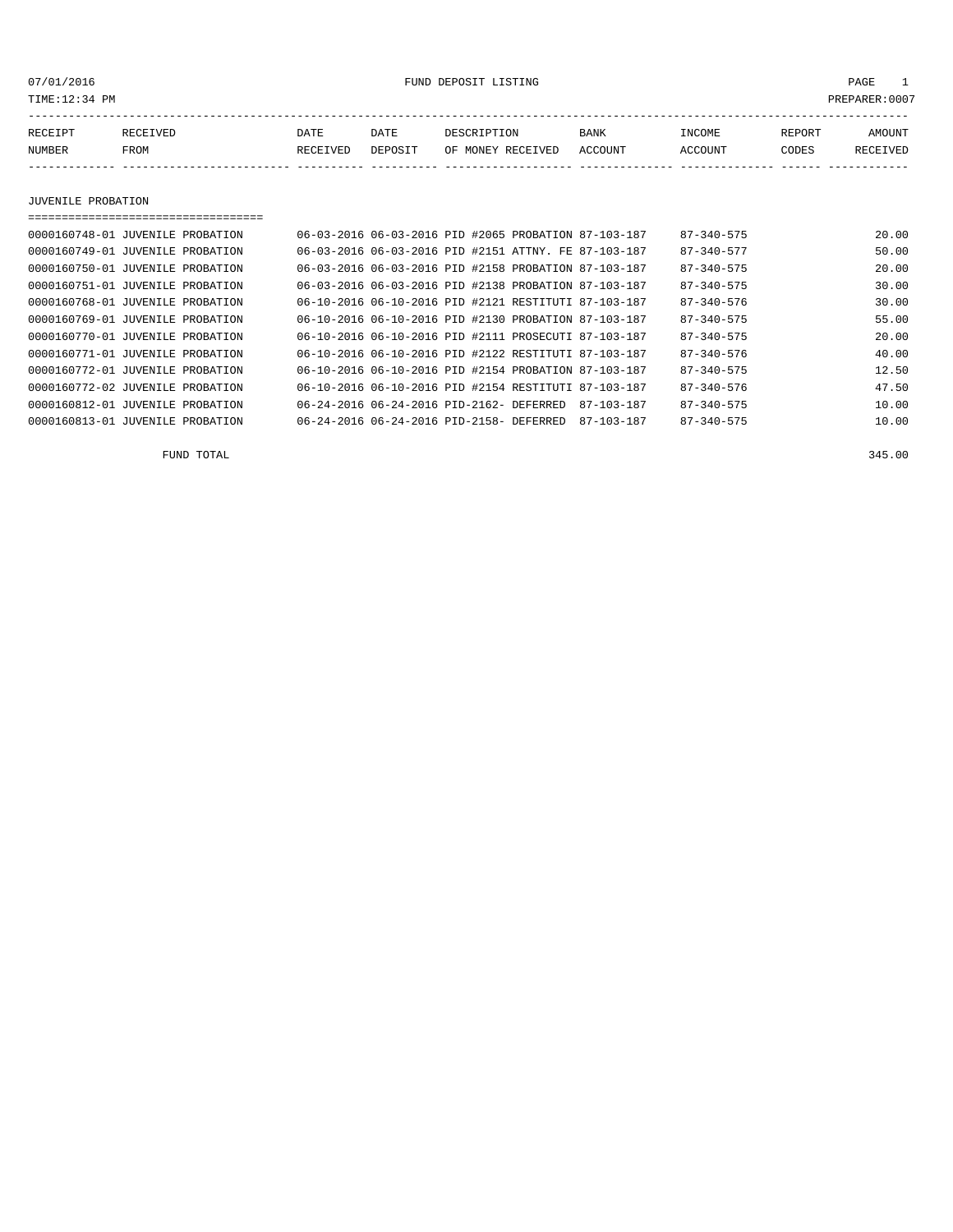07/01/2016 FUND DEPOSIT LISTING PAGE 1

| RECEIPT | RECEIVED | DATE            | DATE    | DESCRIPTION       | <b>BANK</b> | INCOME  | REPORT | AMOUNT          |
|---------|----------|-----------------|---------|-------------------|-------------|---------|--------|-----------------|
| NUMBER  | FROM     | <b>RECEIVED</b> | DEPOSIT | OF MONEY RECEIVED | ACCOUNT     | ACCOUNT | CODES  | <b>RECEIVED</b> |
|         |          |                 |         |                   |             |         |        |                 |

#### TEXAS JUVENILE JUSTICE DEPT.

| ============================== |                                         |                  |                  |           |
|--------------------------------|-----------------------------------------|------------------|------------------|-----------|
| 0000160760-27 LEGEND BANK      | 06-08-2016 06-08-2016 MAY 2016 INTEREST | $89 - 103 - 992$ | $89 - 360 - 189$ | 1.03      |
| 0000160823-01 T.J.J.D.         | 06-28-2016 06-28-2016 MENTAL HEALTH     | $89 - 103 - 998$ | 89-330-919       | 1,404.00  |
| 0000160823-02 T.J.J.D.         | 06-28-2016 06-28-2016 COMM. DIV.        | $89 - 103 - 997$ | 89-330-918       | 1,260.00  |
| 0000160823-03 T.J.J.D.         | 06-28-2016 06-28-2016 PRE./POST         | $89 - 103 - 996$ | $89 - 330 - 917$ | 1,197.00  |
| 0000160823-04 T.J.J.D.         | 06-28-2016 06-28-2016 COMM. PROG.       | $89 - 103 - 994$ | $89 - 330 - 916$ | 6.533.00  |
| 0000160823-05 T.J.J.D.         | 06-28-2016 06-28-2016 BASIC             | $89 - 103 - 993$ | 89-330-915       | 10,264.00 |
|                                |                                         |                  |                  |           |

FUND TOTAL 20,659.03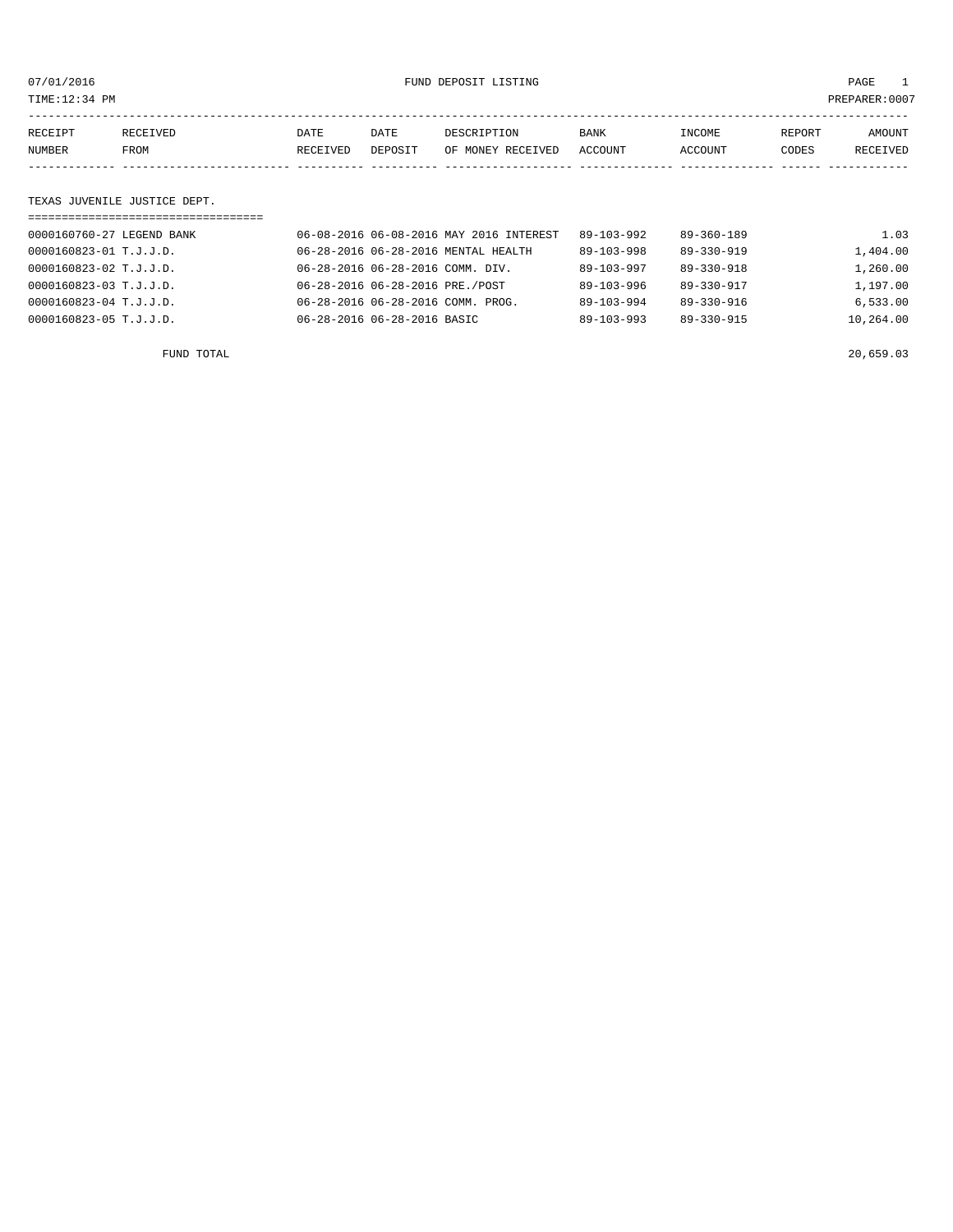TIME:12:34 PM PREPARER:0007

| RECEIPT | RECEIVED | DATE     | DATE    | DESCRIPTION       | BANK    | INCOME  | REPORT | AMOUNT   |
|---------|----------|----------|---------|-------------------|---------|---------|--------|----------|
| NUMBER  | FROM     | RECEIVED | DEPOSIT | OF MONEY RECEIVED | ACCOUNT | ACCOUNT | CODES  | RECEIVED |
|         |          |          |         |                   |         |         |        |          |
|         |          |          |         |                   |         |         |        |          |
|         |          |          |         |                   |         |         |        |          |

#### STATZER FUND

## ===================================

| 0000160760-21 LEGEND BANK | 06-08-2016 06-08-2016 MAY 2016 INTEREST | $92 - 103 - 100$ | $92 - 360 - 100$ |  |
|---------------------------|-----------------------------------------|------------------|------------------|--|
| 0000160782-09 TEXPOOL     | 06-14-2016 06-14-2016 MAY 2016 INTEREST | $92 - 103 - 175$ | $92 - 360 - 100$ |  |

FUND TOTAL 11.48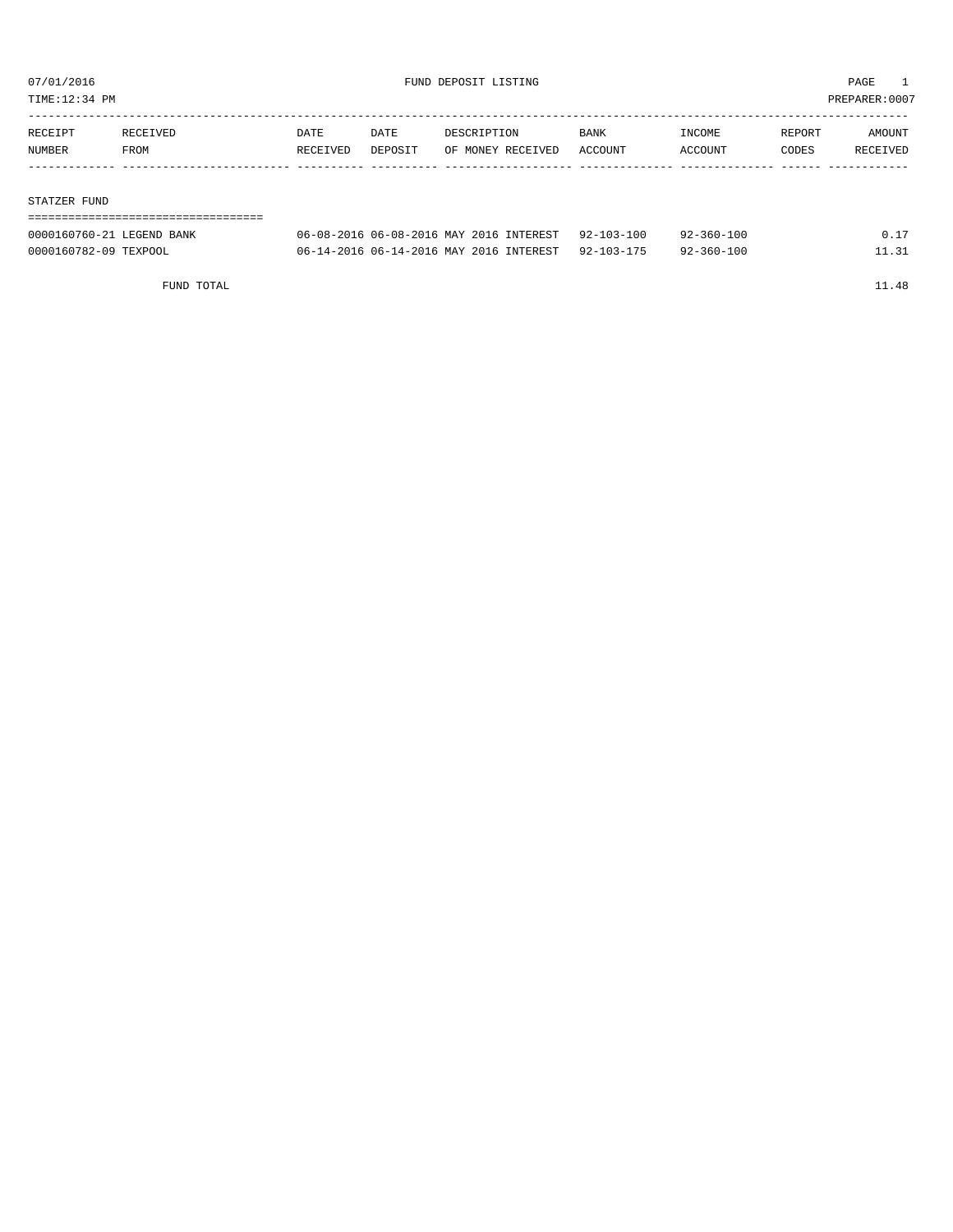TIME:12:34 PM PREPARER:0007

| RECEIPT       | <b>RECEIVED</b> | DATE     | DATE    | DESCRIPTION       | <b>BANK</b> | <b>NCOME</b> | REPORT | AMOUNT          |
|---------------|-----------------|----------|---------|-------------------|-------------|--------------|--------|-----------------|
| <b>NUMBER</b> | FROM            | RECEIVED | DEPOSIT | OF MONEY RECEIVED | ACCOUNT     | ACCOUNT      | CODES  | <b>RECEIVED</b> |
|               |                 |          |         |                   |             |              |        |                 |

#### PAYROLL

## ===================================

| 0000160743-01 APRIL HARRISON     | 06-02-2016 06-02-2016 JUNE '16 COBRA DENT 95-100-100 |  |            | $95 - 370 - 130$ | 68.34  |
|----------------------------------|------------------------------------------------------|--|------------|------------------|--------|
| 0000160783-01 H. SCOTT DYER, JR. | 06-14-2016 06-14-2016 JUNE 2016 COBRA                |  | 95-100-100 | $95 - 370 - 130$ | 752.86 |
| 0000160831-01 APRIL HARRISON     | 06-30-2016 06-30-2016 JULY 2016 COBRA DEN 95-100-100 |  |            | $95 - 370 - 130$ | 68.34  |

FUND TOTAL 889.54